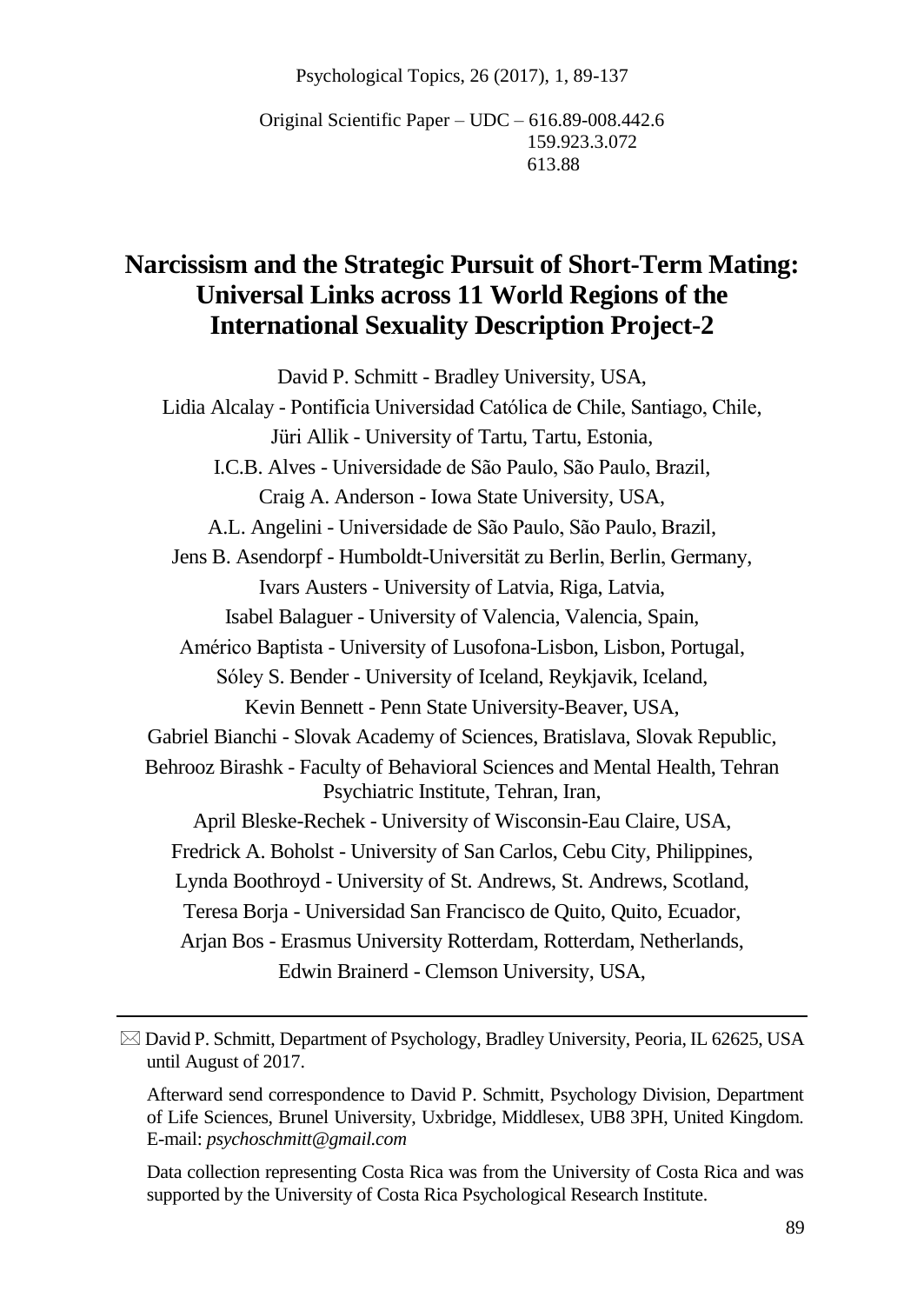Gary L. Brase - University of Missouri-Columbia, USA, José Brites - University of Lusofona-Lisbon, Lisbon, Portugal, M. Burakova-Lorgnier - Aix Marseille University, LPS, Aix-en-Provence, France, Mark Byrd - University of Canterbury, Christchurch, New Zealand, J.A. Camilleri - Queen's University, Kingston, Canada, Andrea Camperio Ciani - University of Padova, Padova, Italy, Leo Gerard A. Caral - University of San Carlos, Cebu City, Philippines, Katherine B. Carnelley - University of Southampton, Southampton, United Kingdom, Marina Carvalho - University of Lusofona-Lisbon, Lisbon, Portugal, Janette Casson - Brunel University, London, United Kingdom, Isabel Castillo - University of Valencia, Valencia, Spain, Alejandro Castro - University of Buenos Aires, Buenos Aires, Argentina, Maria Martina Casullo - University of Buenos Aires, Buenos Aires, Argentina, Valery I. Chirkov - University of Saskatchewan, Saskatoon, Canada, Jean Choi - Seneca College, Toronto, Canada, Danielle Cohen - University of London, London, United Kingdom, Cecilie Amalie Collin-Hansen - Norwegian University of Science and Technology, Trondheim, Norway, Melissa A. Commisso - Northern Illinois University, USA, Elvira Consuegra - Universidad de los Andes, Colombia, Lorena Cordovez - Universidad San Francisco de Quito, Quito, Ecuador, Cem Safak Cukur - Mugla University, Mugla, Turkey, Mary Ann Borg Cunen - University of Malta, Msida, Malta, Michael Cunningham - University of Louisville, USA, Layton Seth Curl - Metropolitan State College of Denver, USA, Petra Daniel - Cyprus College, Nicosia, Cyprus, Jaap J.A. Denissen - Max Planck Institute for Human Development, Berlin, Germany, Serge Desmarais - Wilfrid Laurier University, Waterloo, Ontario, Eros DeSouza - Illinois State University, USA, Rolando Diaz-Loving - National Autonomous University of Mexico, Mexico, M. Shamsuddin Elias - National University, Gazipur, Bangladesh, Aukse Endriulaitiene - Vytautas Magnus University, Kaunas, Lithuania, Ekin Eremsoy - Dogus University, Istanbul, Turkey,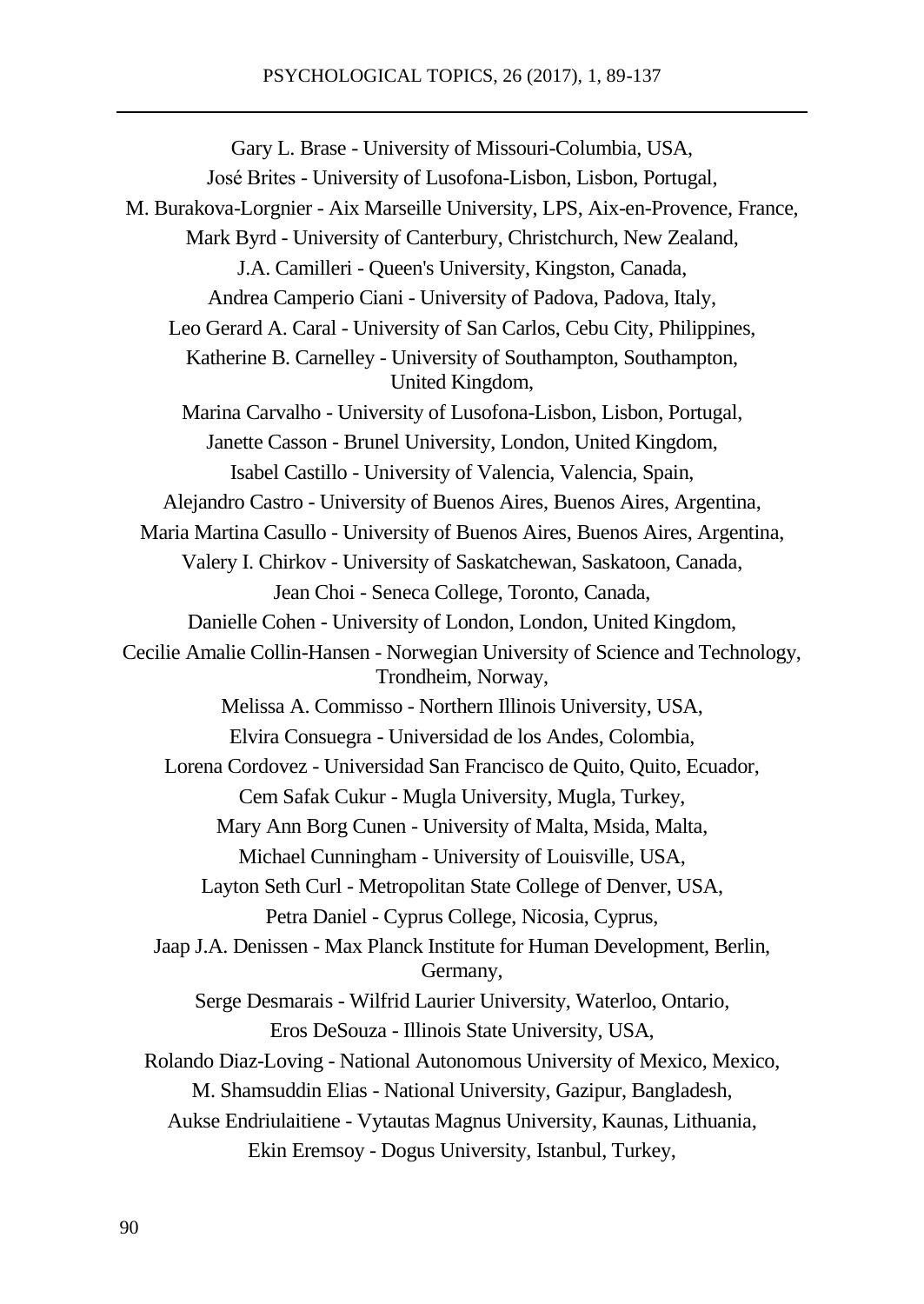Francisca Expósito - University of Granada, Granada, Spain, Ruth Falzon - University of Malta, Msida, Malta, Ana Maria Fernandez - Universidad de Santiago de Chile, Santiago, Chile, Kumari Fernando - University of Otago, Dunedin, New Zealand, José H.B.P. Ferreira - Universidade de São Paulo, São Paulo, Brazil, Bernhard Fink - University of Goettingen, Goettingen, Germany, Maryanne Fisher - St. Mary's University, Halifax, Canada, Julie Fitness - Macquarie University, Sydney, Australia, Karissa Flowers - Baylor University, USA, David Frederick - Chapman University, USA, Sirpa Fry - Åbo Akademi University, Turku, Finland, Osamu Fukushima - Niigata University, Niigata, Japan, Stanley O. Gaines, Jr. - Brunel University, London, United Kingdom, Renee V. Galliher - Utah State University, USA, E. Gandari - Zimbabwe Open University, Harare, Zimbabwe, Glenn Geher - State University of New York at New Paltz, USA, Douglas A. Gentile - Iowa State University, USA, Jessica M. Geri - Lebanon Valley College, USA, V.N. Giri - Indian Institute of Technology, Kharagpur, India, Deborah Golden - University of Hawaii-Manoa, USA, Fiona Gordon - St. Mary's University, Halifax, Canada, Kristina C. Gordon - University of Tennessee, USA, Karl Grammer - University of Vienna, Vienna, Austria, Liria Grimaldi - University of Catania, Catania, Italy, Stephen Giunta - Troy University, USA, Endre Hajdú - Cordelia Foundation, Debrecen, Hungary, Jamin Halberstadt - University of Otago, Dunedin, New Zealand, Gert Hald - University of Aarhus, Aarhus, Denmark, Magdalena S. Halim - Indonesia Catholic University, Jakarta, Indonesia, Shamsul Haque - International Islamic University Malaysia, Kuala Lumpur, Malaysia, Siri Katinka Harlem - Norwegian University of Science and Technology, Trondheim, Norway, Krystle A. Hearns - State University of New York at New Paltz, USA, Patrick Heaven - University of Wollongong, Wollongong, Australia,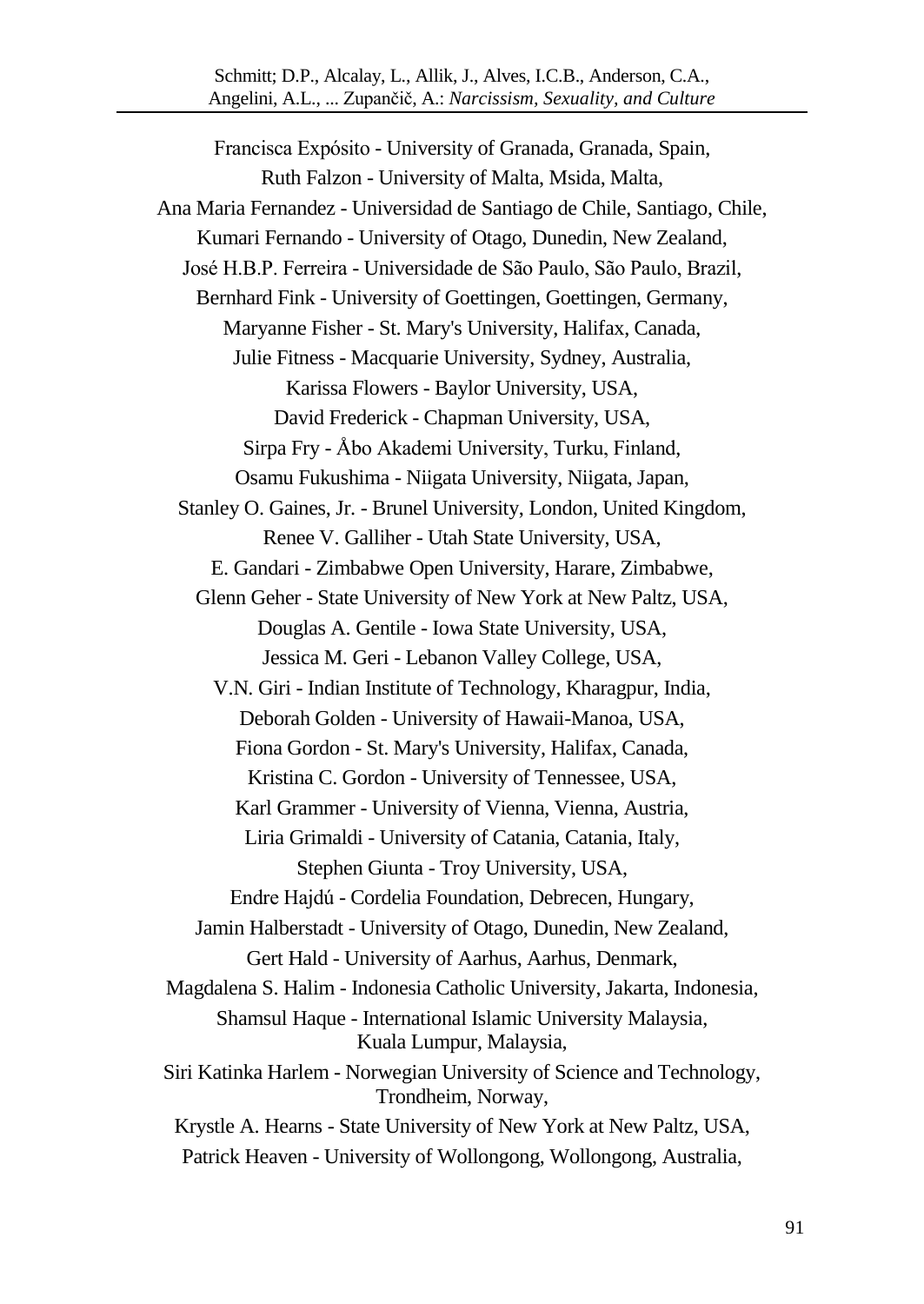Marie Helweg-Larsen - Dickinson College, USA, Eduardo Wills Herrera - Universidad de los Andes, Colombia, Dora Herrera - Pontificia Universidad Católica del Perú, Lima, Peru, Janine Hertel - Technische Universität Chemnitz, Chemnitz, Germany, Heather Hoffmann - Knox College, USA, Henrik Høgh-Olesen - University of Aarhus, Aarhus, Denmark, Barbara J. Houle - Riverland Community College, USA, Jasna Hudek-Knezevic - University of Rijeka, Rijeka, Croatia, Jas Jaafar - University of Malaya, Kuala Lumpur, Malaysia, Konstantinos Kafetsios - University of Crete, Rethymnon, Crete, Igor Kardum - University of Rijeka, Rijeka, Croatia, Leif Edward Ottesen Kennair - Norwegian University of Science and Technology, Trondheim, Norway, Brigitte Khoury - American University of Beirut Medical Center, Beirut, Lebanon, Tibor Kökény - University of Debrecen, Debrecen, Hungary, Silvia Koller - Illinois State University, USA, Solvina Konrads - University of Iceland, Reykjavik, Iceland, John R. Kraft - Armstrong Atlantic State University, USA, Barry X. Kuhle - Lebanon Valley College, USA, Agota Kun - University of Debrecen, Debrecen, Hungary, Anton-Rupert Laireiter - University of Viena, Viena, Austria, Katalin Lányi - University of Debrecen, Debrecen, Hungary, Maryanne Lauri - University of Malta, Msida, Malta, Shiri Lavy - Bar Ilan University, Ramat Gan, Israel, Olufemi Adigun Lawal - University of Lagos, Lagos, Nigeria, Visvaldas Legkauskas - Vytautas Magnus University, Kaunas, Lithuania, Chen Li - Taizhou Univeristy,Taizhou City, China, Hung-Yu Lin - National Dong-Hwa University, Hualien, Taiwan, Robert Lloyd - University of Minnesota-Duluth, USA, Kenneth D. Locke - University of Idaho, USA, Sylvie A. Lombardo - Oakland Unversity, USA, Ivan Luksik - Slovak Academy of Sciences, Bratislava, Slovak Republic, Brian Lythe, University of Louisville, USA, Sonja Lyubomirsky - University of California-Riverside, USA, Sanna Malinen - University of Canterbury, Christchurch, New Zealand,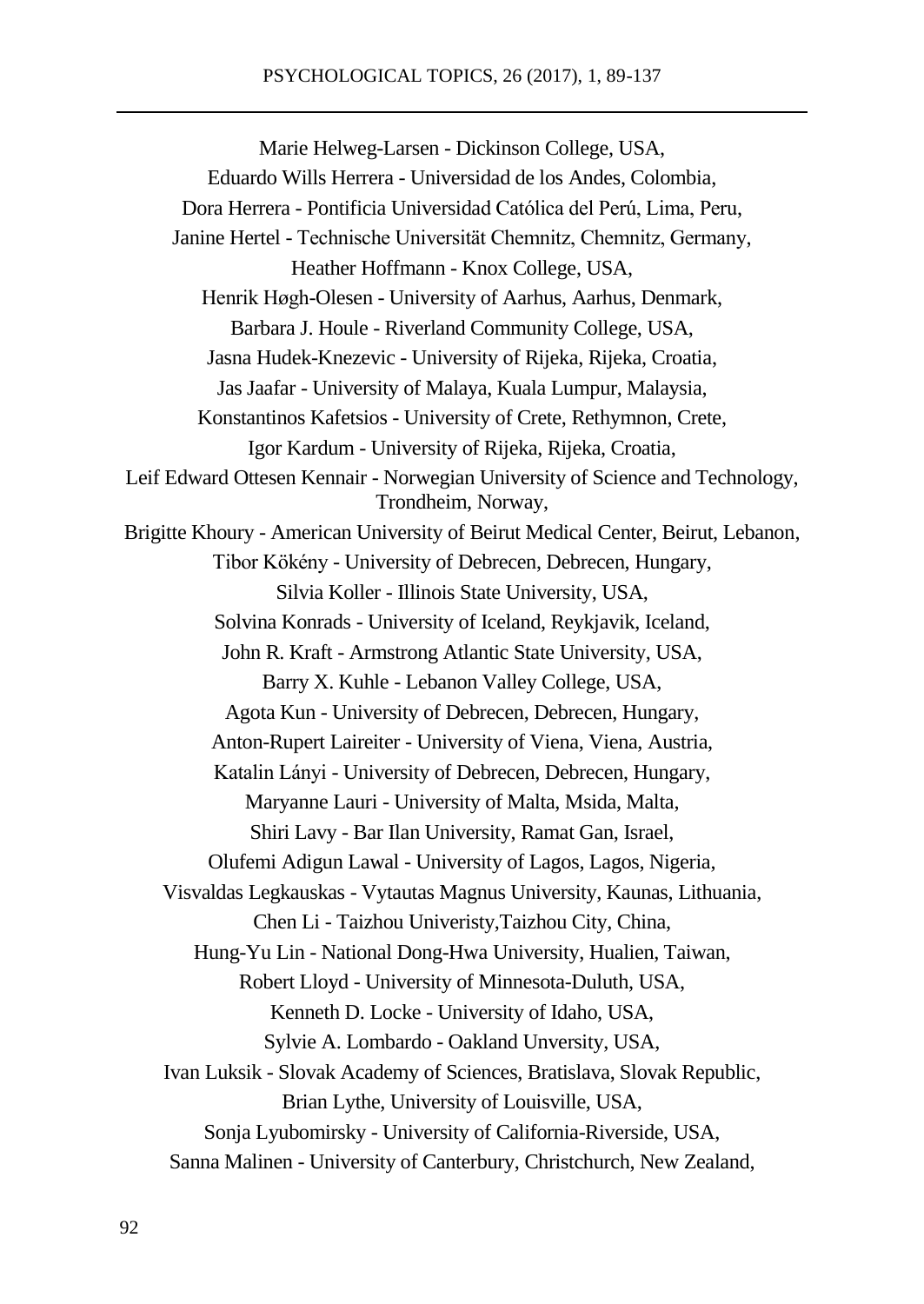Schmitt; D.P., Alcalay, L., Allik, J., Alves, I.C.B., Anderson, C.A., Angelini, A.L., ... Zupančič, A.: *Narcissism, Sexuality, and Culture*

Heather J. Martin - Trinity Christian College, USA, Teresa-Anne B. Mashego - University of the North, Polokwane, South Africa, Michael E. Mills - Loyola Marymount University, USA, Mario Mikulincer - Interdisciplinary Center Herzlyia, Herzlyia, Israel, Imelu G. Mordeno - University of Santo Tomas, Manila, Philippines, Miguel Moya - University of Granada, Granada, Spain, C. Ndeya-Ndereya - Zimbabwe Open University, Harare, Zimbabwe, Mark Nelissen - University of Antwerp, Antwerp, Belgium, Franz J. Neyer - Humboldt-Universität zu Berlin, Berlin, Germany, Helmuth Nyborg - University of Aarhus, Aarhus, Denmark, V.B. Oliveira - Universidade Metodista de São Paulo, São Paulo, Brazil, Adrian Opre - Babes-Bolyai University, Cluj-Napoca, Romania, Suzanne L. Osman - Salisbury University, USA, Delroy L. Paulhus - University of British Columbia, Vancouver, Canada, Boguslaw Pawlowski - University of Wroclaw, Wroclaw, Poland, Lars Penke - University of Edinburgh, Edinburgh, United Kingdom, Letitia Anne Peplau - University of California-Los Angeles, USA, Nebojsa Petrovic - University of Belgrade, Belgrade, Serbia, Steven M. Platek - Drexel University, USA, Nuška Podobnik - University of Ljubljana, Ljubljana, Slovenia, Tünde Polonyi - University of Debrecen, Debrecen, Hungary, Miroslav Popper - Slovak Academy of Sciences, Bratislava, Slovak Republic, Ulf-Dietrich Reips - University of Zürich, Zürich, Switzerland, Wade C. Rowatt - Baylor University, USA, Willibald Ruch - University of Zürich, Zürich, Switzerland, Margaret Makore Rukuni - Zimbabwe Open University, Harare, Zimbabwe, Velko S. Rus - University of Ljubljana, Ljubljana, Slovenia, Brad J. Sagarin - Northern Illinois University, USA, Kikue Sakaguchi - University of Tokyo, Tokyo, Japan, Sonia Salas - Illinois State University, USA, N. Kenneth Sandnabba - Åbo Akademi University, Turku, Finland, Pekka Santtila - Åbo Akademi University, Turku, Finland, Dory A. Schachner - University of California-Davis, USA, Monika Schmidt - University of Tartu, Estonia, Astrid Schütz - University of Bamberg, Germany,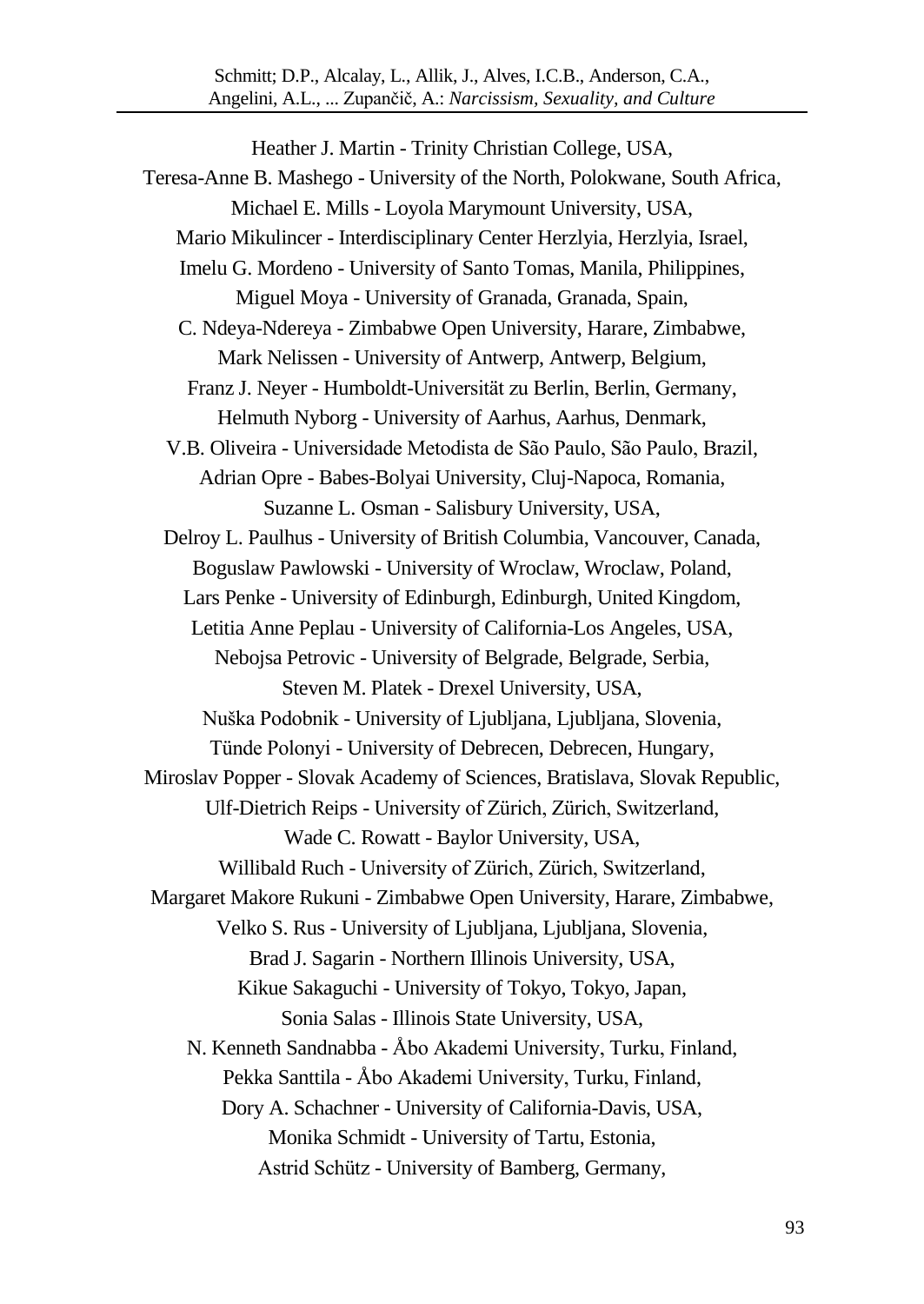Todd K. Shackelford - Oakland University, USA, Phillip R. Shaver - University of California-Davis, USA, Lindiwe B. T. Sibisi - Ministry of Education-Regional Education, Lubombo, Swaziland, Francis Sichona - University of Dar es Salaam, Dar es Salaam, Tanzania, Franco Simonetti - Pontificia Universidad Católica de Chile, Chile, Tilahun Sineshaw - Ramapo College of New Jersey, USA, Toshihiko Souma - Kyushu Women's University, Fukuoka, Japan, Tatjana Stefanovic Stanojevic - University of Nis, Nis, Serbia, Irmina Sukiennik - University of Wroclaw, Wroclaw, Poland, Nebi Sümer - Middle East Technical University, Ankara, Turkey, Petra Szeghy - Slovak Academy of Sciences, Bratislava, Slovak Republic, Sara Leyla Szente - University of Vienna, Vienna, Austria, Tomasz Szlendak - Nicolaus Copernicus University, Toruń, Poland, Daniel Tefera - Addis Abeba University, Addis Abeba, Ethiopia, Niki Thoma - Cyprus College, Nicosia, Cyprus, Sigal Tifferet - Ruppin Academic Center, Emek Hefer, Israel, Chris Tkach - University of California-Riverside, USA, Zita Tordai - Goodwill Research Limited, Debrecen, Hungary, Eleanor Tranthan - University of London, London, United Kingdom, Ioannis Tsaousis - University of the Aegean, Rhodes, Greece, F.S.K. Tungaraza - University of Dar es Salaam, Dar es Salaam, Tanzania, Marijke Van Duynslaeger - Vrije Universiteit Brussel, Brussels, Belgium, Pepijn van Empelen - Leiden University, Leiden, Netherlands, Frank Van Overwalle - Vrije Universiteit Brussel, Brussels, Belgium, Ine Vanwesenbeeck - Department of Interdisciplinary Social Sciences at Utrecht University, Netherlands, Marco Antônio Corrêa Varella - Universidade de São Paulo, São Paulo, Brazil, Pablo Vera-Villarroel - Universidad de Santiago de Chile, Santiago, Chile, Martin Voracek - University of Vienna, Vienna, Austria, Dmitry Vorontsov - Southern Federal University, Rostov-on-Don, Russia, Wendy Wan - Bond University, Gold Coast, Australia, Petr Weiss - Charles University, Prague, Czech Republic, Deborah P. Welsh - University of Tennessee, USA, Siswa Widyatmoko - Sanata Dharma University, Yogyakarta, Indonesia,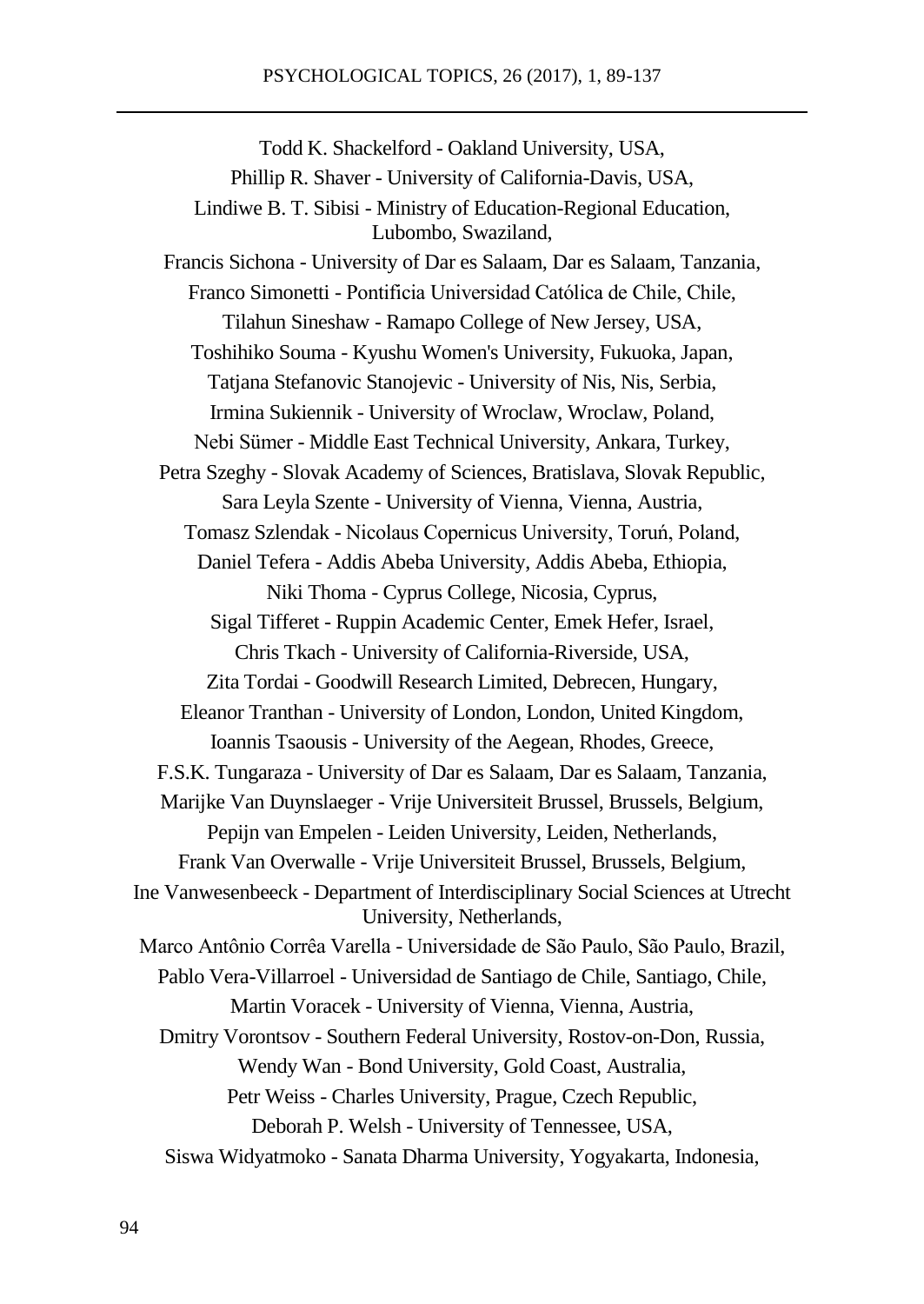Schmitt; D.P., Alcalay, L., Allik, J., Alves, I.C.B., Anderson, C.A., Angelini, A.L., ... Zupančič, A.: *Narcissism, Sexuality, and Culture*

Liesbeth Woertman - Utrecht University, Netherlands, Eileen Wood - Wilfrid Laurier University, Waterloo, Ontario, Lucinda Woodward - Ball State University, USA, Hai Ye - Suzhou University, Suzhou City, China, Gahyun Youn - Chonnam National University, Kwangju, Republic of Korea, Agata Zupančič - University of Ljubljana, Ljubljana, Slovenia

#### **Abstract**

Previous studies have documented links between sub-clinical narcissism and the active pursuit of short-term mating strategies (e.g., unrestricted sociosexuality, marital infidelity, mate poaching). Nearly all of these investigations have relied solely on samples from Western cultures. In the current study, responsesfrom a cross-cultural survey of 30,470 people across 53 nations spanning 11 world regions (North America, Central/South America, Northern Europe, Western Europe, Eastern Europe, Southern Europe, Middle East, Africa, Oceania, Southeast Asia, and East Asia) were used to evaluate whether narcissism (as measured by the Narcissistic Personality Inventory; NPI) was universally associated with short-term mating. Results revealed narcissism scores (including two broad factors and seven traditional facets as measured by the NPI) were functionally equivalent across cultures, reliably associating with key sexual outcomes (e.g., more active pursuit of shortterm mating, intimate partner violence, and sexual aggression) and sex-related personality traits (e.g., higher extraversion and openness to experience). Whereas some features of personality (e.g., subjective well-being) were universally associated with socially adaptive facets of Narcissism (e.g., self-sufficiency), most indicators of short-term mating (e.g., unrestricted sociosexuality and marital infidelity) were universally associated with the socially maladaptive facets of narcissism (e.g., exploitativeness). Discussion addresses limitations of these cross-culturally universal findings and presents suggestions for future research into revealing the precise psychological features of narcissism that facilitate the strategic pursuit of short-term mating.

**Keywords**: Narcissism, sexuality, personality, cross-cultural psychology

The psychological needs and motivations underlying narcissism have been of great interest to personality psychologists at least since the 1970s (Lasch, 1979; Raskin & Hall, 1979). Although differences exist between conceptions of narcissism as a "normal" personality trait and narcissism as a diagnosis of personality disorder, most scholarly portraits of narcissism share a common psychological core (Cain, Pincus, & Ansell, 2008; Emmons, 1987; Foster & Campbell, 2007; Miller & Campbell, 2010; Miller, Lynam, & Campbell, 2016; Raskin & Terry, 1988). For instance, more narcissitic individuals are usually assumed to have a strong sense of self-importance, entitlement, and arrogance (e.g., they often feel they are "special" or even unique; Campbell, Rudich, & Sedikides, 2002; Kohut, 1966; Rhodewalt & Morf, 1995). Narcissists have an above-average need for admiration, feel simultaneously superior to and envious of others, and tend to overreact when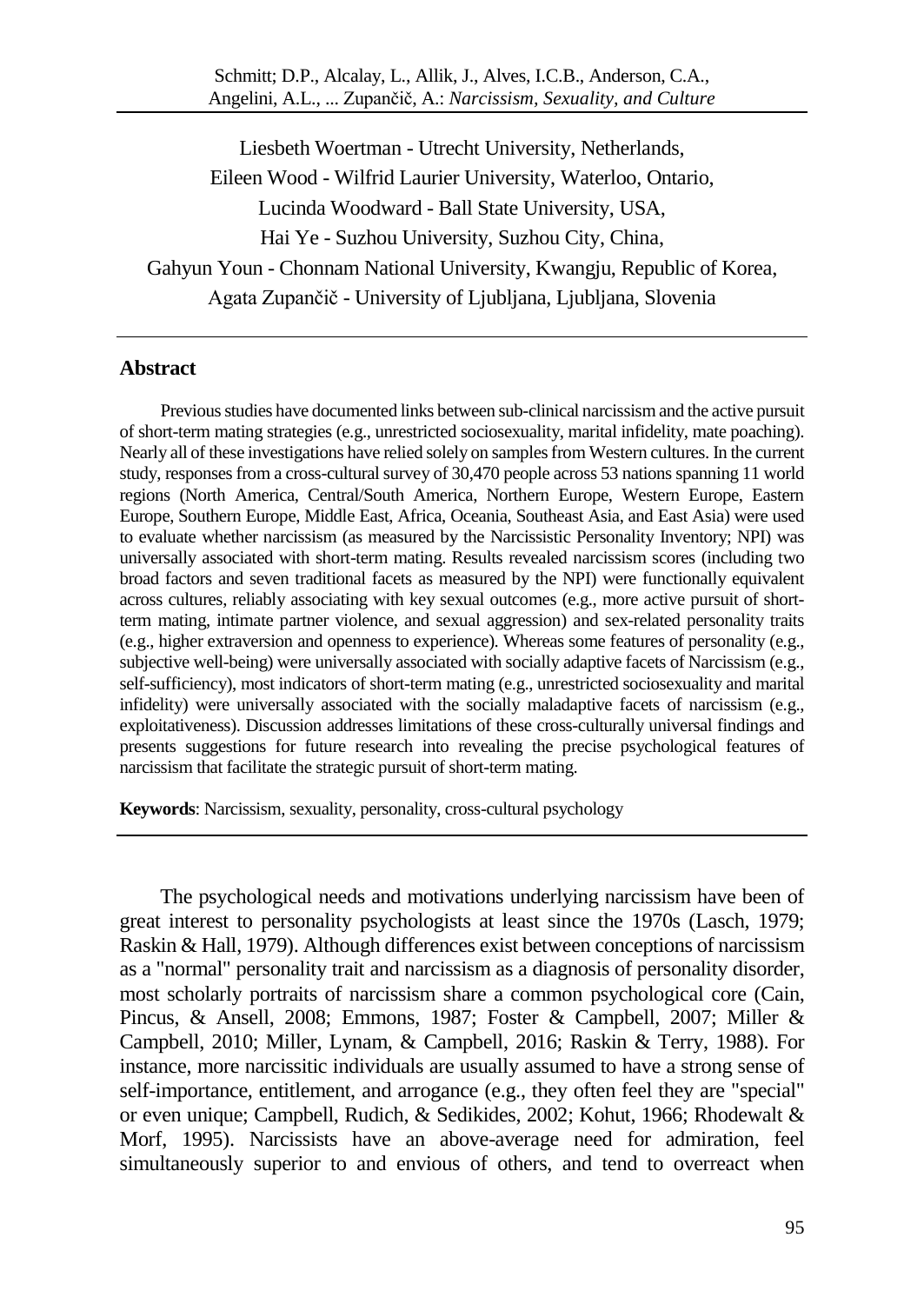criticized (Bushman & Baumeister, 1998; Thomaes, Brummelman, Reijntjes, & Bushman, 2013). Narcissists feel a compulsion to be the center of attention, tend to be interpersonally exploitative, and lack empathy toward others (Buss & Chiodo, 1991; Hepper, Hart, & Sedikides, 2014; Schimmenti et al., 2017; Watson, Grisham, Trotter, & Biderman, 1984). Finally, narcissists tend to possess unrealistic fantasies concerning high-level achievements of power, beauty, intelligence, and romance (Campbell & Foster, 2007; Emmons, 1989; Lee et al., 2013).

There is some evidence the narcissistic inclination toward having unrealistic fantasies about success in the romantic domain serves as a motivational impetus for seeking larger numbers of sexual partners (Egan & McCorkindale, 2007; Foster, Shrira, & Campbell, 2006; Jonason, Li, Webster, & Schmitt, 2009). Empirically, narcissists have been found to exhibit a relatively unrestricted sociosexual orientation (i.e., are more favorable toward having sex without commitment; Foster et al., 2006), are less committed to and interested in staying within existing long-term relationships (Campbell & Foster, 2002; Jonason & Buss, 2012), frequently flirt with others who are not their current romantic partners (Campbell, Foster, & Finkel, 2002; Tortoriello, Hart, Richardson, & Tullett, 2017), and engage in relatively high rates of relationship infidelity (Adams, Luevano, & Jonason; 2014; Hunyady, Josephs, & Jost, 2008; Jones & Weiser, 2014; McNulty & Widman, 2014). Jonason et al. (2009) have argued several key features of narcissism—especially feelings of entitlement, comfort with interpersonal exploitation, and agentic motives for sexual success enable narcissistic individuals to more actively and effectively pursue short-term reproductive strategies (see also Baughman, Jonason, Veselka, & Vernon, 2014; Holtzman & Strube, 2011; Jonason, Girgis, & Milne-Home, 2017; McDonald, Donnellan, & Navarrete, 2012).

Even so, much of the extant evidence on narcissism's links with short-term mating has been generated from studies of Western cultures or WEIRD<sup>1</sup> samples (Henrich, Heine, & Norenzayan, 2010). This is unfortunate, as previous studies have found narcissism and its links to sexual outcomes (e.g., mate choices; Feng, Liang, Zhou, & Yi, 2012; Tanchotsrinon, Maneesri, & Campbell, 2007), as well as more general self-enhancement processes (Kitayama, Takagi, & Matsumoto, 1995; Tatara, 1993), may function differently when assessed in non-Western cultures. If narcissism were not reliably associated with short-term mating strategies in non-Western cultures, this would indicate narcissism does not have *functional equivalence* across cultures (Hui & Triandis, 1985; van de Vijver & Leung, 2001). Such a finding would call into question the view that key psychological features of narcissism serve as evolved mechanisms facilitating the functional pursuit of short-term reproductive strategies (Holtzman & Strube, 2011; Jonason et al., 2009), or could identify important cultural boundary conditions that facultatively-mediate or emergentlymoderate the adaptive links between narcissism and short-term mating (Schmitt, 2015). In this article, we address these issues by evaluating links between narcissism and multiple indicators of short-term mating psychology as assessed across dozens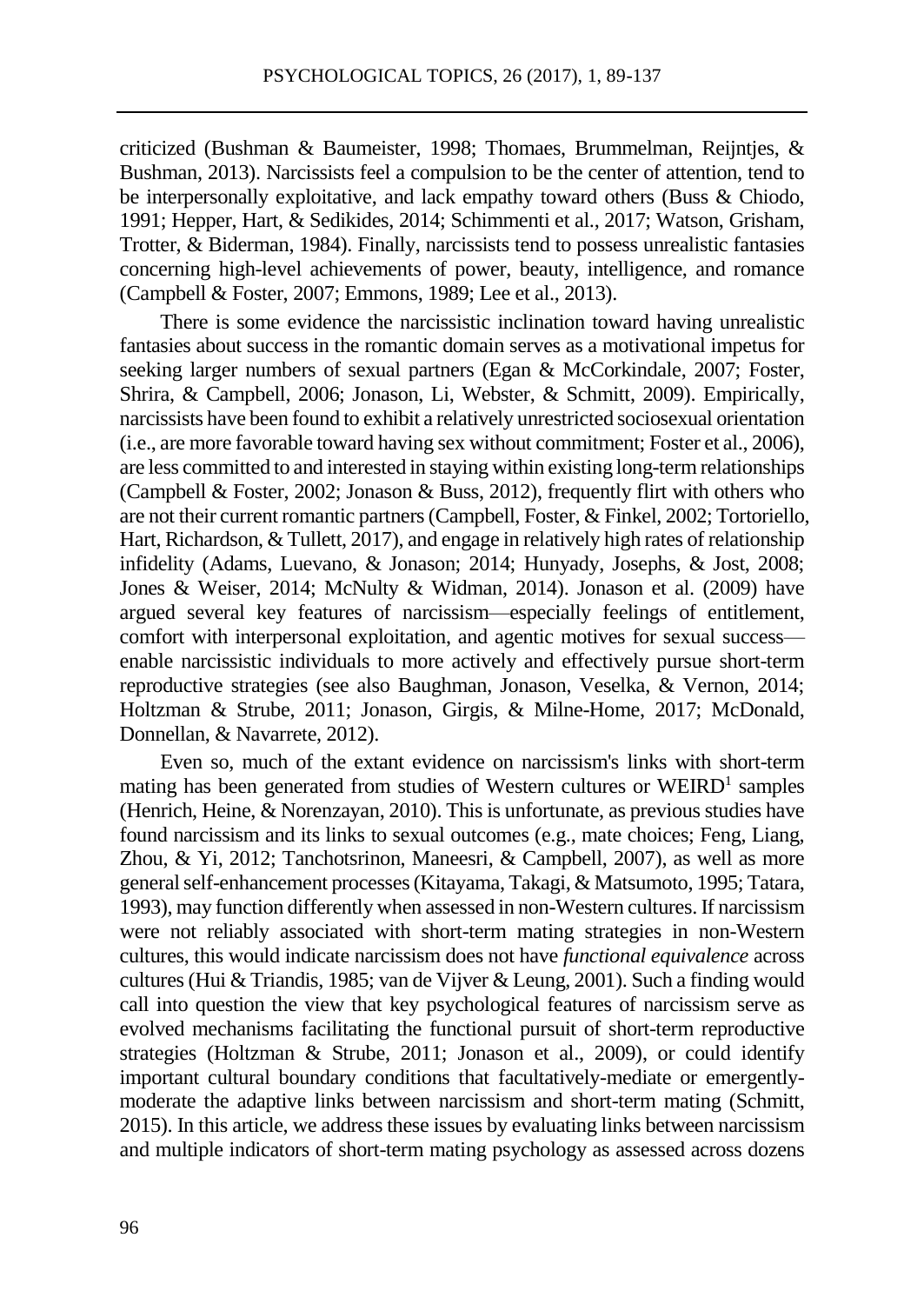of Western and non-Western cultures from the International Sexuality Description Project-2 (ISDP-2; Schmitt et al., 2017).

## **The Measurement of Narcissism**

The most common measure of narcissism as a personality trait is the Narcissistic Personality Inventory (NPI; Raskin & Hall, 1979; Raskin & Terry, 1988). The NPI was intended to measure the clinical criteria for features of narcissistic personality disorder as expressed in a general population (Morf & Rhodewalt, 2001). The NPI, therefore, was purposefully designed to be a measure of "sub-clinical" or personality trait-level narcissism (Raskin & Terry, 1988).

The underlying structure of the NPI has been subject to intense debate for decades (Ackerman et al., 2011; Ackerman, Donnellan, & Robins, 2012; Brown, Budzek, & Tamborski, 2009; Corry, Merritt, Mrug, & Pamp, 2008; Emmons, 1984; Kubarych, Deary, & Austin, 2004; Miller & Campbell, 2011). Originally, Raskin and Terry (1988) argued narcissism is best conceived (and measured) as the overall confluence of multiple facets, seven of which are key individual differences designed to be captured by the NPI as facet subscales. These seven facets include: *Authority* (e.g., "I see myself as a good leader"), *Self-Sufficiency* (e.g., "I like to take responsibility for making decisions"), *Superiority* (e.g., "I think I am a special person"), *Exhibitionism* (e.g., "I get upset when people don't notice how I look when I go out in public"), *Entitlement* (e.g., "I insist on getting the respect that is due me"), *Exploitativeness* (e.g., "I find it easy to manipulate people"), and *Vanity* (e.g., "I like to look at myself in the mirror").

Many investigators have argued the NPI, and narcissism more generally, is best viewed as containing two basic dimensions (e.g., Corry et al., 2008): One socially adaptive dimension linked to positive qualities and outcomes (e.g., confidence and effective leadership) and one more socially maladaptive dimension linked to psychological and interpersonal maladjustment (e.g., negative emotionality and relationship dysfunction). For instance, NPI items from Authority and Self-Sufficiency facet subscales have been considered the more socially adaptive forms of narcissism as these appear to enhance self-confidence, assertiveness, and persistence (Ackerman et al., 2011; Barry, Frick, Adler, & Grafeman, 2007; Corry et al., 2008; Raskin & Terry, 1988). In contrast, the facet subscales of Exploitativeness, Entitlement, and Exhibitionism are considered the more socially maladaptive forms of narcissism as these are usually linked with psychological maladjustment, poor academic outcomes, and social dysfunction (Ackerman et al., 2011; Corry et al., 2008; Raskin & Terry, 1988). Corry et al. (2008) found these two major dimensions form a relatively reliable factor structure in the NPI, labelling the scales *Leadership/Authority* (i.e., the socially adaptive factor) and *Exhibitionism/ Entitlement* (i.e., the socially maladaptive factor).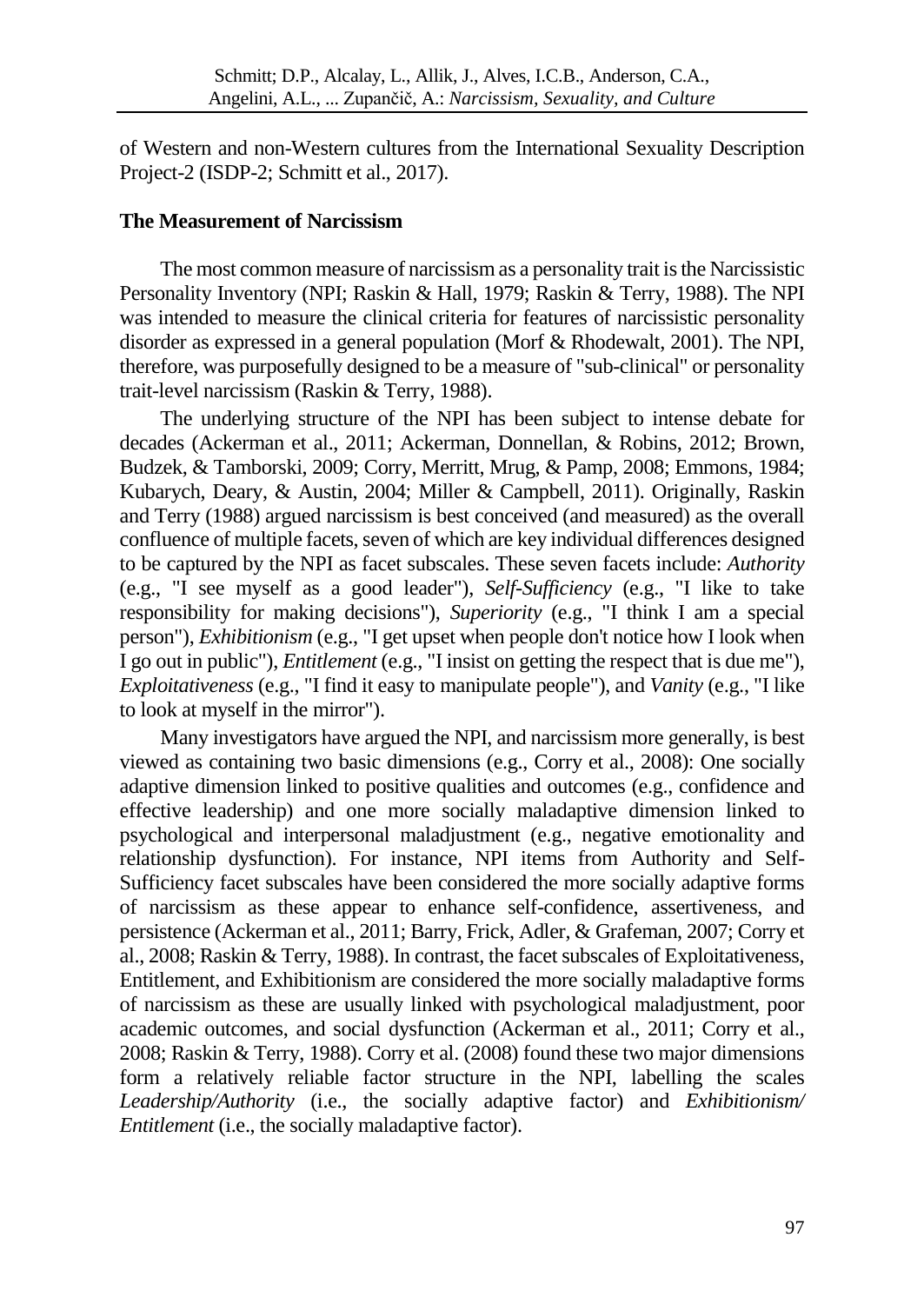Others have argued the best fitting factor structure of the NPI contains three or four fundamental dimensions (Ackerman et al., 2011, 2012; Emmons, 1984; Kubarych et al., 2004). In early work, Emmons (1984) argued the NPI produces a reliable four factor structure of *Leadership/Authority* (again, the more adaptive component), *Self-Admiration/Self-Absorption*, *Superiority/Arrogance*, and *Exploitativeness/Entitlement*. Often, the precise number of dimensions claimed often depends on the criteria used for evaluating factor structures. For instance, Ackerman et al. (2011) relied less on emphasizing the internal consistency of scales than did Corry et al. (2008) or Emmons (1984) and found a robust three-factor structure best underlies NPI responses, with subscales of *Leadership/Authority* (the more adaptive aspect of Narcissism), *Grandiose Exhibitionism*, and *Entitlement/ Exploitativeness*.

Ultimately, most cross-cultural researchers who use the NPI do so with the intention of assessing narcissism as an overall psychological trait (Foster, Campbell, & Twenge, 2003; Miller et al., 2015). However, in a large cross-cultural study of 53 nations, Schmitt et al. (2017) found the 7-factor structure of Raskin and Terry (1998) provided the best factor structure fit in most individual nations. In this study, the overall NPI score, the two-factor approach of Corry et al. (2008), and the seven-facet approach originally proposed by Raskin and Terry (1998) were used to evaluate the links among narcissism, personality, and sexuality across 11 majors regions of the world: North America, Central/South America, Northern Europe, Western Europe, Eastern Europe, Southern Europe, Middle East, Africa, Oceania, Southeast Asia, and East Asia.

#### **The Personality Correlates of Narcissism**

Cross-cultural researchers have documented that Big Five personality traits (i.e., extraversion, agreeableness, conscientiousness, neuroticism, and openness to experience) are closely linked to short-term mating (Schmitt & Shackelford, 2008). Within Western cultures, several studies have found links between narcissism and these sex-related personality traits. For instance, narcissists typically display relatively high levels of extraversion, conscientiousness, and openness to experience while displaying relatively low levels of agreeableness (and to some extent neuroticism; Barelds & Dijkstra, 2010; Bradlee & Emmons, 1992; Campbell et al., 2002; Corbitt, 2002; Jacobwitz & Egan, 2006; Muris, Merckelbach, Otgaar, & Meijer, 2017; Paulhus & Williams, 2002). In this study, we expected these previously documented links between narcissism and personality, as measured using etically translated self-report measures (Berry, 1999; Cheung, van de Vijver, & Leong, 2011), would be universal across cultures.

*Hypothesis 1*: Based on the view that narcissism as measured by the NPI will possess *conceptual* or *construct equivalence* across cultures (Davidov, Meuleman, Cieciuch, Schmidt, & Billiet, 2014; Hui & Triandis, 1985; van de Vijver & Leung, 2001), we hypothesized that the NPI and its subscales will have similar associations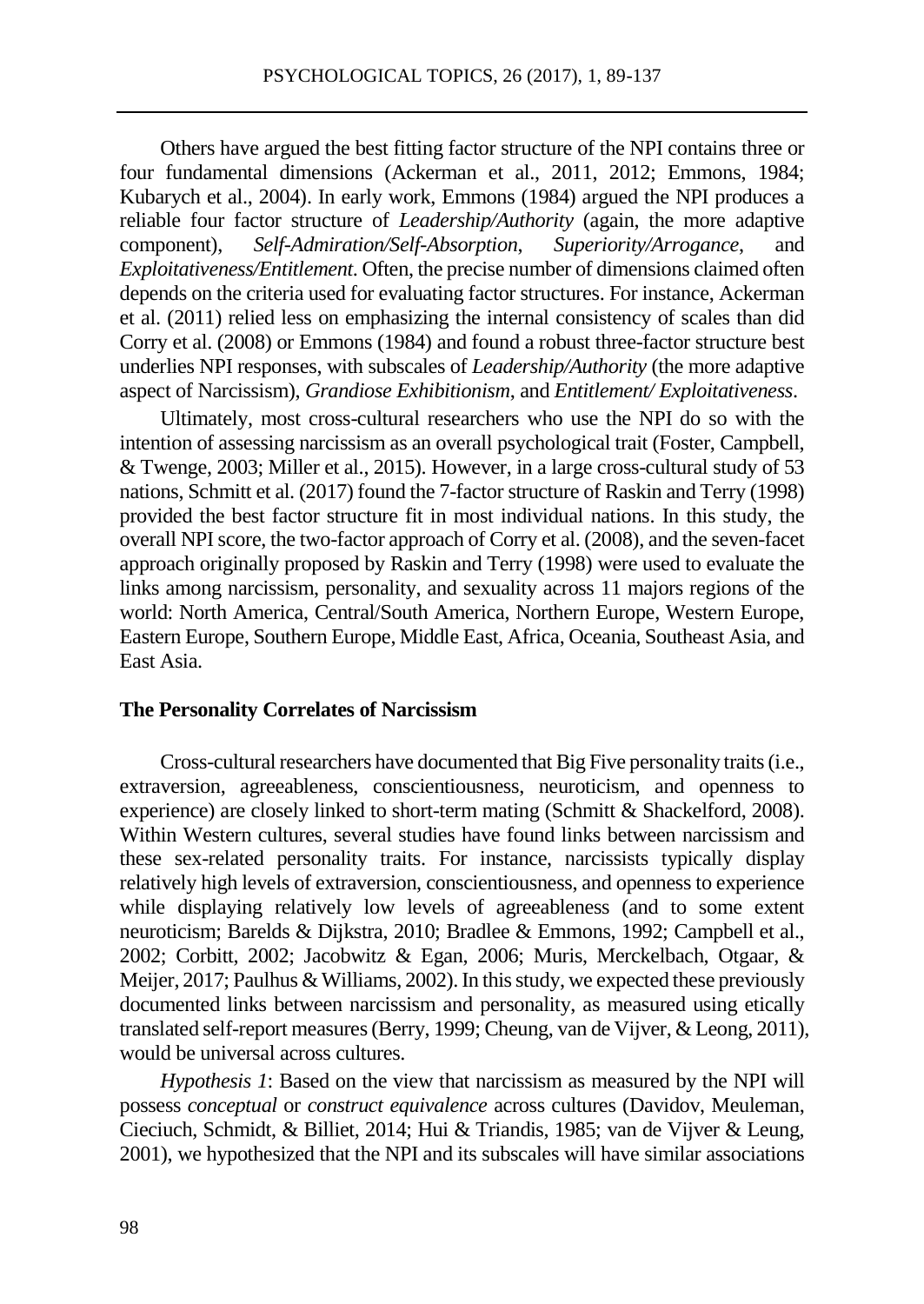with self-esteem, Big Five personality traits, and subjective well-being across all world regions of the ISDP-2.

*Prediction 1a*: *Self-esteem*. Narcissism and self-esteem are not identical psychological constructs (Brown & Zeigler-Hill, 2004). For instance, Brummelman, Thomaes, and Sedikides (2016) found narcissism was higher among individuals whose parents had provided overvaluation *(i.e., "I am superior to others")* during childhood and who positioned the child to think of themselves as always hierarchically related to others. As a consequence, narcissists' sense of superiority is always precarious, as they need to continuously validate themselves against others and make sure they are still a "winner." In contrast, those with higher self-esteem have parents who provided parental warmth (i.e., "I am worthy"), and positioned the child to think of themselves horizontally in relation to others. Still, several studies have found narcissism is positively correlated and causally intertwined with general self-esteem in important ways (Bosson et al., 2008; Brown & Zeigler-Hill, 2004; Geukes et al, 2017; Sedikides, Rudich, Gregg, Kumashiro, & Rusbult, 2004; Tracy, Cheng, Robins, & Trzesniewski, 2009), and that self-esteem functions in similar ways across Western and non-Western cultures (Schmitt & Allik, 2005; Sedikides, Gaertner, & Cai, 2015). Consequently, we predicted narcissism and self-esteem would be moderately and positively associated (*r≈*+.25 based on previous studies) across all world regions of the ISDP-2.

*Prediction 1b*: *Big Five*. Previous studies using Western samples have found higher scores on the NPI are associated with higher levels of extraversion, conscientiousness, and openness to experience and lower levels of agreeableness and neuroticism, with the neuroticism connections depending somewhat on the facet of narcissism (e.g., Narcissistic self-sufficiency being negatively associated with neuroticism but narcissistic entitlement being positively associated with neuroticism; Campbell et al., 2002; Corry et al., 2008; Jacobwitz & Egan, 2006; Kubarych et al., 2004; Muris et al., 2017; Paulhus & Williams, 2002). We predicted these associations would be universal across all world regions of the ISDP-2, with narcissism significantly correlating with extraversion (*r*≈+.40), conscientiousness (*r*≈+.10), openness to experience (*r*≈+.25), agreeableness (*r*≈-.20), and neuroticism (*r*≈-.20).

*Prediction 1c*: *Subjective well-being*. Previous studies have found narcissism is associated with subjective well-being (Egan, Chan, & Shorter, 2014; Hill & Roberts, 2012; Rose & Campbell, 2004; Sedikides et al., 2004; Zuckerman & O'Loughun, 2009). We predicted narcissism and subjective well-being would be positively associated (*r*≈+.15) across all world regions of the ISDP-2.

## **The Sexual Correlates of Narcissism**

Short-term mating can be defined as a sexual relationship of a relatively brief duration, such as a one-night stand or brief affair (Buss & Schmitt, 1993). Narcissism has been shown to positively correlate with multiple measures of short-term mating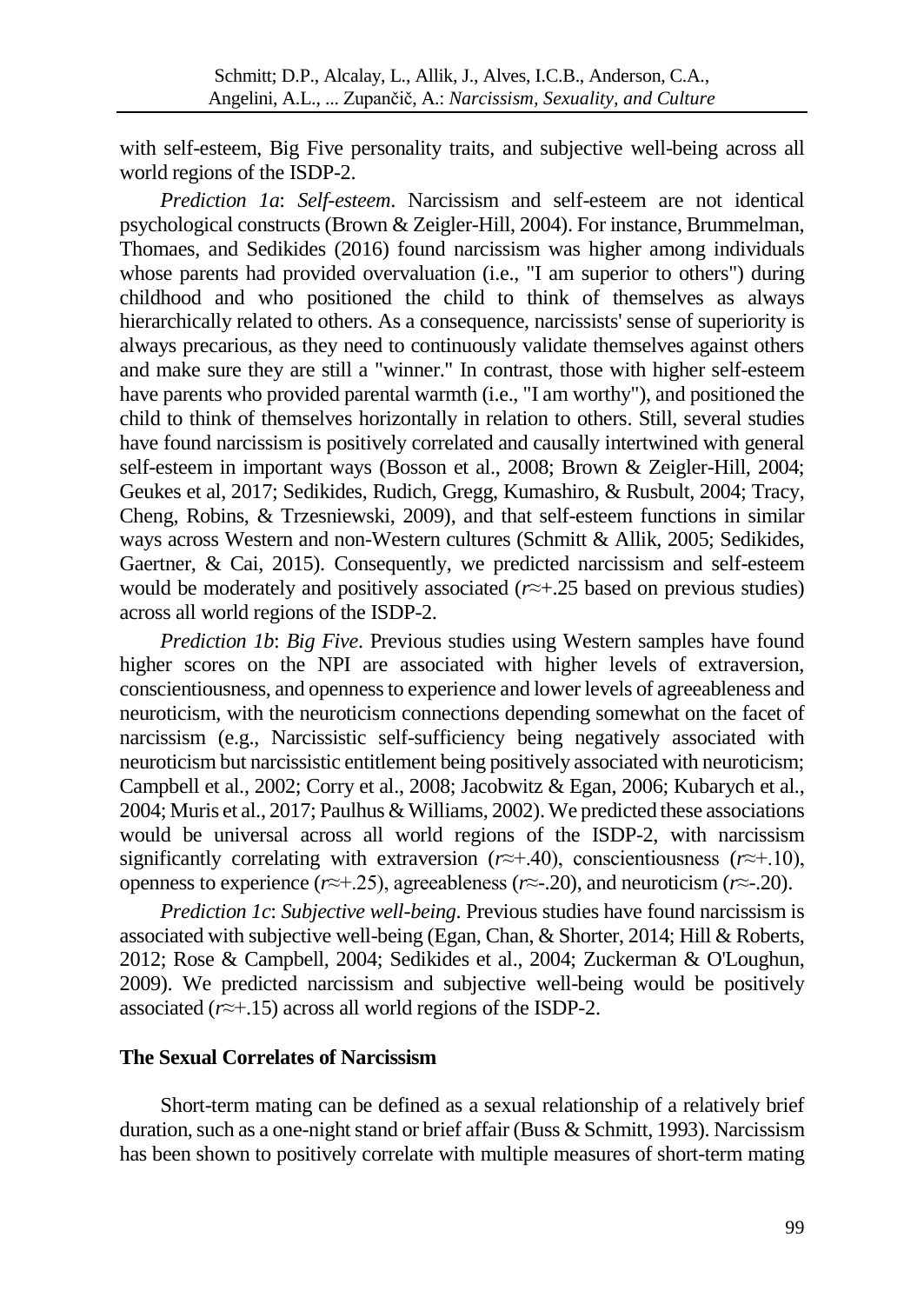(Brewer, Hunt, James, & Abell, 2015; Campbell & Foster, 2007; Egan & McCorkindale, 2007; Foster et al., 2006; Holtzman & Strube, 2011; Jones & Weiser, 2014; McNulty & Widman, 2014; Webster & Bryan, 2007; Wurst et al., 2017). For example, Jonason et al. (2009) found narcissism as measured by the NPI correlated positively with unrestricted sociosexuality,  $r(222)=+0.41$ ,  $p<0.01$ , and active shortterm mate seeking,  $r(222)=+0.21$ ,  $p<-01$ . Previous studies also have found narcissism is positively correlated with agentic sexuality, including sexual risk-taking (Emmons, 1981; Foster, Shenesey, & Goff, 2009; Llewellyn, 2008) and multiple indicators of sexual aggression such as intimate partner violence and rape (Baumeister, Catanese, & Wallace, 2002; Bushman, Bonacci, Van Dijk, & Baumeister, 2003; Widman & McNulty, 2010). Often, it is the socially maladaptive entitlement components of narcissism that display the strongest associations with aggressive actions (Reidy, Zeichner, Foster, & Martinez, 2008). Indeed, Jonason et al. (2009) argue it is these specific features of narcissism - entitlement, exploitativeness, and agentic motives for sexual success - that enable narcissistic individuals to more actively and effectively pursue short-term reproductive strategies (see also Holtzman & Strube, 2011; Jonason et al., 2017).

*Hypothesis 2*: Based on the view that narcissism as measured by the NPI will have *functional equivalence* across cultures (Davidov et al., 2014; Hui & Triandis, 1985; van de Vijver & Leung, 2001), we hypothesized the NPI will have similar associations with sexual attitudes and behaviors of men and women across all world regions. Specifically, we expected narcissism would be positively associated with scales measuring short-term mating interests (*Prediction 2a*; Schmitt, 2005a; *r≈*+.15), short-term mate poaching behavior (*Prediction 2b*; Jonason, Li, & Buss, 2010; Kardum, Hudek-Knezevic, Schmitt, & Grundler, 2015; Schmitt et al., 2004; *r≈*+.15), unrestricted sociosexuality (*Prediction 2c*; Schmitt, 2005b; Simpson & Gangestad, 1991; *r≈*+.20), HIV risk-taking (*Prediction 2d*; Huba et al., 2000; *r≈*+.15), intimate partner violence perpetration (*Prediction 2e*; Dobash, Dobash, Cavanagh, & Lewis, 1998; *r≈*+.15), perpetration of sexual aggression (*Prediction 2f*; Bushman et al., 2003; Hines, 2007; Hurlbert & Apt, 1991; Jonason, 2015; Jonason et al., 2017; Mosher & Anderson, 1986; *r≈*+.15), and if married, with the tendency to have had an affair (*Prediction 2g*: Jones & Weiser, 2014; McNulty & Widman, 2014). Finally, we also expected (*Prediction 2h*) the observed narcissism-sexuality linkages across world regions of the ISDP-2 would be stronger among the more socially maladaptive scales compared to socially adaptive scales of narcissism as assessed by the NPI (Jonason et al., 2009).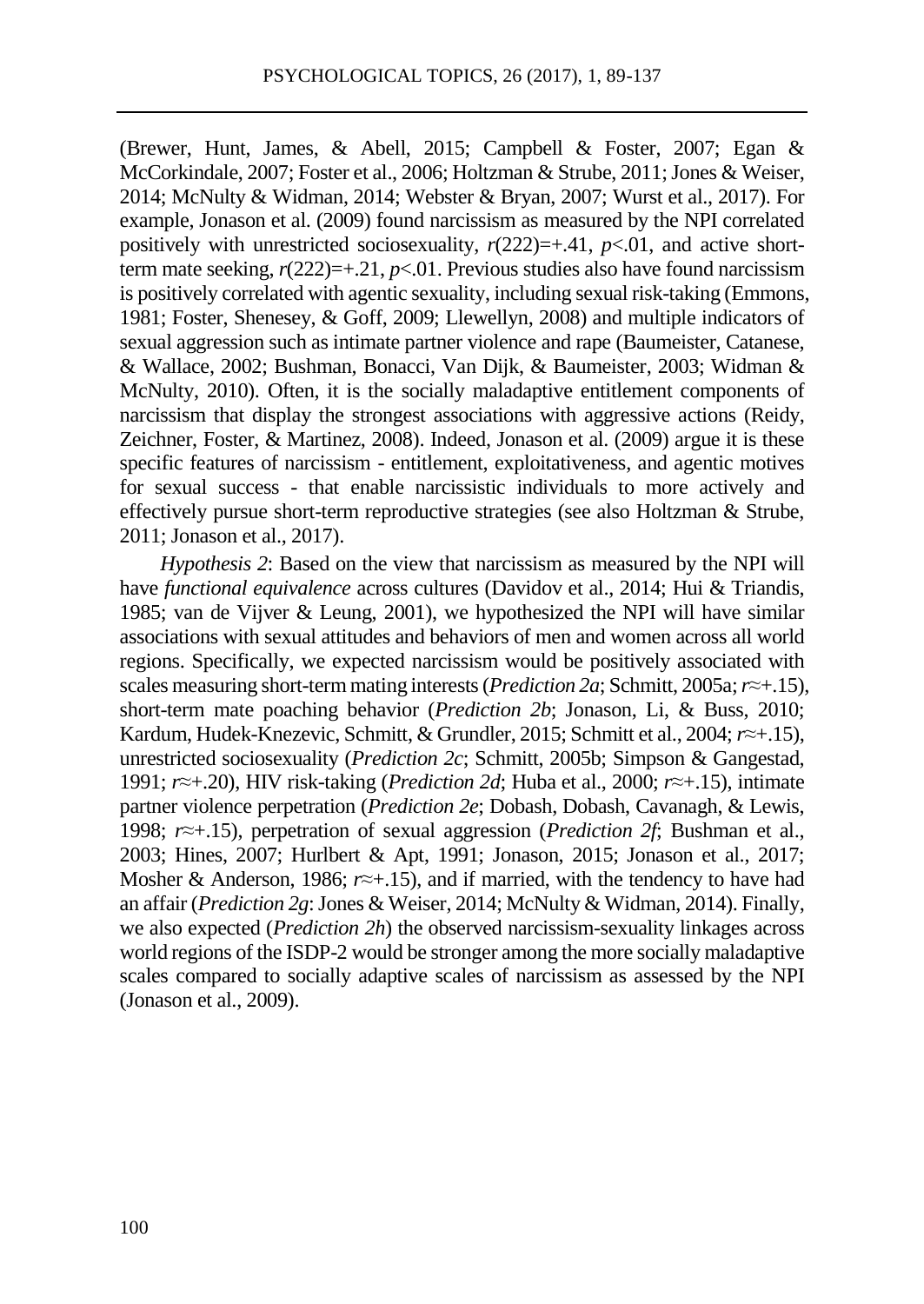#### **Method**

#### *Samples*

The findings reported in this article are a result of the International Sexuality Description Project-2 (ISDP-2), a collaborative research effort from 2004 to 2006 involving the administration of anonymous surveys to 30,470 participants (12,753 men and 17,717 women) from 53 nations<sup>2</sup> across 11 major regions of the world (see Table 1). The nations and regions in the ISDP-2 are not fully independent "cultures" because many ISDP-2 nations share systems of learned behaviors and symbols (Pollet, Tybur, Frankenhuis, & Rickard, 2014). Nonetheless, we considered it reasonable to investigate patterns and trends in the correlations between narcissism and sexual outcomes at the broad regional level. Doing so at the regional level provided us with enough statistical power to evaluate associations previously shown to exhibit even weak effect sizes (*r≈*+.15). For instance, a sample size of 463 is needed for evaluating a Pearson product-moment correlation of .15 at  $\alpha$ =.05 and  $\beta$ =10%. Because this is one of the first reports produced by the ISDP-2, we provide here details on our sampling and assessment procedures.

|                       |                  | Sample Size      |                  |                         |      |      |            |
|-----------------------|------------------|------------------|------------------|-------------------------|------|------|------------|
| Nation                | Men              | Women            | Total            | <b>Sampling Target</b>  | Age  |      | Language   |
|                       | $\boldsymbol{n}$ | $\boldsymbol{n}$ | $\boldsymbol{n}$ |                         | M    | SD   |            |
| North America         |                  |                  |                  |                         |      |      |            |
| Canada                | 607              | 992              | 1,599            | College Students        | 20.1 | 3.3  | English    |
| Mexico                | 58               | 110              | 168              | College/Community       | 23.3 | 8.7  | Spanish    |
| <b>United States</b>  | 2,577            | 4,187            | 6,764            | <b>College Students</b> | 20.8 | 4.3  | English    |
| Central/South America |                  |                  |                  |                         |      |      |            |
| Argentina             | 200              | 200              | 400              | College Students        | 25.5 | 5.6  | Spanish    |
| <b>Brazil</b>         | 280              | 283              | 563              | <b>College Students</b> | 22.5 | 4.8  | Portuguese |
| Chile                 | 260              | 272              | 532              | College Students        | 21.6 | 3.2  | Spanish    |
| Colombia              | 168              | 141              | 309              | College Students        | 20.1 | 1.5  | Spanish    |
| Costa Rica            | 183              | 176              | 359              | <b>College Students</b> | 20.4 | 2.2  | Spanish    |
| Ecuador               | 123              | 107              | 230              | College Students        | 20.6 | 2.7  | Spanish    |
| Northern Europe       |                  |                  |                  |                         |      |      |            |
| Denmark               | 112              | 411              | 523              | College Students        | 23.7 | 4.2  | Danish     |
| Finland               | 276              | 175              | 451              | <b>College Students</b> | 25.6 | 6.7  | Finnish    |
| <b>Iceland</b>        | 169              | 344              | 513              | <b>College Students</b> | 22.2 | 3.3  | Icelandic  |
| Norway                | 45               | 78               | 123              | College Students        | 22.8 | 2.4  | Norwegian  |
| Western Europe        |                  |                  |                  |                         |      |      |            |
| Austria               | 413              | 467              | 880              | College/Community       | 31.4 | 10.9 | German     |
| Germany               | 908              | 1,517            | 2,425            | Col./Com./Internet      | 25.0 | 7.9  | German     |
| Switzerland           | 59               | 195              | 254              | <b>College Students</b> | 25.0 | 7.0  | German     |
| United Kingdom        | 148              | 327              | 475              | College Students        | 25.4 | 10.0 | English    |

Table 1. *Sample Characteristics across 53 Nations and 11 World Regions of the ISDP-2*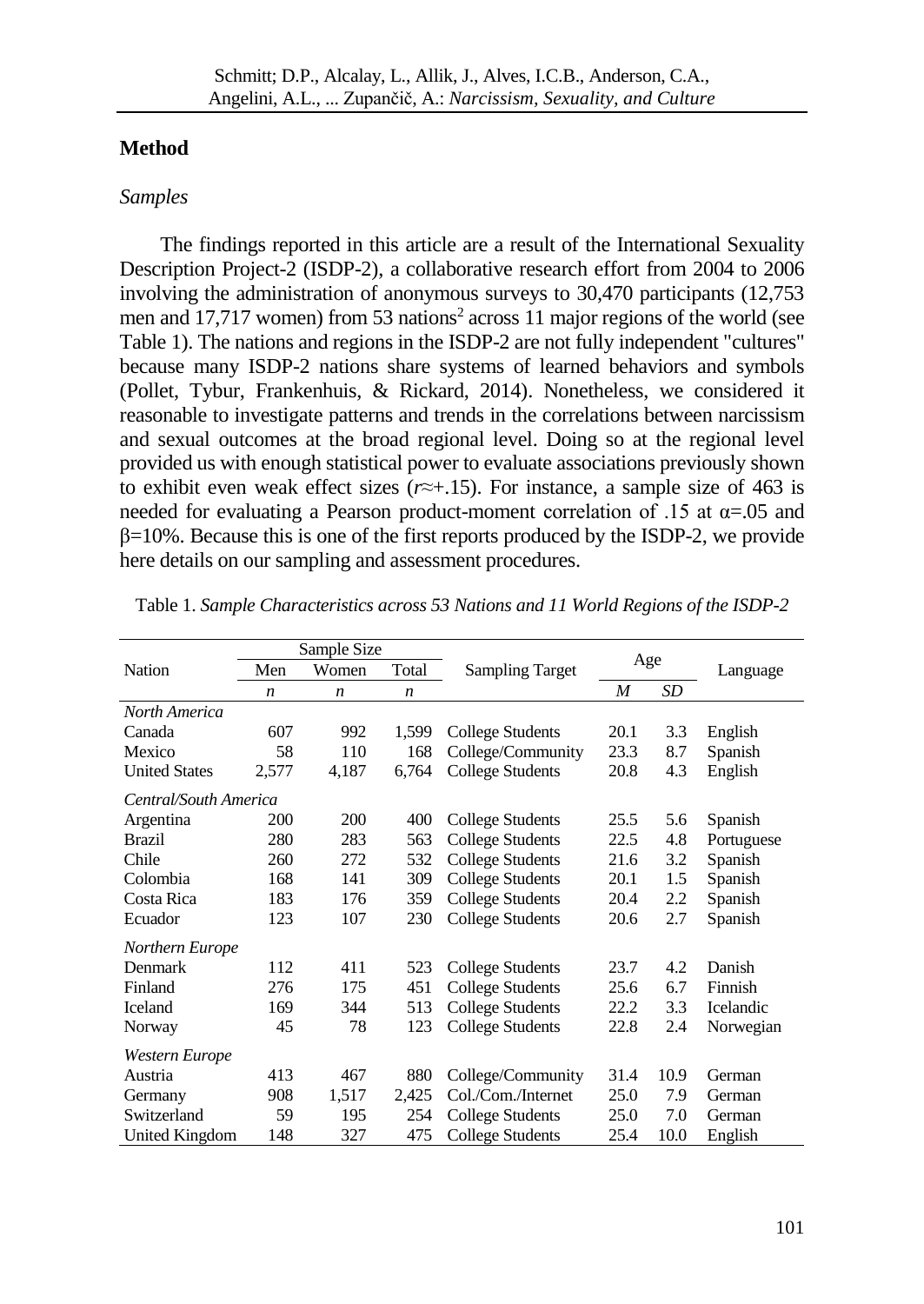|                 |                  | Sample Size      |        |                                                    | Age  |         |                      |
|-----------------|------------------|------------------|--------|----------------------------------------------------|------|---------|----------------------|
| Nation          | Men              | Women            | Total  | <b>Sampling Target</b>                             |      |         | Language             |
|                 | $\boldsymbol{n}$ | $\boldsymbol{n}$ | n      |                                                    | M    | SD      |                      |
| Eastern Europe  |                  |                  |        |                                                    |      |         |                      |
| Croatia         | 190              | 210              | 400    | College Students                                   | 21.0 | 2.1     | Croatian             |
| Czech Rep.      | 133              | 85               | 218    | College Students                                   | 26.6 | 6.8     | Czech                |
| Estonia         | 118              | 134              | 252    | College Students                                   | 20.8 | 3.1     | Estonian             |
| Hungary         | 154              | 25               | 179    | <b>College Students</b>                            | 21.3 | 3.6     | Hungarian            |
| Latvia          | 108              | 274              | 382    | <b>College Students</b>                            | 23.7 | 6.8     | Latvian              |
| Lithuania       | 187              | 200              | 387    | <b>College Students</b>                            | 20.7 | 3.4     | Lithuanian           |
| Poland          | 225              | 239              | 464    | <b>College Students</b>                            | 21.4 | 2.6     | Polish               |
| Romania         | 187              | 206              | 393    | <b>College Students</b>                            | 21.0 | 3.4     | Romanian             |
| Russia          | 126              | 113              | 239    | College Students                                   | 20.2 | 1.7     | Russian              |
| Serbia          | 119              | 261              | 380    | College Students                                   | 22.9 | 3.7     | Serbian              |
| Slovakia        | 385              | 391              | 776    | <b>College Students</b>                            | 21.6 | 2.8     | Slovak               |
| Slovenia        | 78               | 122              | 200    | College Students                                   | 22.3 | 3.5     | Slovenian            |
| Southern Europe |                  |                  |        |                                                    |      |         |                      |
| Cyprus          | 60               | 87               | 147    | College Students                                   | 21.3 | 3.1     | Greek                |
| Greece          | 161              | 281              | 442    | College/Community                                  | 29.5 | 10.6    | Greek                |
| Italy           | 308              | 416              | 724    | <b>College Students</b>                            | 22.8 | 5.0     | Italian              |
|                 | 38               | 101              | 139    |                                                    | 20.9 | 4.6     |                      |
| Malta           | 399              | 591              | 990    | <b>College Students</b><br><b>College Students</b> | 24.1 | 4.3     | English              |
| Portugal        | 254              | 260              | 514    |                                                    | 28.7 | 10.3    | Portuguese           |
| Spain           |                  |                  |        | College Students                                   |      |         | Spanish              |
| Middle East     |                  |                  |        |                                                    |      |         |                      |
| Iran            | 88               | 94               | 182    | College Students                                   | 21.6 | 2.6     | Persian              |
| Lebanon         | 108              | 220              | 328    | <b>College Students</b>                            | 19.6 | 1.8     | English              |
| Turkey          | 113              | 231              | 344    | <b>College Students</b>                            | 23.7 | 5.6     | Turkish              |
| Africa          |                  |                  |        |                                                    |      |         |                      |
| Ethiopia        | 184              | 138              | 322    | College Students                                   | 26.2 | 5.7     | English              |
| Nigeria         | 141              | 149              | 290    | College Students                                   | 24.3 | 4.5     | English              |
| South Africa    | 121              | 225              | 346    | College Students                                   | 24.5 | 8.2     | English              |
| Swaziland       | 58               | 77               | 135    | <b>College Students</b>                            | 25.8 | 4.5     | English              |
| Tanzania        | 151              | 214              | 365    | <b>College Students</b>                            | 26.5 | 4.7     | English              |
|                 |                  |                  |        |                                                    |      |         |                      |
| Oceania         |                  |                  |        |                                                    |      |         |                      |
| Australia       | 141              | 359              | 500    | College Students                                   | 21.4 | 4.8     | English              |
| New Zealand     | 208              | 206              | 414    | College Students                                   | 22.3 | 6.8     | English              |
| Southeast Asia  |                  |                  |        |                                                    |      |         |                      |
| India           | 200              | 125              | 325    | College Students                                   | 24.2 | 4.4     | English              |
| Indonesia       | 373              | 341              | 714    | College Students                                   | 20.0 | 1.9     | Indonesian           |
| Malaysia        | 163              | 198              | 361    | <b>College Students</b>                            | 22.6 | $2.0\,$ | Malay                |
| Philippines     | 279              | 434              | 713    | <b>College Students</b>                            | 19.3 | 1.7     |                      |
|                 |                  |                  |        |                                                    |      |         | English <sup>6</sup> |
| East Asia       |                  |                  |        |                                                    |      |         |                      |
| China           | 89               | 104              | 193    | College/Community                                  | 24.9 | 5.7     | Mandarin             |
| Japan           | 217              | 269              | 486    | College Students                                   | 19.3 | 1.3     | Japanese             |
| South Korea     | 187              | 263              | 450    | College Students                                   | 20.7 | 2.1     | Korean               |
| Taiwan          | 116              | 92               | 208    | <b>College Students</b>                            | 22.0 | 1.9     | Mandarin             |
| Worldwide       | 12,753           | 17,717           | 30,470 | Col./Com./Internet                                 | 22.6 | 6.0     | 29 Languages         |

*Note*: Col./Com./Internet = Included College Students, Community Members, and an Internet Sample;  $6 =$  Some words were also presented in Cebuano.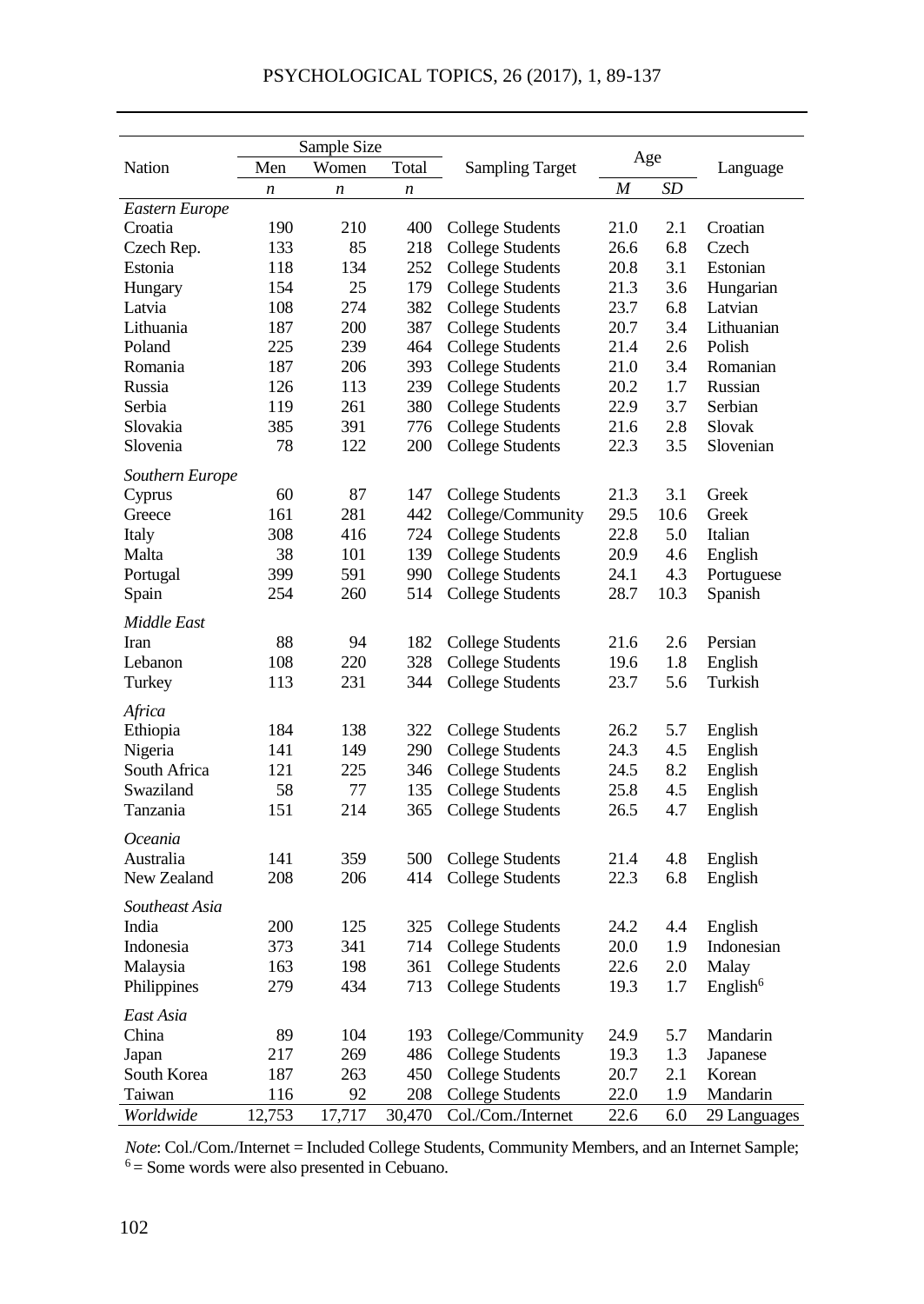Table 1 provides summary information for the nations and world regions of the ISDP-2. The number of men and women, the sampling methodology, average age, and language of survey administration are provided for each of 53 nations. The world region of "North America" included 8,531 participants across six samples from Canada (*N*=1,599), 26 samples from the United States (*N*=6,764), and one sample from Mexico (*N*=168). All Canadian and United States participants were college students administered surveys in English, the Mexican sample contained both college students and community members administered the survey in Spanish. The world region of "Central/South America" included 2,393 participants across two samples from Chile and one sample each from Argentina, Brazil, Colombia, Costa Rica, and Ecuador. Brazilian participants were surveyed in Portuguese, all other Central/South American samples were administered surveys in Spanish.

European samples were divided into four world regions. In the original ISDP (Schmitt et al., 2003, 2004), only three European regions were sampled with Finland included in Western Europe. These European regions displayed conspicuous psychological differences in the original ISDP (Schmitt et al., 2003, 2004), and have been shown to possess distinct, clustered psychologies in other studies (Minkov & Hofstede, 2012). In the ISDP-2, new samples from across Scandinavia were added and a "Northern Europe" world region was utilized. The world region of "Northern Europe" included 1,610 participants across two samples from Iceland and one sample each from Denmark, Finland, and Norway. The world region of "Western Europe" included 4,034 participants across four samples from the United Kingdom, three samples each from Austria and Germany, and one sample from Switzerland. One of the samples from Germany was administered the ISDP-2 survey with an Internet assessment. The world region of "Eastern Europe" included 4,270 participants across two samples from Poland, Serbia, and Slovakia, and one sample each from Croatia, the Czech Republic, Estonia, Hungary, Latvia, Lithuania, Romania, Russia, and Slovenia. The sample from Hungary had relatively few women due to shipping problems and an organizational error by the first author. The world region of "Southern Europe" included 2,956 participants across two samples each from Greece, Italy, and Spain, and one sample each from Cyprus, Malta, and Portugal.

The world region of "Middle East" included 854 participants across one sample each from Iran, Lebanon, and Turkey. The placement of some of these nations into distinct "world regions" is problematic because there are many potential ways of dividing and sorting these nations. Given the number and geography of nations included in the ISDP-2, we chose these divisions in order to economize our presentation while maintaining the genuine regional variation (Minkov & Hofstede, 2012). For instance, the placement of Turkey in the "Middle East" region is problematic in that Turkey could have been placed into Southeastern Europe, a Mediterranean region, or a Southwestern Asia category. For comparative purposes using our present groupings, we placed Turkey in the Middle East world region.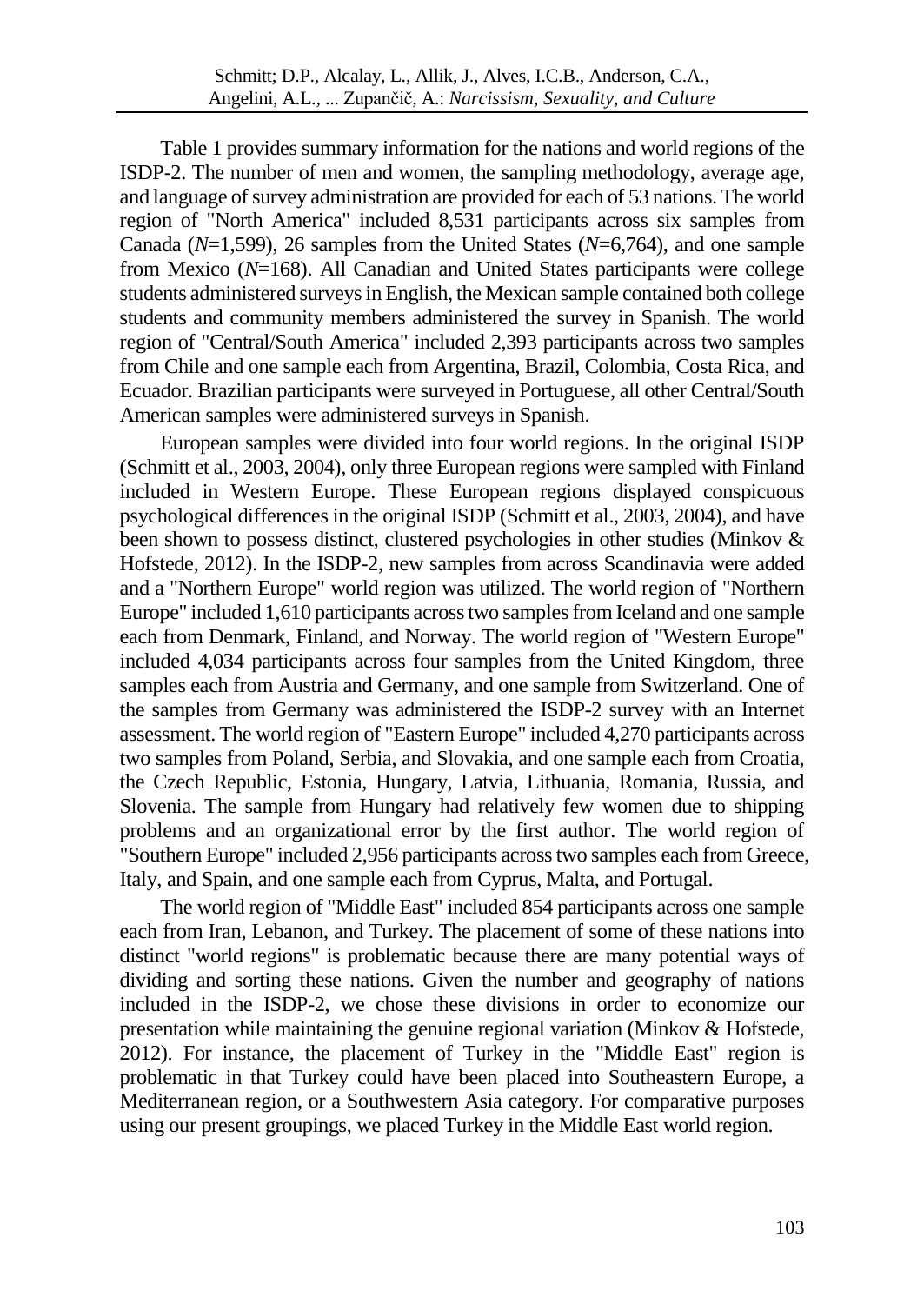The world region of "Africa" included 1,458 participants across one sample each from Ethiopia, Nigeria, South Africa, Swaziland, and Tanzania. The world region of "Oceania" included 914 participants across three samples from Australia and one sample from New Zealand. The world region of "Southeast Asia" included 2,113 participants across two samples from Indonesia and the Philippines and one sample each from India and Malaysia. The world region of "East Asia" included 1,337 participants across two samples from Japan and one sample each from China, South Korea, and Taiwan. Although Taiwan is often considered part of the nation of China, for statistical purposes these two cultures were kept separate when conducting regional correlations while controlling for nation. The mainland Chinese sample was secured across several research sites and included both college student and community members.

Overall, this collection of nations and world regions represents a diverse array of ethnic, geographic, and linguistic categories. Most samples were comprised of college students (indicated in Table 1 under the Sample Type column by "College Students" or "College"); some included general members of the community (indicated by "Community Sample" or "Community"); some were administered the ISDP-2 survey over the Internet. All samples were convenience samples. Most samples were recruited as volunteers, some received course credit for participation and others received a small monetary reward for their participation. All samples were administered an anonymous self-report survey, most surveys were returned via sealed envelope and/or the usage of a drop-box. Return rates for college student samples were high. Return rates for community samples were around 50%. Not all participants received the full ISDP-2 survey<sup>2</sup>, though most samples received the Narcissistic Personality Inventory examined in this article. Further details on the sampling and assessment procedures within each of the 53 nations are available from the authors.

#### *Procedure*

All ISDP-2 collaborators were asked to administer a 22-page survey to around 200 men and 200 women. As seen in Table 1, not all collaborators reached this ideal sample size. Sample sizes possessed power sufficient for conducting the correlational analyses described here at the regional level. Again, a sample size of 463 was needed for evaluating a correlation of .15 at  $\alpha$ =.05 and  $\beta$ =10%. Participants were provided with a brief description of the study, including the information that their responses would be anonymous. The instructional set provided by each collaborator varied and was adapted to fit the specific culture and type of sample. Further details on incentives and cover stories are available from the authors. The survey took about one hour to complete.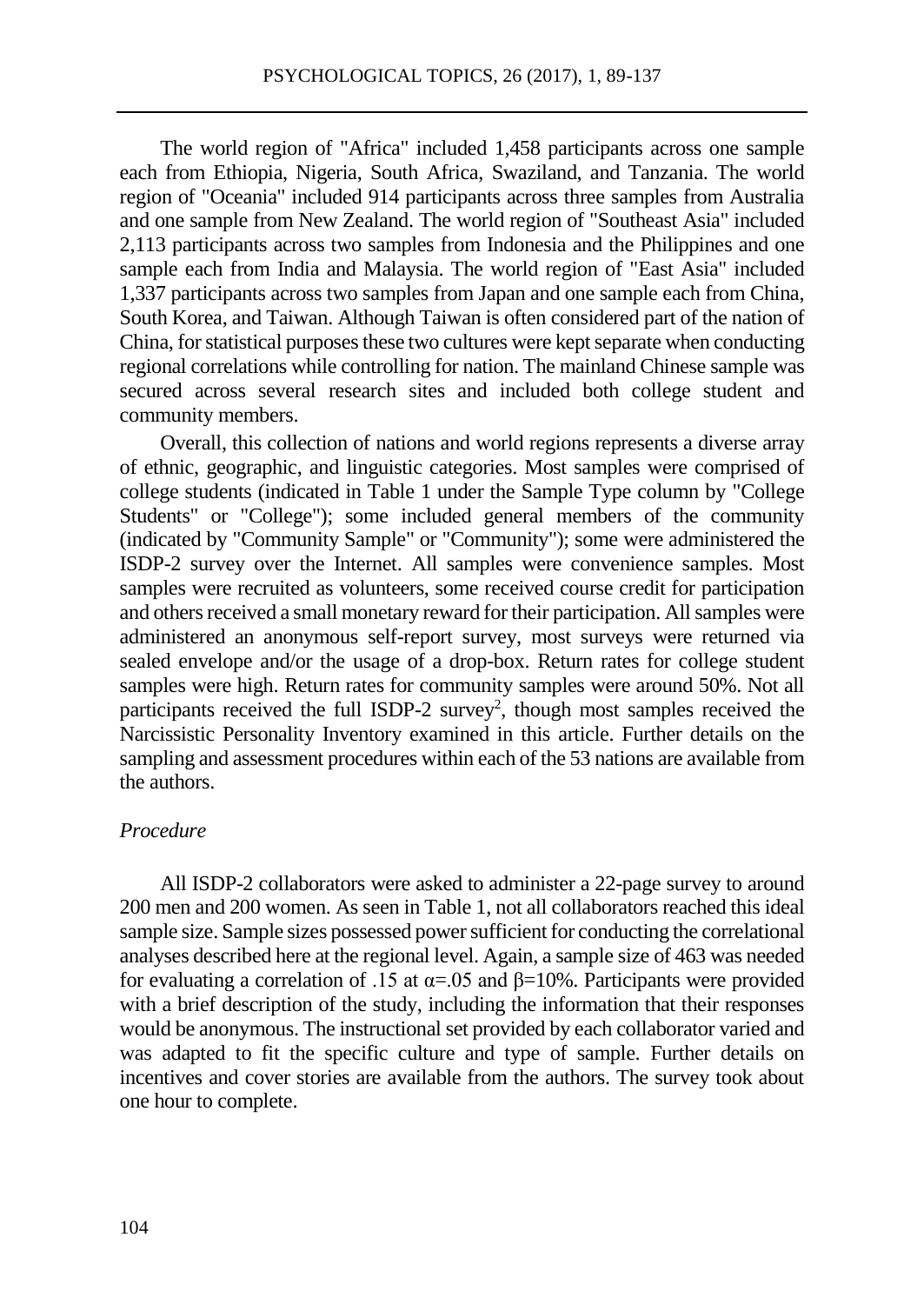## *Measures*

*Translation procedures*. Researchers from nations where English was not the primary language were asked to use a translation/back-translation process and administer the ISDP-2 survey in their native language. This procedure typically involved the primary collaborator translating the measures into the native language of the participants, and then having a second psychologist back-translate the measures into English. Differences between the original English and the backtranslation were discussed, and mutual agreements were made as to appropriate translations (Brislin, 1980). ISDP-2 translators were not professionally trained translators, however, leaving open the question of translation quality. As seen in Table 1, the ISDP-2 survey was translated from English into 28 additional languages.

*Narcissistic Personality Inventory*. Narcissism was assessed with the Narcissistic Personality Inventory (NPI; Raskin & Hall, 1979; Raskin & Terry, 1988), which consists of 40 forced-choice items, each containing two alternative statements. Examples of the statements include ''I will be a success'' (indicating higher narcissism) and ''I am not too concerned about success'' (indicating lower narcissism). The seven facet scales of Narcissism suggested by Raskin and Terry (1988) are Authority (based on 8 items,  $\alpha = 72$ ; e.g., "I see myself as a good leader"), Self-sufficiency (based on 6 items,  $\alpha = .43$ ; e.g., "I like to take responsibility for making decisions"), Superiority (based on 5 items,  $\alpha = 52$ ; e.g., "I think I am a special person"), Exhibitionism (based on 7 items, α*=*.63; e.g., "I get upset when people don't notice how I look when I go out in public"), Entitlement (based on 6 items,  $\alpha = .44$ ; e.g., "I insist on getting the respect that is due me"), Exploitativeness (based on 5 items,  $\alpha = 48$ ; e.g., "I find it easy to manipulate people"), and Vanity (based on 3 items,  $\alpha = 61$ ; e.g., "I like to look at myself in the mirror"). The two factor scales proposed by Corry et al. (2008) are Leadership/Authority (based on 9 items,  $\alpha = .74$ ) and Exhibitionism/Entitlement (based on 14 items,  $\alpha = .68$ ). Further details regarding psychometrics of this measure as translated across languages and administered across cultures can be found in Schmitt et al. (2017) and are available from the authors.

*Self-esteem measure*. All participants were asked to complete a measure of global self-esteem, the Rosenberg's Self-Esteem Scale (Rosenberg, 1965). This scale contains 10 counter-balanced 4-point items with response options ranging from *Strongly agree* to *Strongly disagree* (α=.85). The Rosenberg Self-Esteem Scale is coded so that higher scores indicate higher levels of global self-esteem. This measure has been validated across several cultures (e.g., Pullmann & Allik, 2000; Schmitt & Allik, 2005), and it was expected that higher scores on this measure would relate positively to a participant's narcissism levels across all cultures.

*Personality trait measure*. Participants were administered the Big Five Inventory (BFI; Benet-Martinez & John, 1998). The BFI has been used effectively across cultures and languages (Benet-Martinez & John, 1998; Schmitt et al., 2007), and contains Extraversion ( $\alpha$ =.79), Agreeableness ( $\alpha$ =.71), Conscientiousness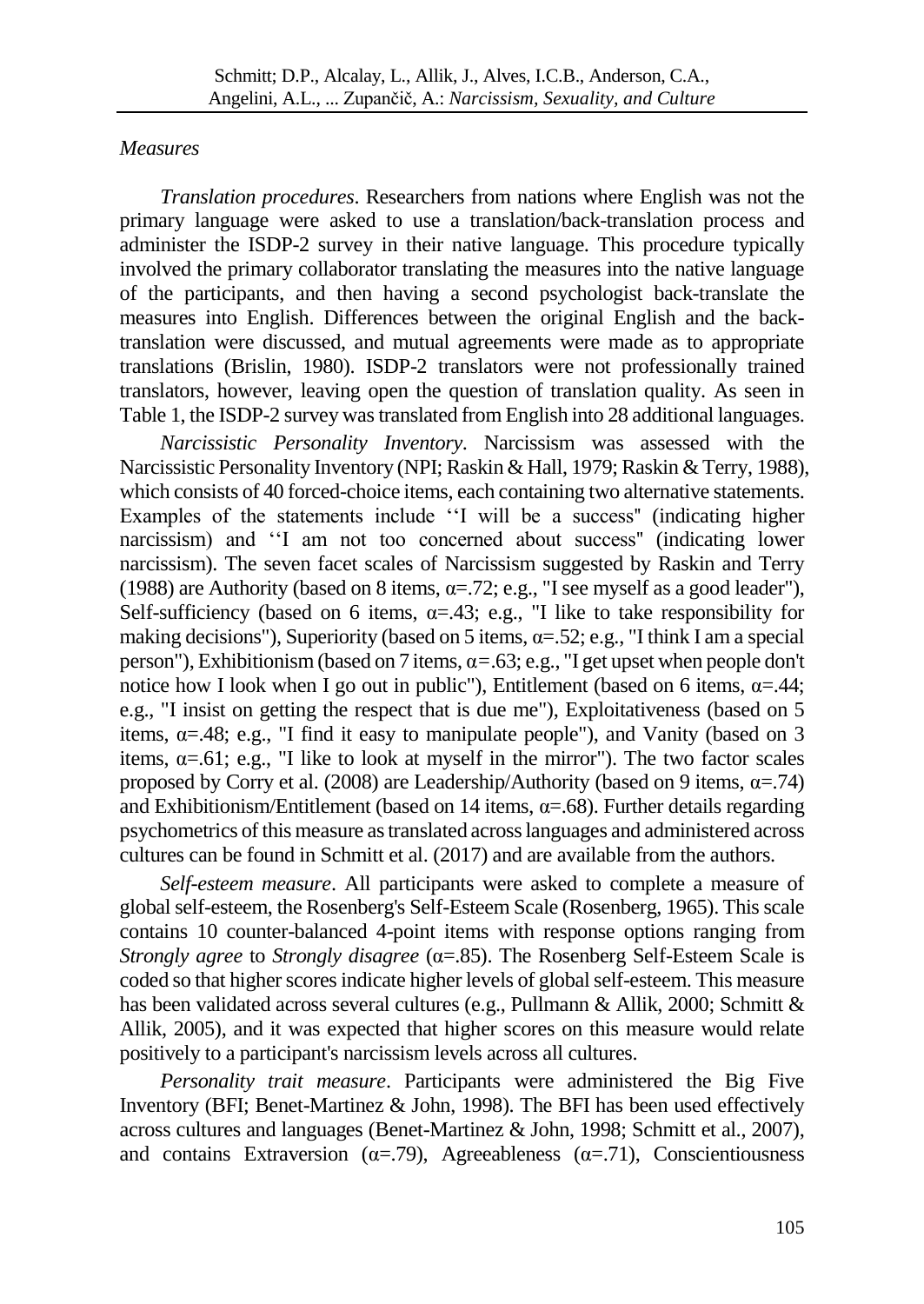( $\alpha$ =.78), Neuroticism ( $\alpha$ =.79), and Openness ( $\alpha$ =.76) scales. Further details regarding psychometrics of this measure as translated across languages and administered across cultures can be found in Schmitt et al. (2004) and are available from the authors.

*Subjective well-being measure*. As an index of subjective well-being, participants were asked to complete the Affect Balance Scale (Bradburn, 1969;  $\alpha$ =.55) and a single-item measure of life satisfaction (Inglehart, Basanez, & Moreno, 1998) using a 10-point scale ranging from 1 (*dissatisfied*) to 10 (*satisfied*). Further details regarding psychometrics of these measures as translated across languages and administered across cultures are available from the authors.

*Short-Term Mating Interests scale.* The desire and pursuit of short-term mating is not a monolithic construct. Because of the potential differences between sexual desires and behaviors, short-term tendencies were assessed in this study using multiple measures. Included first was a seven-item index designed to tap current interest in short-term mating, the Short-Term Mating Interests (STMI) scale (Schmitt, 2005a). The first three STMI items are from the Number of Partners measure (Buss & Schmitt, 1993; Schmitt et al., 2003), which asks, using open-ended scales, for the number of sex partners desired across various future time periods. Three of the most commonly analyzed items include the time periods of 1 month, 1 year, and 5 years (Schmitt et al., 2001, 2003). For the STMI, all values on these three items that were above three were truncated to three to control for extreme values. The next three STMI items are from the Time Known measure (Buss & Schmitt, 1993; Schmitt et al., 2003), which asks the likelihood of consenting to sex with someone viewed as desirable (using a scale of +3=*definitely yes* to –3=*definitely not*) after knowing that person for various time intervals. For the STMI, the time periods of 1 month, 1 year, and 5 years were used. Also included in the STMI was the Short-Term Seeking scale (Buss & Schmitt, 1993; Schmitt et al., 2003). This is a single-item 7-point rating scale ranging from 1 ("*currently not at all seeking a short-term mate*") to 7 ("curr*ently strongly seeking a short-term mate*"). All seven items (three from the Number of Partners measure, three from the Time Known measure, and the Short-Term Seeking scale) were combined to form the STMI. Overall, Cronbach's alpha for this STMI is typically around .79; see Schmitt, 2005a). Further details regarding psychometrics of this measure as translated across languages and administered across cultures can be found in Schmitt (2005a).

*Short-term mate poaching behavior.* All participants were presented with a questionnaire entitled "Anonymous Romantic Attraction Survey" (Schmitt & Buss, 2001), which asks a series of questions about personal experiences with romantic attraction and mate poaching (i.e., romantically attracting someone else's partner). Each rating scale on the questionnaire asks participants to describe their experiences with a specific attraction behavior. For the frequency of attempting or succumbing to mate poaching behaviors, rating scale values range from 1 (*Never*) to 7 (*Always*). Intermediate values are labeled *rarely*, *seldom*, *sometimes*, *frequently*, and *almost always*. The item pertaining to short-term poaching was relevant to the present study.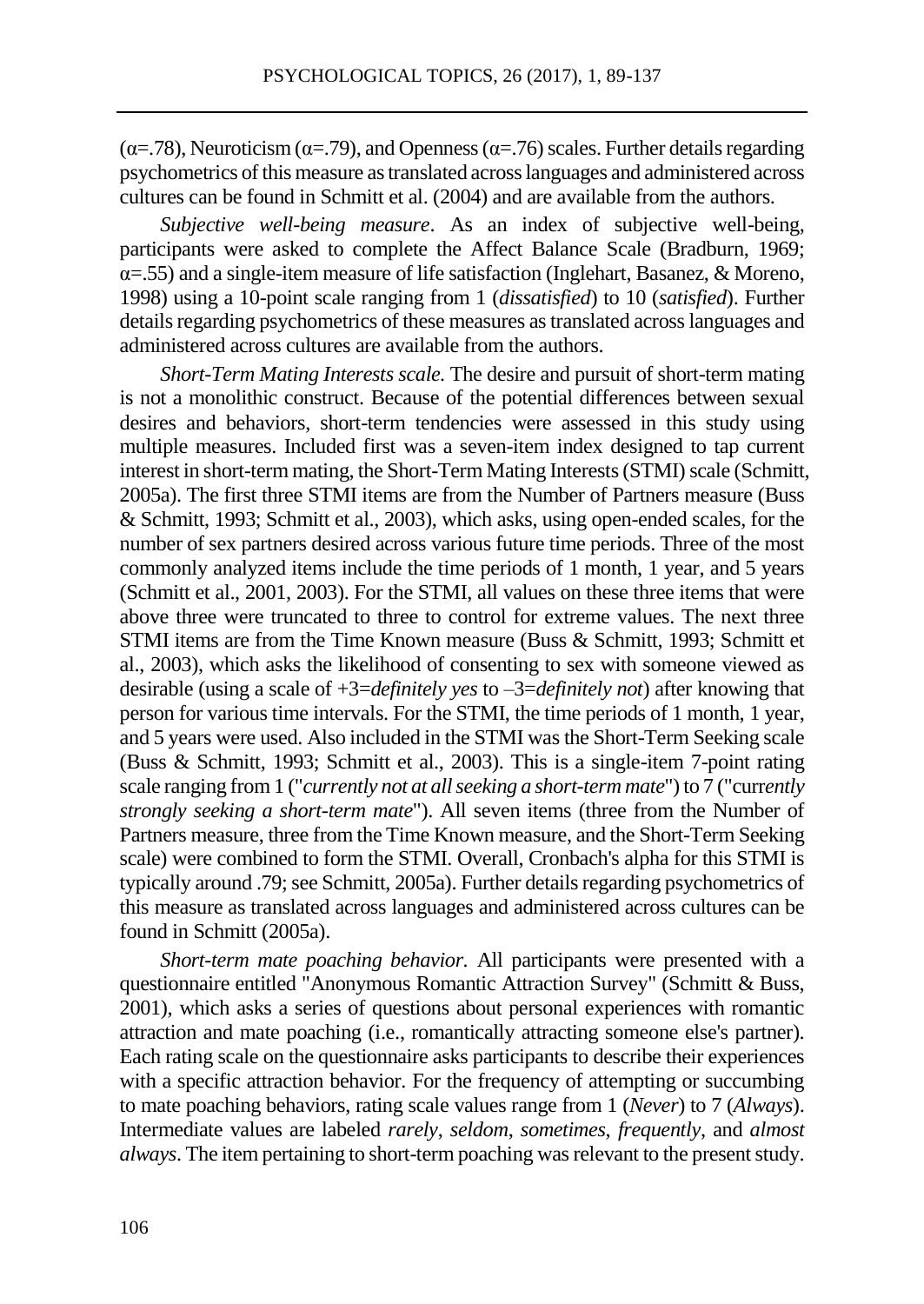This question asks about the frequency with which participants have attempted to short-term mate poach, "Have you ever tried to attract someone who was *already in a romantic relationship with someone else* for a short-term sexual relationship with you?" (for further details, see Schmitt & Buss, 2001; Schmitt et al., 2004).

*Sociosexuality*. A seven-item measure of willingness to have sex without commitment, the Sociosexuality Orientation Inventory (SOI; Simpson & Gangestad, 1991), was also administered. The first three items of the SOI are intended to capture overt behavioral expressions of short-term mating. Item 1 is, "With how many different partners have you had sex (sexual intercourse) within the past year?" Item 2 is, "How many different partners do you foresee yourself having sex with during the next five years? (Please give a specific, realistic estimate)." Item 3 is, "With how many different partners have you had sex on one and only one occasion?" Openended blanks are provided after each of the first three questions of the SOI. The fourth item was designed to assess covert sociosexual behavior: "How often do (did) you fantasize about having sex with someone other than your current (most recent) dating partner?" This item was followed by an 8-point scale ranging from 1 ("*never*") to 8 (*at least once a day*). Items 5, 6, and 7 were designed to assess sociosexual attitudes. Item 5 is, "Sex without love is OK." Item 6 is, "I can imagine myself being comfortable and enjoying 'casual' sex with different partners." Item 7 is, "I would have to be closely attached to someone (both emotionally and psychologically) before I could feel comfortable and fully enjoy having sex with him or her." All three attitudinal items were followed by 9-point scales ranging from 1 (*I strongly disagree*) to 9 (*I strongly agree*). Responses to Item 7 are reverse-coded so that higher scores indicate more unrestricted sociosexuality.

According to Simpson and Gangestad (1991), responses to Items 5, 6, and 7 are highly correlated and should be merged to form a single attitudinal score. This attitudinal score is then combined with the first four SOI items to form the total SOI composite measure. However, each item of the SOI composite measure is first weighted using the following formula:  $(5 \times$  Item 1) +  $(1 \times$  Item 2 [with a cap on Item  $2$  of 30])) + (5  $\times$  Item 3) + (4  $\times$  Item 4) + (2  $\times$  mean of Items 5, 6, and 7)=total SOI. Again, using this formula produces an SOI composite such that higher scores are associated with unrestricted sociosexuality (i.e., more short-term mating). Cronbach's alpha for the SOI is typically around .79 (Simpson & Gangestad, 1991). Further details regarding psychometrics of this measure as translated across languages and administered across cultures can be found in Schmitt (2005b).

*HIV risk-taking.* The HIV/AIDS Risk Behavior Form was used to assess risky sexual behavior in the form of HIV risk (Huba et al., 1997, 2000). This survey contains 17 progressive questions like "Have you ever had unprotected sex with a man (i.e., without using condoms)? Yes or No. If Yes, in the past 30 Days? Yes or No. If Yes, in the last 24 hours? Yes or No." These responses were added together to provide an overall HIV risk  $(\alpha = 0.88)$ . Further details regarding psychometrics of this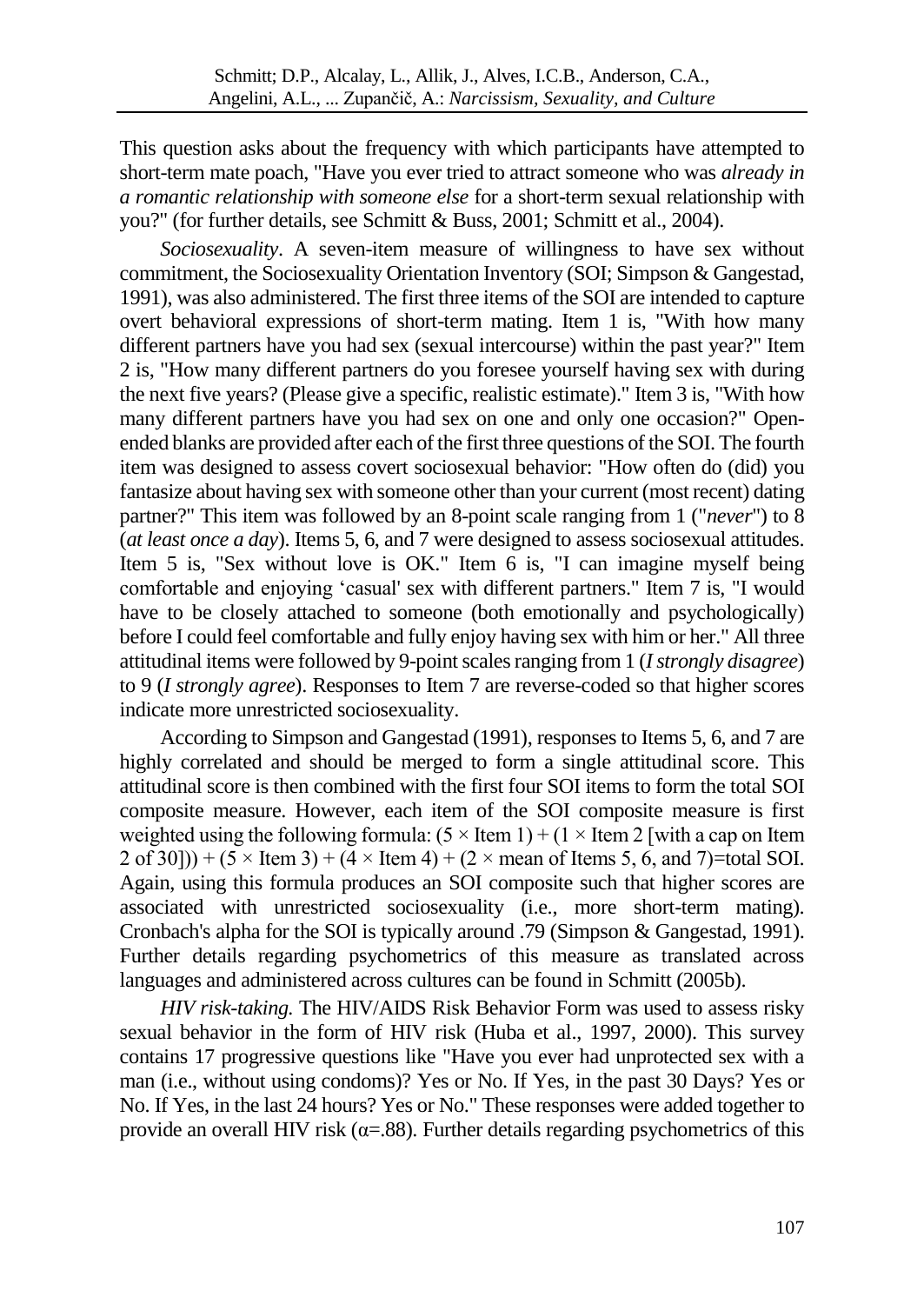measure as translated across languages and administered across cultures are available from the authors.

*Intimate partner violence.* Intimate partner violence was investigated using the Violence Assessment Index (VAI; Dobash et al., 1998;  $\alpha = .89$ ). The brief 20-question version of the VAI asks how often a behavior, like screaming at a partner or hitting, has occurred in a relationship, and if it has happened in the last month. Next to each item, participants use zero for *never happened* and up to five if the event occurred *11 or more times*. Further details regarding psychometrics of this measure as translated across languages and administered across cultures are available from the authors.

*Sexual aggression.* Sexual aggression was measured using an abbreviated 10 item version of the Aggressive Sexual Behaviors Inventory (ASBI; Mosher & Anderson, 1996; α=.91). Each ASBI question israted from 1 (*Never*) to 7 (*Extremely frequently*). Questions on this survey include "I have threatened to leave or end a relationship if a partner wouldn't have sex with me" and "I have gotten a little drunk and forced a person that I'm with to have sex with me." Further details regarding psychometrics of this measure as translated across languages and administered across cultures are available from the authors.

*Demographics*. Participants completed a measure labelled "Personal Information and Family History." Questions are asked concering their demographic and other personal information, including sex (male/female), age, weight, height, sexual orientation (heterosexual, homosexual, bisexual), current relationship status (Married [if so, how long? \_\_\_\_\_\_ years], Engaged, Cohabiting/Living with Someone, Divorced, Widowed, Dating Multiple Persons, Dating One Person Exclusively Not Currently Involved with Anyone, Have Never Had a Sexual Relationship). Questions were also asked about socioeconomic status, urbanity, education level, religion, religiosity, handedness, siblings, and number of children. A full list of all questions and response options is available from the first author.

#### **Results**

#### *Narcissism and Personality*

*Hypothesis 1*: Based on the assumption narcissism as measured by the NPI has construct or conceptual equivalence across cultures, we hypothesized the NPI would have similar associations with self-esteem, Big Five personality traits, and subjective well-being across the world regions of the ISDP-2. All correlations reported below are partial correlations controlling for the effects of participant sex and individual nation within world regions.

*Prediction 1a*: *Self-esteem*. As predicted, narcissism was moderately and positively correlated with self-esteem across all major world regions of the ISDP-2 (see Table 2), including North America<sup>3</sup>,  $r(8517)=+0.35$ ,  $p<0.001$ , Central/South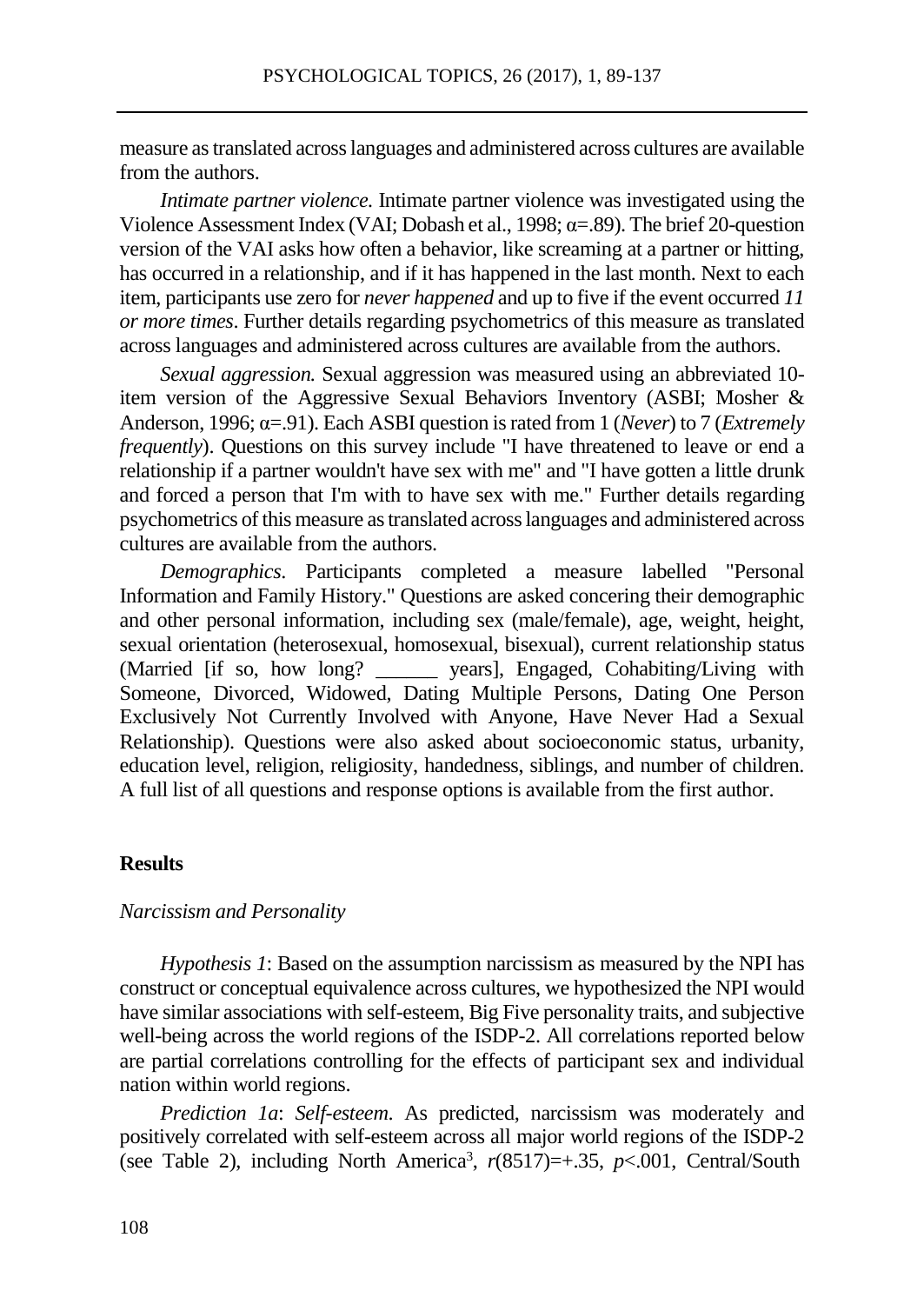|                                        |             |                         | Corry et al.'s (2008) 2 Factors |                   |                                                                                                                                                                                                                                                                                                                       |                                                                                                                                                                                                                                                                                                                                                                                                                                                                                                          | Raskin and Terry's (1988) 7 Factors                                  |                      |        |                                                                                                                             |
|----------------------------------------|-------------|-------------------------|---------------------------------|-------------------|-----------------------------------------------------------------------------------------------------------------------------------------------------------------------------------------------------------------------------------------------------------------------------------------------------------------------|----------------------------------------------------------------------------------------------------------------------------------------------------------------------------------------------------------------------------------------------------------------------------------------------------------------------------------------------------------------------------------------------------------------------------------------------------------------------------------------------------------|----------------------------------------------------------------------|----------------------|--------|-----------------------------------------------------------------------------------------------------------------------------|
| World Region                           | Total Score | Leadership<br>Authority | Exhibitionism<br>Entitlement    | Exploi-<br>tative | Entitle-<br>ment                                                                                                                                                                                                                                                                                                      | Exhibi-<br>tionism                                                                                                                                                                                                                                                                                                                                                                                                                                                                                       | Authority                                                            | Self-<br>sufficiency | Vanity | Super-<br>iority                                                                                                            |
| Self-Esteem                            |             |                         |                                 |                   |                                                                                                                                                                                                                                                                                                                       |                                                                                                                                                                                                                                                                                                                                                                                                                                                                                                          |                                                                      |                      |        |                                                                                                                             |
| North America                          |             |                         |                                 |                   |                                                                                                                                                                                                                                                                                                                       |                                                                                                                                                                                                                                                                                                                                                                                                                                                                                                          |                                                                      |                      |        |                                                                                                                             |
| Central/South America                  |             |                         |                                 |                   |                                                                                                                                                                                                                                                                                                                       | $\frac{1}{10} \underbrace{10}_{0} \underbrace{10}_{0} \underbrace{10}_{0} \underbrace{11}_{0} \underbrace{11}_{1} \underbrace{11}_{1} \underbrace{10}_{0} \underbrace{10}_{0} \underbrace{11}_{0} \underbrace{11}_{1} \underbrace{11}_{1} \underbrace{11}_{1} \underbrace{11}_{1} \underbrace{11}_{1} \underbrace{11}_{1} \underbrace{11}_{1} \underbrace{11}_{1} \underbrace{11}_{1} \underbrace{11}_{1} \underbrace{11}_{1} \underbrace{11}_{1} \underbrace{11}_{1} \underbrace{11}_{1} \underbrace{1$ |                                                                      |                      |        |                                                                                                                             |
| Northern Europe                        |             |                         |                                 |                   |                                                                                                                                                                                                                                                                                                                       |                                                                                                                                                                                                                                                                                                                                                                                                                                                                                                          |                                                                      |                      |        |                                                                                                                             |
| Western Europe<br>Eastern Europe       |             |                         |                                 |                   |                                                                                                                                                                                                                                                                                                                       |                                                                                                                                                                                                                                                                                                                                                                                                                                                                                                          |                                                                      |                      |        |                                                                                                                             |
|                                        |             |                         |                                 |                   |                                                                                                                                                                                                                                                                                                                       |                                                                                                                                                                                                                                                                                                                                                                                                                                                                                                          |                                                                      |                      |        |                                                                                                                             |
| Southern Europe                        |             |                         |                                 |                   |                                                                                                                                                                                                                                                                                                                       |                                                                                                                                                                                                                                                                                                                                                                                                                                                                                                          |                                                                      |                      |        |                                                                                                                             |
| Middle East                            |             |                         |                                 |                   |                                                                                                                                                                                                                                                                                                                       |                                                                                                                                                                                                                                                                                                                                                                                                                                                                                                          |                                                                      |                      |        |                                                                                                                             |
| Africa<br>Oceania<br>Southeast Asia    |             |                         |                                 |                   |                                                                                                                                                                                                                                                                                                                       |                                                                                                                                                                                                                                                                                                                                                                                                                                                                                                          |                                                                      |                      |        |                                                                                                                             |
|                                        |             |                         |                                 |                   |                                                                                                                                                                                                                                                                                                                       |                                                                                                                                                                                                                                                                                                                                                                                                                                                                                                          |                                                                      |                      |        |                                                                                                                             |
|                                        |             |                         |                                 |                   |                                                                                                                                                                                                                                                                                                                       |                                                                                                                                                                                                                                                                                                                                                                                                                                                                                                          |                                                                      |                      |        |                                                                                                                             |
| East Asia<br>Worldwide                 |             |                         |                                 |                   |                                                                                                                                                                                                                                                                                                                       |                                                                                                                                                                                                                                                                                                                                                                                                                                                                                                          |                                                                      |                      |        |                                                                                                                             |
|                                        |             |                         |                                 |                   | $5.8$ $\frac{1}{2}$ $\frac{1}{2}$ $\frac{1}{2}$ $\frac{1}{2}$ $\frac{1}{2}$ $\frac{1}{2}$ $\frac{1}{2}$ $\frac{1}{2}$ $\frac{1}{2}$ $\frac{1}{2}$ $\frac{1}{2}$ $\frac{1}{2}$ $\frac{1}{2}$ $\frac{1}{2}$ $\frac{1}{2}$ $\frac{1}{2}$ $\frac{1}{2}$ $\frac{1}{2}$ $\frac{1}{2}$ $\frac{1}{2}$ $\frac{1}{2}$ $\frac{1$ |                                                                                                                                                                                                                                                                                                                                                                                                                                                                                                          |                                                                      |                      |        |                                                                                                                             |
| Extraversion                           |             |                         |                                 |                   |                                                                                                                                                                                                                                                                                                                       |                                                                                                                                                                                                                                                                                                                                                                                                                                                                                                          |                                                                      |                      |        |                                                                                                                             |
| North America<br>Central/South America |             |                         |                                 |                   |                                                                                                                                                                                                                                                                                                                       |                                                                                                                                                                                                                                                                                                                                                                                                                                                                                                          | ैं ।<br>अर्थ स्थान में प्राप्त संस्कृत<br>स्थान संस्कृत अपने संस्कृत |                      |        | <b>.</b><br>A G A G A G A G G G G A G G A G A G G A G A G A G A G A G A G A G A G A G A G A G A G A G A G A G A G A G A G A |
|                                        |             |                         |                                 |                   |                                                                                                                                                                                                                                                                                                                       |                                                                                                                                                                                                                                                                                                                                                                                                                                                                                                          |                                                                      |                      |        |                                                                                                                             |
| Northern Europe                        |             |                         |                                 |                   |                                                                                                                                                                                                                                                                                                                       |                                                                                                                                                                                                                                                                                                                                                                                                                                                                                                          |                                                                      |                      |        |                                                                                                                             |
| Western Europe                         |             |                         |                                 |                   |                                                                                                                                                                                                                                                                                                                       |                                                                                                                                                                                                                                                                                                                                                                                                                                                                                                          |                                                                      |                      |        |                                                                                                                             |
| Eastern Europe                         |             |                         |                                 |                   |                                                                                                                                                                                                                                                                                                                       |                                                                                                                                                                                                                                                                                                                                                                                                                                                                                                          |                                                                      |                      |        |                                                                                                                             |
| Southern Europe<br>Middle East         |             |                         |                                 |                   |                                                                                                                                                                                                                                                                                                                       |                                                                                                                                                                                                                                                                                                                                                                                                                                                                                                          |                                                                      |                      |        |                                                                                                                             |
|                                        |             |                         |                                 |                   |                                                                                                                                                                                                                                                                                                                       |                                                                                                                                                                                                                                                                                                                                                                                                                                                                                                          |                                                                      |                      |        |                                                                                                                             |
| Africa<br>Oceania                      |             |                         |                                 |                   |                                                                                                                                                                                                                                                                                                                       |                                                                                                                                                                                                                                                                                                                                                                                                                                                                                                          |                                                                      |                      |        |                                                                                                                             |
|                                        |             |                         |                                 |                   |                                                                                                                                                                                                                                                                                                                       |                                                                                                                                                                                                                                                                                                                                                                                                                                                                                                          |                                                                      |                      |        |                                                                                                                             |
| Southeast Asia                         |             |                         |                                 |                   |                                                                                                                                                                                                                                                                                                                       |                                                                                                                                                                                                                                                                                                                                                                                                                                                                                                          |                                                                      |                      |        |                                                                                                                             |
| East Asia                              |             |                         |                                 |                   |                                                                                                                                                                                                                                                                                                                       |                                                                                                                                                                                                                                                                                                                                                                                                                                                                                                          |                                                                      |                      |        |                                                                                                                             |
| Worldwide                              |             |                         |                                 |                   |                                                                                                                                                                                                                                                                                                                       |                                                                                                                                                                                                                                                                                                                                                                                                                                                                                                          |                                                                      |                      |        |                                                                                                                             |

Schmitt; D.P., Alcalay, L., Allik, J., Alves, I.C.B., Anderson, C.A., Angelini, A.L., ... Zupančič, A.: *Narcissism, Sexuality, and Culture*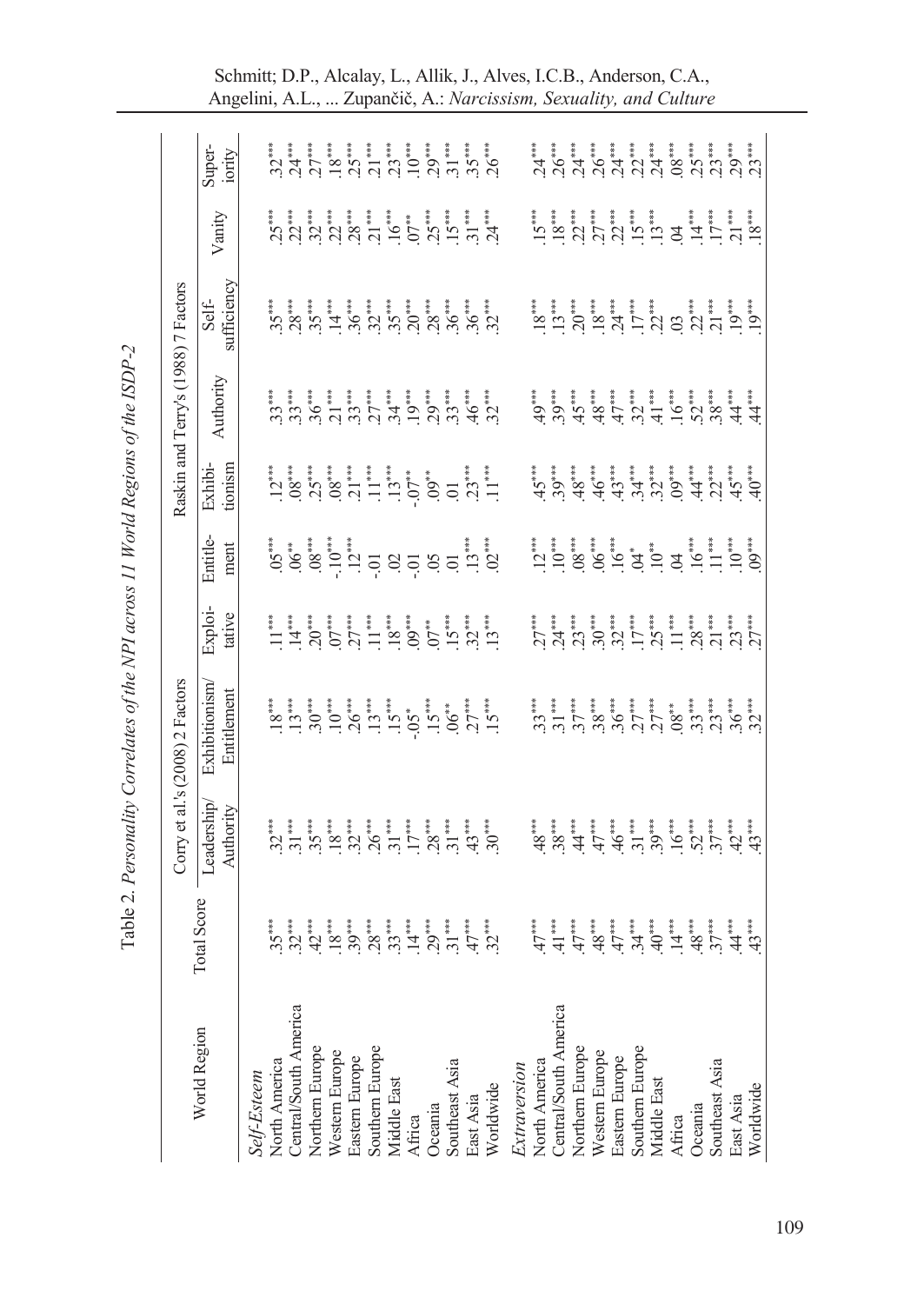|                                                                                                                                                                                                                                 |             |                                                                                                                                                                                  | Corry et al.'s (2008) 2 Factors                                                                                                                                                        |                                                                                                                                                                               |                  |                                                                                                 | Raskin and Terry's (1988) 7 Factors                                                                        |                      |                                                                                                                                                                                                                                                                                                                                                                                            |                   |
|---------------------------------------------------------------------------------------------------------------------------------------------------------------------------------------------------------------------------------|-------------|----------------------------------------------------------------------------------------------------------------------------------------------------------------------------------|----------------------------------------------------------------------------------------------------------------------------------------------------------------------------------------|-------------------------------------------------------------------------------------------------------------------------------------------------------------------------------|------------------|-------------------------------------------------------------------------------------------------|------------------------------------------------------------------------------------------------------------|----------------------|--------------------------------------------------------------------------------------------------------------------------------------------------------------------------------------------------------------------------------------------------------------------------------------------------------------------------------------------------------------------------------------------|-------------------|
| World Region                                                                                                                                                                                                                    | Total Score | Leadership<br>Authority                                                                                                                                                          | Exhibitionism<br>Entitlement                                                                                                                                                           | Exploi-<br>tative                                                                                                                                                             | Entitle-<br>ment | tionism<br>Exhibi-                                                                              | Authority                                                                                                  | Self-<br>sufficiency | Vanity                                                                                                                                                                                                                                                                                                                                                                                     | Super-<br>iority  |
| <b>Central/South America</b><br>Northern Europe<br>Southern Europe<br>Western Europe<br>Agreeableness<br><b>North America</b><br>Eastern Europe<br>Southeast Asia<br>Middle East<br>East Asia<br>Worldwide<br>Oceania<br>Africa |             | $-0.8$<br>$-1.2$<br>$-1.5$<br>$-1.5$<br>$-1.5$<br>$-1.5$<br>$-1.5$<br>$-1.5$<br>$-1.5$<br>$-1.5$<br>$-1.5$<br>$-1.5$<br>$-1.5$<br>$-1.5$<br>$-1.5$<br>$-1.5$<br>$-1.5$<br>$-1.5$ | $-25$ $-14$ $-11$ $-11$ $-11$ $-12$ $-120$ $-120$ $-120$ $-120$ $-120$ $-120$ $-120$ $-120$ $-120$ $-120$ $-120$ $-120$ $-120$ $-120$ $-120$ $-120$ $-120$ $-120$ $-120$ $-120$ $-120$ |                                                                                                                                                                               |                  |                                                                                                 | $-0.7$<br>$-1.0$<br>$-1.5$<br>$-1.5$<br>$-1.5$<br>$-1.2$<br>$-1.2$<br>$-1.2$<br>$-1.2$<br>$-1.2$<br>$-1.2$ | $35.8\%$             | $5^{\circ}$ $6^{\circ}$ $6^{\circ}$ $7^{\circ}$ $7^{\circ}$ $7^{\circ}$ $7^{\circ}$ $7^{\circ}$ $7^{\circ}$ $7^{\circ}$ $7^{\circ}$ $7^{\circ}$ $7^{\circ}$ $7^{\circ}$ $7^{\circ}$ $7^{\circ}$ $7^{\circ}$ $7^{\circ}$ $7^{\circ}$ $7^{\circ}$ $7^{\circ}$ $7^{\circ}$ $7^{\circ}$ $7^{\circ}$ $7^{\circ}$ $7^{\circ}$ $7^{\circ}$ $7^{\circ}$ $7^{\circ}$ $7^{\circ}$ $7^{\circ}$ $7^{\$ |                   |
| Central/South America<br>Northem Europe<br>Conscientiousness<br>Southern Europe<br>Middle East<br>Western Europe<br>Bastern Europe<br>North America<br>Southeast Asia<br>Worldwide<br>East Asia<br>Oceania<br>Africa            |             |                                                                                                                                                                                  |                                                                                                                                                                                        | $5^{**}$<br>$9^{*}$<br>$9^{*}$<br>$9^{*}$<br>$9^{*}$<br>$9^{*}$<br>$9^{*}$<br>$9^{*}$<br>$9^{*}$<br>$9^{*}$<br>$9^{*}$<br>$9^{*}$<br>$1^{*}$<br>$1^{*}$<br>$1^{*}$<br>$1^{*}$ |                  | $-10$<br>$-0.3$<br>$-0.6$<br>$+0.5$<br>$+0.5$<br>$+0.5$<br>$-0.8$<br>$-1.5$<br>$-0.2$<br>$-0.2$ |                                                                                                            |                      | 596888888778                                                                                                                                                                                                                                                                                                                                                                               | $5.6888878777788$ |
|                                                                                                                                                                                                                                 |             |                                                                                                                                                                                  |                                                                                                                                                                                        |                                                                                                                                                                               |                  |                                                                                                 |                                                                                                            |                      |                                                                                                                                                                                                                                                                                                                                                                                            |                   |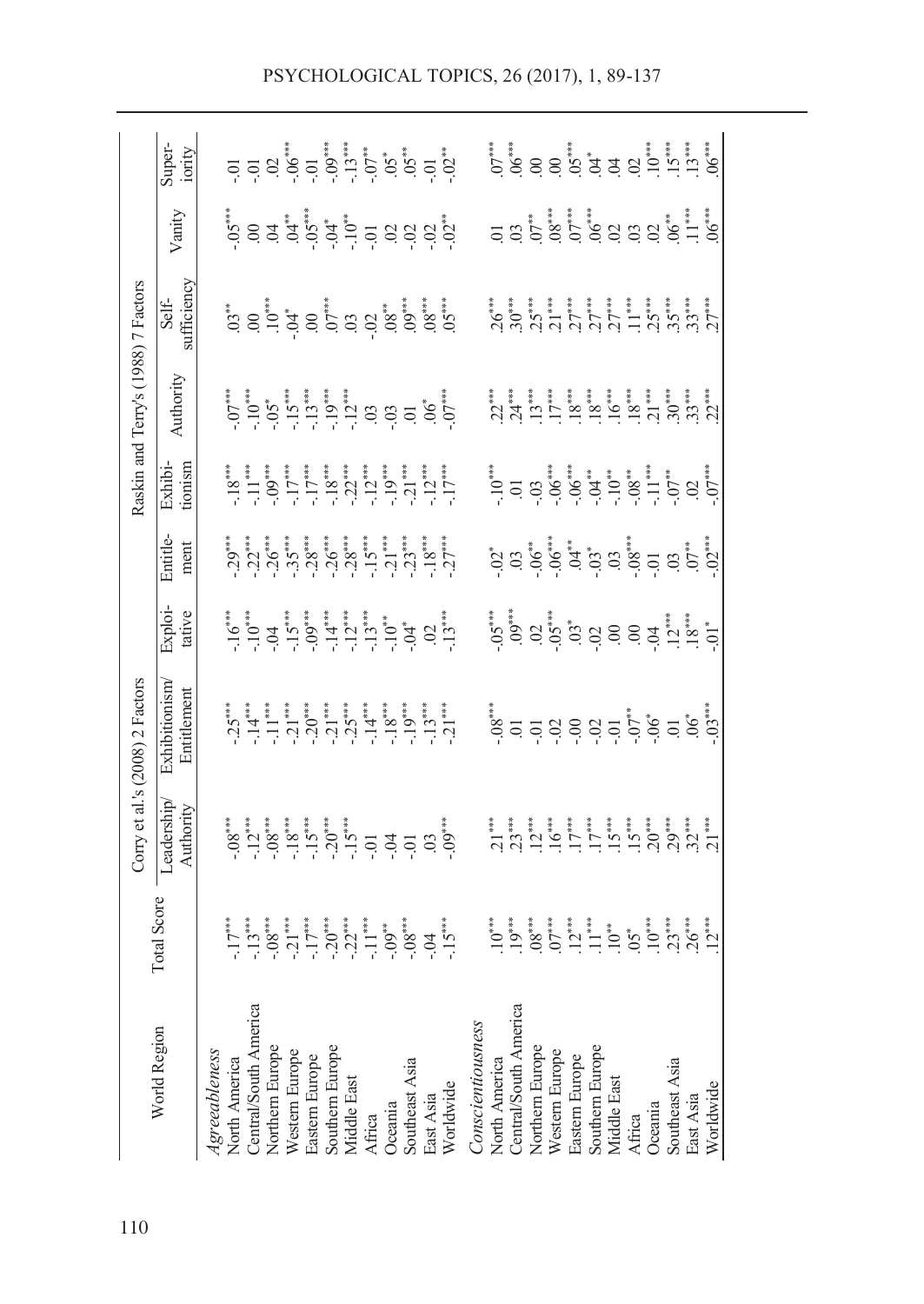| Super-<br>iority                                 |             |                              |                       |                 |                |                |                                |                                                                                                                                                                                                                                                                                                                                                                                                                         |                   |                |           |           |          |               |                       | $\overbrace{1}^{*},\overbrace{2}^{*},\overbrace{3}^{*},\overbrace{4}^{*},\overbrace{5}^{*},\overbrace{7}^{*},\overbrace{7}^{*},\overbrace{7}^{*},\overbrace{7}^{*},\overbrace{7}^{*},\overbrace{7}^{*},\overbrace{7}^{*},\overbrace{7}^{*},\overbrace{7}^{*},\overbrace{7}^{*},\overbrace{7}^{*},\overbrace{7}^{*},\overbrace{7}^{*},\overbrace{7}^{*},\overbrace{7}^{*},\overbrace{7}^{*},\overbrace{7}^{*},\overbrace{7}^{*},\overbrace{7}^{*},\overbrace{$                                                                                                                          |                                  |                                |        |         |                |           |           |  |
|--------------------------------------------------|-------------|------------------------------|-----------------------|-----------------|----------------|----------------|--------------------------------|-------------------------------------------------------------------------------------------------------------------------------------------------------------------------------------------------------------------------------------------------------------------------------------------------------------------------------------------------------------------------------------------------------------------------|-------------------|----------------|-----------|-----------|----------|---------------|-----------------------|----------------------------------------------------------------------------------------------------------------------------------------------------------------------------------------------------------------------------------------------------------------------------------------------------------------------------------------------------------------------------------------------------------------------------------------------------------------------------------------------------------------------------------------------------------------------------------------|----------------------------------|--------------------------------|--------|---------|----------------|-----------|-----------|--|
| Vanity                                           |             |                              |                       |                 |                |                |                                | $-09$<br>$-19$<br>$-09$<br>$-09$<br>$-09$<br>$-09$<br>$-09$<br>$-09$<br>$-09$<br>$-09$<br>$-09$<br>$-09$                                                                                                                                                                                                                                                                                                                |                   |                |           |           |          |               |                       |                                                                                                                                                                                                                                                                                                                                                                                                                                                                                                                                                                                        |                                  |                                |        |         |                |           |           |  |
| Self-<br>sufficiency                             |             |                              |                       |                 |                |                |                                |                                                                                                                                                                                                                                                                                                                                                                                                                         |                   |                |           |           |          |               |                       |                                                                                                                                                                                                                                                                                                                                                                                                                                                                                                                                                                                        |                                  |                                |        |         |                |           |           |  |
| Raskin and Terry's (1988) 7 Factors<br>Authority |             |                              |                       |                 |                |                |                                | $-20$<br>$-15$<br>$-15$<br>$-15$<br>$-16$<br>$-122$<br>$-122$<br>$-122$<br>$-122$                                                                                                                                                                                                                                                                                                                                       |                   |                |           |           |          |               |                       |                                                                                                                                                                                                                                                                                                                                                                                                                                                                                                                                                                                        |                                  |                                |        |         |                |           |           |  |
| Exhibi-                                          | tionism     |                              |                       |                 |                |                |                                | $-0.5$<br>$-0.7$<br>$-0.05$<br>$-0.05$<br>$-0.05$<br>$-0.05$<br>$-0.05$<br>$-0.05$<br>$-0.05$<br>$-0.05$<br>$-0.05$<br>$-0.05$                                                                                                                                                                                                                                                                                          |                   |                |           |           |          |               |                       |                                                                                                                                                                                                                                                                                                                                                                                                                                                                                                                                                                                        |                                  |                                |        |         |                |           |           |  |
| Entitle-                                         | ment        |                              |                       |                 |                |                |                                | <b>CHANGE AND SEARCH SEARCH SEARCH SEARCH SEARCH SEARCH SEARCH SEARCH SEARCH SEARCH SEARCH SEARCH SEARCH SEARCH</b>                                                                                                                                                                                                                                                                                                     |                   |                |           |           |          |               |                       |                                                                                                                                                                                                                                                                                                                                                                                                                                                                                                                                                                                        |                                  |                                |        |         |                |           |           |  |
| Exploi-                                          | tative      |                              |                       |                 |                |                |                                | $\begin{array}{l} -08^{***} \\ -11^{***} \\ -11^{***} \\ -11^{***} \\ -11^{***} \\ -11^{**} \\ -10^{**} \\ -10^{**} \\ -10^{**} \\ -10^{**} \\ -10^{***} \\ -10^{***} \\ -10^{***} \\ -10^{***} \\ -10^{***} \\ -10^{***} \\ -10^{***} \\ -10^{***} \\ -10^{***} \\ -10^{***} \\ -10^{***} \\ -10^{***} \\ -10^{***} \\ -10^{***} \\ -10^{***} \\ -10^{***} \\ -10^{***} \\ -10^{***} \\ -10^{***} \\ -10^{***} \\ -10$ |                   |                |           |           |          |               |                       | $\begin{array}{l} \mathbf{1} \stackrel{\bullet}{\mathbf{0}} \stackrel{\bullet}{\mathbf{1}} \stackrel{\bullet}{\mathbf{1}} \stackrel{\bullet}{\mathbf{1}} \stackrel{\bullet}{\mathbf{1}} \stackrel{\bullet}{\mathbf{1}} \stackrel{\bullet}{\mathbf{1}} \stackrel{\bullet}{\mathbf{1}} \stackrel{\bullet}{\mathbf{1}} \stackrel{\bullet}{\mathbf{1}} \stackrel{\bullet}{\mathbf{1}} \stackrel{\bullet}{\mathbf{1}} \stackrel{\bullet}{\mathbf{1}} \stackrel{\bullet}{\mathbf{1}} \stackrel{\bullet}{\mathbf{1}} \stackrel{\bullet}{\mathbf{1}} \stackrel{\bullet}{\mathbf{1}} \stackrel$ |                                  |                                |        |         |                |           |           |  |
| Corry et al.'s (2008) 2 Factors<br>Exhibitionism | Entitlement |                              |                       |                 |                |                |                                |                                                                                                                                                                                                                                                                                                                                                                                                                         |                   |                |           |           |          |               |                       |                                                                                                                                                                                                                                                                                                                                                                                                                                                                                                                                                                                        |                                  |                                |        |         |                |           |           |  |
| Leadership                                       | Authority   |                              |                       |                 |                |                |                                |                                                                                                                                                                                                                                                                                                                                                                                                                         |                   |                |           |           |          |               |                       | $\begin{array}{cccccccccc} \mathbf{z}^{*}_{1} & \mathbf{z}^{*}_{2} & \mathbf{z}^{*}_{3} & \mathbf{z}^{*}_{4} & \mathbf{z}^{*}_{5} & \mathbf{z}^{*}_{6} & \mathbf{z}^{*}_{7} & \mathbf{z}^{*}_{8} & \mathbf{z}^{*}_{9} & \mathbf{z}^{*}_{1} & \mathbf{z}^{*}_{1} & \mathbf{z}^{*}_{1} & \mathbf{z}^{*}_{2} & \mathbf{z}^{*}_{3} & \mathbf{z}^{*}_{5} & \mathbf{z}^{*}_{6} & \mathbf{z}^{*}_{7} & \mathbf{z}^{$                                                                                                                                                                          |                                  |                                |        |         |                |           |           |  |
| otal Score                                       |             |                              |                       |                 |                |                |                                |                                                                                                                                                                                                                                                                                                                                                                                                                         |                   |                |           |           |          |               |                       |                                                                                                                                                                                                                                                                                                                                                                                                                                                                                                                                                                                        |                                  |                                |        |         |                |           |           |  |
| World Region                                     |             | North America<br>Neuroticism | Central/South America | Northern Europe | Western Europe | Eastern Europe | Southern Europe<br>Middle East |                                                                                                                                                                                                                                                                                                                                                                                                                         | Africa<br>Oceania | Southeast Asia | East Asia | Worldwide | Openness | North America | Central/South America | Northern Europe                                                                                                                                                                                                                                                                                                                                                                                                                                                                                                                                                                        | Western Europe<br>Eastern Europe | Southern Europe<br>Middle East | Africa | Oceania | Southeast Asia | East Asia | Worldwide |  |

Schmitt; D.P., Alcalay, L., Allik, J., Alves, I.C.B., Anderson, C.A., Angelini, A.L., ... Zupančič, A.: *Narcissism, Sexuality, and Culture*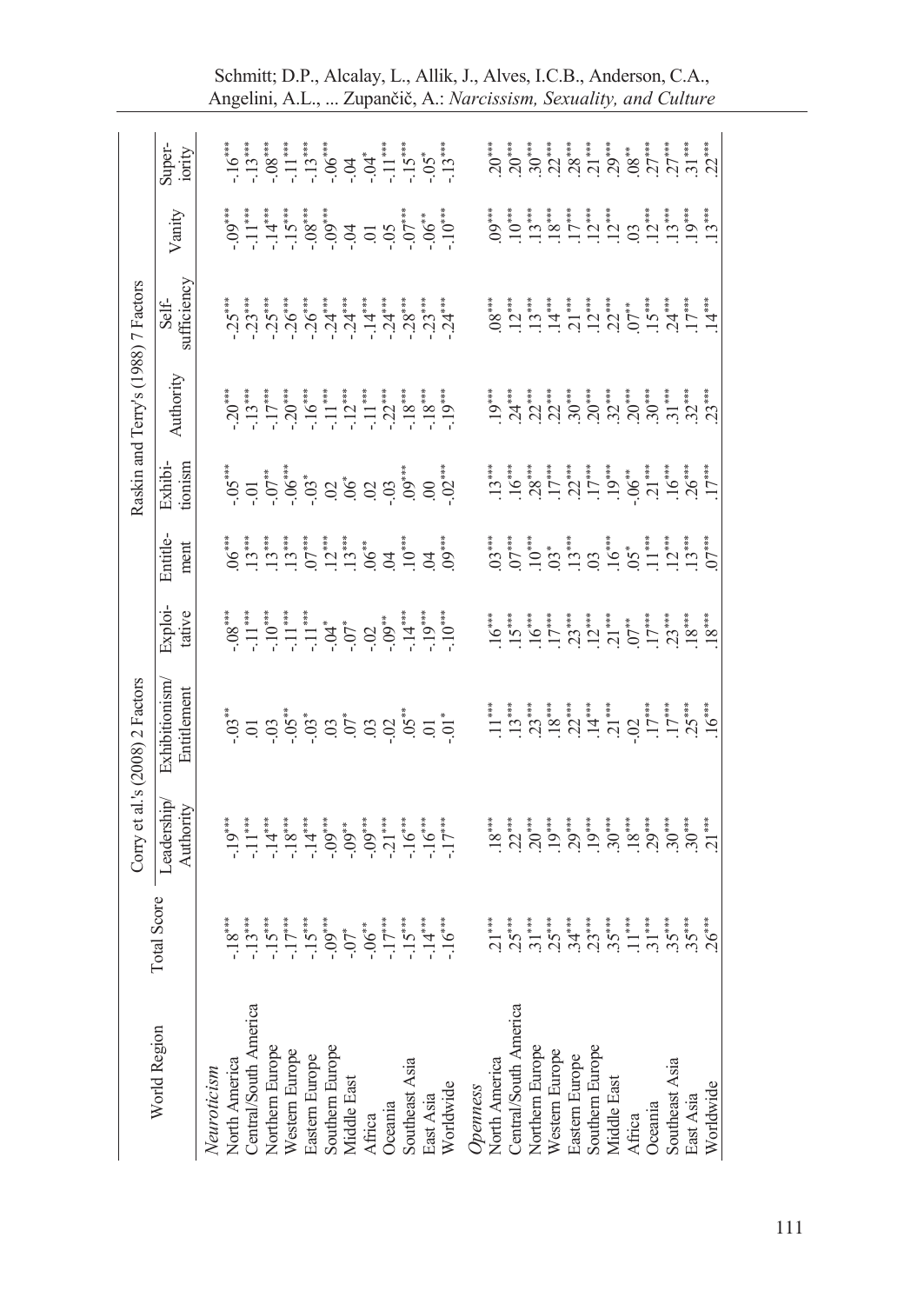|                                     | Super-<br>iority             | $12***$<br>$16***$<br>$21***$                                                                                                                                                                                                                                                                                                                                                                                                                                                                               |
|-------------------------------------|------------------------------|-------------------------------------------------------------------------------------------------------------------------------------------------------------------------------------------------------------------------------------------------------------------------------------------------------------------------------------------------------------------------------------------------------------------------------------------------------------------------------------------------------------|
|                                     | Vanity                       | $\frac{1}{2} \sum_{i=1}^{n} \frac{1}{2} \sum_{i=1}^{n} \frac{1}{2} \sum_{i=1}^{n} \frac{1}{2} \sum_{i=1}^{n} \frac{1}{2} \sum_{i=1}^{n} \frac{1}{2} \sum_{i=1}^{n} \frac{1}{2} \sum_{i=1}^{n} \frac{1}{2} \sum_{i=1}^{n} \frac{1}{2} \sum_{i=1}^{n} \frac{1}{2} \sum_{i=1}^{n} \frac{1}{2} \sum_{i=1}^{n} \frac{1}{2} \sum_{i=1}^{n} \frac{1}{2} \sum_{i=1}^{n$<br>$13***$<br>$11***$<br>$16***$<br>$16***$                                                                                                 |
|                                     | sufficiency<br>Self-         |                                                                                                                                                                                                                                                                                                                                                                                                                                                                                                             |
| Raskin and Terry's (1988) 7 Factors | Authority                    | $22***$                                                                                                                                                                                                                                                                                                                                                                                                                                                                                                     |
|                                     | tionism<br>Exhibi-           | $06***$                                                                                                                                                                                                                                                                                                                                                                                                                                                                                                     |
|                                     | Entitle-<br>ment             | $-0.5$<br>$-0.5$<br>$-0.5$<br>$-0.5$<br>$-0.5$<br>$-0.5$<br>$-0.5$<br>$-0.5$<br>$-0.5$<br>$-0.5$<br>$-0.5$<br>$-0.5$<br>$-0.5$<br>$06***$                                                                                                                                                                                                                                                                                                                                                                   |
|                                     | Exploi-<br>tative            | $06***$<br>$\mathcal{A}^{***}$                                                                                                                                                                                                                                                                                                                                                                                                                                                                              |
| Corry et al.'s (2008) 2 Factors     | Exhibitionism<br>Entitlement | $5.6\overset{}{\circ}5.7\overset{}{\circ}5.7\overset{}{\circ}5.8\overset{}{\circ}5.8\overset{}{\circ}5.8\overset{}{\circ}5.8\overset{}{\circ}5.8\overset{}{\circ}5.8\overset{}{\circ}5.8\overset{}{\circ}5.8\overset{}{\circ}5.8\overset{}{\circ}5.8\overset{}{\circ}5.8\overset{}{\circ}5.8\overset{}{\circ}5.8\overset{}{\circ}5.8\overset{}{\circ}5.8\overset{}{\circ}5.8\$<br>$07***$                                                                                                                   |
|                                     | Leadership<br>Authority      | $\begin{array}{c} 18 \overline{)11} \\ 18 \overline{)11} \\ 11 \overline{)11} \\ 13 \overline{)11} \\ 11 \overline{)11} \\ 13 \overline{)11} \\ 11 \overline{)11} \\ 19 \overline{)11} \\ 11 \overline{)11} \\ 12 \overline{)11} \\ 13 \overline{)11} \\ 14 \overline{)11} \\ 15 \overline{)11} \\ 16 \overline{)11} \\ 17 \overline{)11} \\ 19 \overline{)11} \\ 19 \overline{)11} \\ 19 \overline{)1$<br>$18***$<br>22***<br>$13***$<br>$\begin{array}{c} 18^{***} \\ 10^{***} \end{array}$<br>$20^{***}$ |
|                                     | <b>Total Score</b>           | $19***$<br>$.19***$<br>$14***$<br>$17***$<br>21***<br>$.16***$<br>$.16***$<br>$17***$<br>$14***$<br>$20***$<br>$21***$<br>$21***$                                                                                                                                                                                                                                                                                                                                                                           |
|                                     | World Region                 | <i>Note:</i> Correlations represent partial correlations controlling for sex of participant and nation within each world region $*_{p<05}$ , $*_{p<01}$ , $*_{p<001}$ .<br>Subjective-Well Being<br>Central/South America<br>Northern Europe<br>Southern Europe<br>Western Europe<br>North America<br>Eastern Europe<br>Southeast Asia<br>Middle East<br>Worldwide<br>East Asia<br>Oceania<br>Africa                                                                                                        |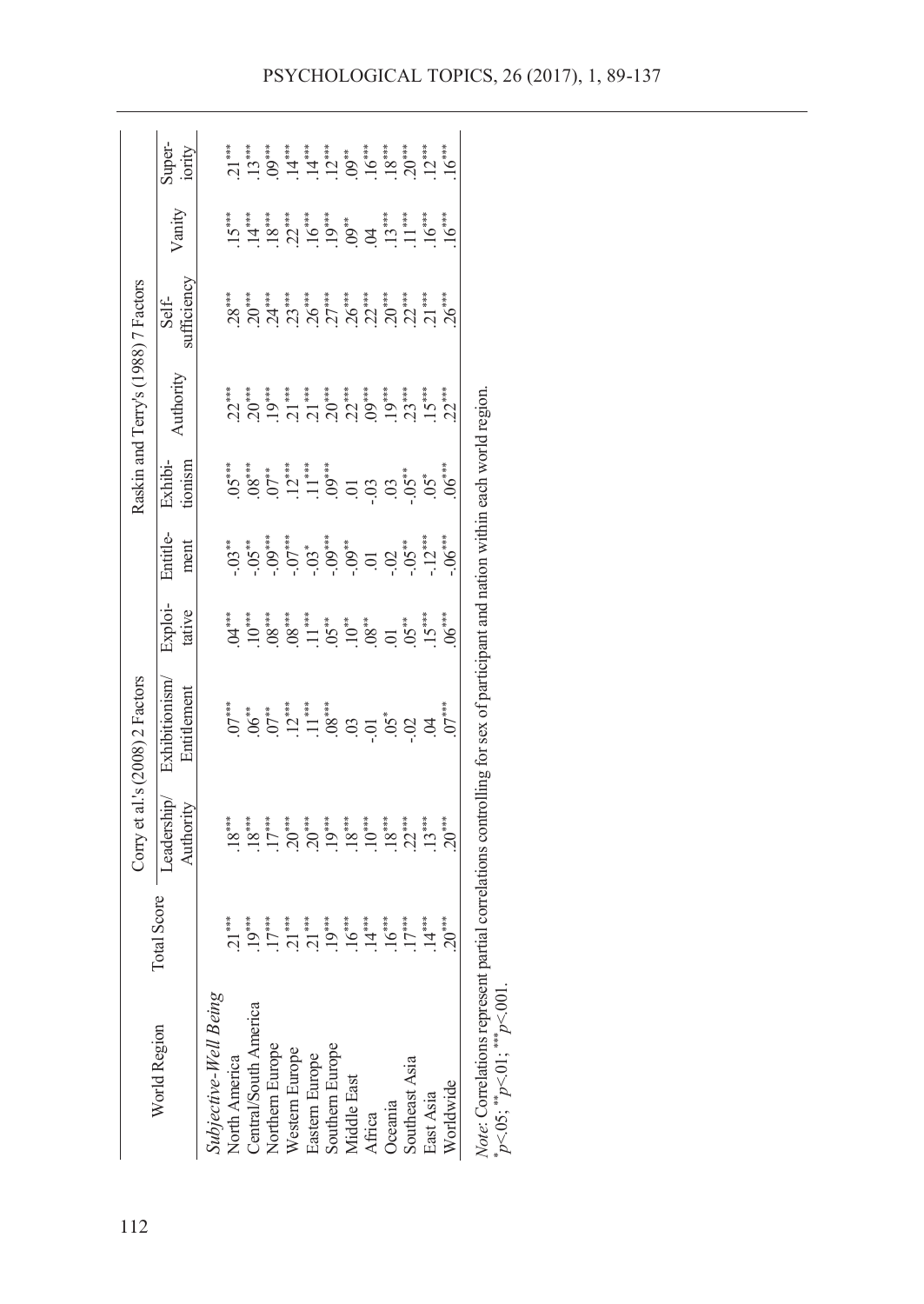America, *r*(2317)=+.32, *p*<.001, Northern Europe, *r*(1605)=+.42, *p*<.001, Western Europe, *r*(4027)=+.18, *p*<.001, Eastern Europe, *r*(4262)=+.39, *p*<.001, Southern Europe,  $r(2949)=+0.28$ ,  $p<.001$ , Middle East,  $r(838)=+0.33$ ,  $p<.001$ , Africa<sup>4</sup>, *r*(1448)=+.14, *p*<.001, Oceania, *r*(908)=+.29, *p*<.001, Southeast Asia, *r*(2106)=+.31, *p*<.001, and East Asia, *r*(1329)=+.47, *p*<.001.

As with previous studies, it appeared the stronger association with self-esteem was with the socially adaptive narcissism factor of Leadership/Authority (worldwide;  $r(30346)=+0.30$ ,  $p<.001$ ) relative to the socially maladaptive factor of Exhibitionism/Entitlement (worldwide;  $r(30346)=+0.15$ ,  $p<.001$ ) in the 2-factor model of Corry et al. (2008). Because these are dependent sample correlations, we used an updated version of Steiger's *Z* ( $Z_H$ ; Hoerger, 2013; Steiger, 1980) for evaluating whether correlations were significantly different. The association of selfesteem with the socially adaptive narcissism factor of Leadership/Authority was significantly different from the association of self-esteem with socially maladaptive factor of Exhibitionism/Entitlement,  $Z_H = 25.37$ ,  $p < .001$ . Similarly self-esteem was most highly correlated with the relatively adaptive Raskin and Terry (1988) facets of Authority (worldwide; *r*(30346)=+.32, *p*<.001), Self-Sufficiency (worldwide; *r*(30346)=+.32, *p*<.001), Vanity (worldwide; *r*(30346)=+.26, *p*<.001), and Superiority (worldwide; *r*(30346)=+.24, *p*<.001).

*Prediction1b*: *Extraversion*. As predicted, narcissism was positively correlated with extraversion across all major world regions of the ISDP-2, including North America, *r*(8473)=+.47, *p*<.001, Central/South America, *r*(2342)=+.41, *p*<.001, Northern Europe, *r*(1593)=+.47, *p*<.001, Western Europe, *r*(3960)=+.48, *p*<.001, Eastern Europe, *r*(4212)=+.47, *p*<.001, Southern Europe, *r*(2881)=+.34, *p*<.001, Middle East, *r*(812)=+.40, *p*<.001, Africa, *r*(1332)=+.14, *p*<.001, Oceania, *r*(904)=+.48, *p*<.001, Southeast Asia, *r*(2089)=+.37, *p*<.001, and East Asia, *r*(1324)=+.44, *p*<.001.

Worldwide, the stronger associations with extraversion were with the socially adaptive narcissism factor of Leadership/Authority, *r*(29962)=+.43, *p*<.001, in the 2 factor model of Corry et al. (2008),  $Z_H$ =19.75,  $p$ <.001, and with the Raskin and Terry (1988) facets of Authority, *r*(29962)=+.44, *p*<.001, Exhibitionism, *r*(29962)=+.40, *p*<.001, Exploitativeness, *r*(29962)=+.27, *p*<.001, and Superiority, *r*(29962)=+.23, *p*<.001.

*Prediction 1c: Agreeableness*. Narcissism was negatively correlated with agreeableness across most, but not all, major world regions of the ISDP-2, including North America, *r*(8460)=-.17, *p*<.001, Central/South America, *r*(2342)=-.13, *p*<.001, Northern Europe, *r*(1597)=-.08, *p*<.001, Western Europe, *r*(3967)=-.21, *p*<.001, Eastern Europe, *r*(4213)=-.17, *p*<.001, Southern Europe, *r*(2907)=-.20, *p*<.001, Middle East, *r*(837)=-.22, *p*<.001, Africa, *r*(1352)=-.11, *p*<.001, Oceania, *r*(907)=-.09, *p*<.01, Southeast Asia, *r*(2089)=-.08, *p*<.001. Narcissism and agreeableness were not significantly correlated in East Asia, *r*(1326)=-.04.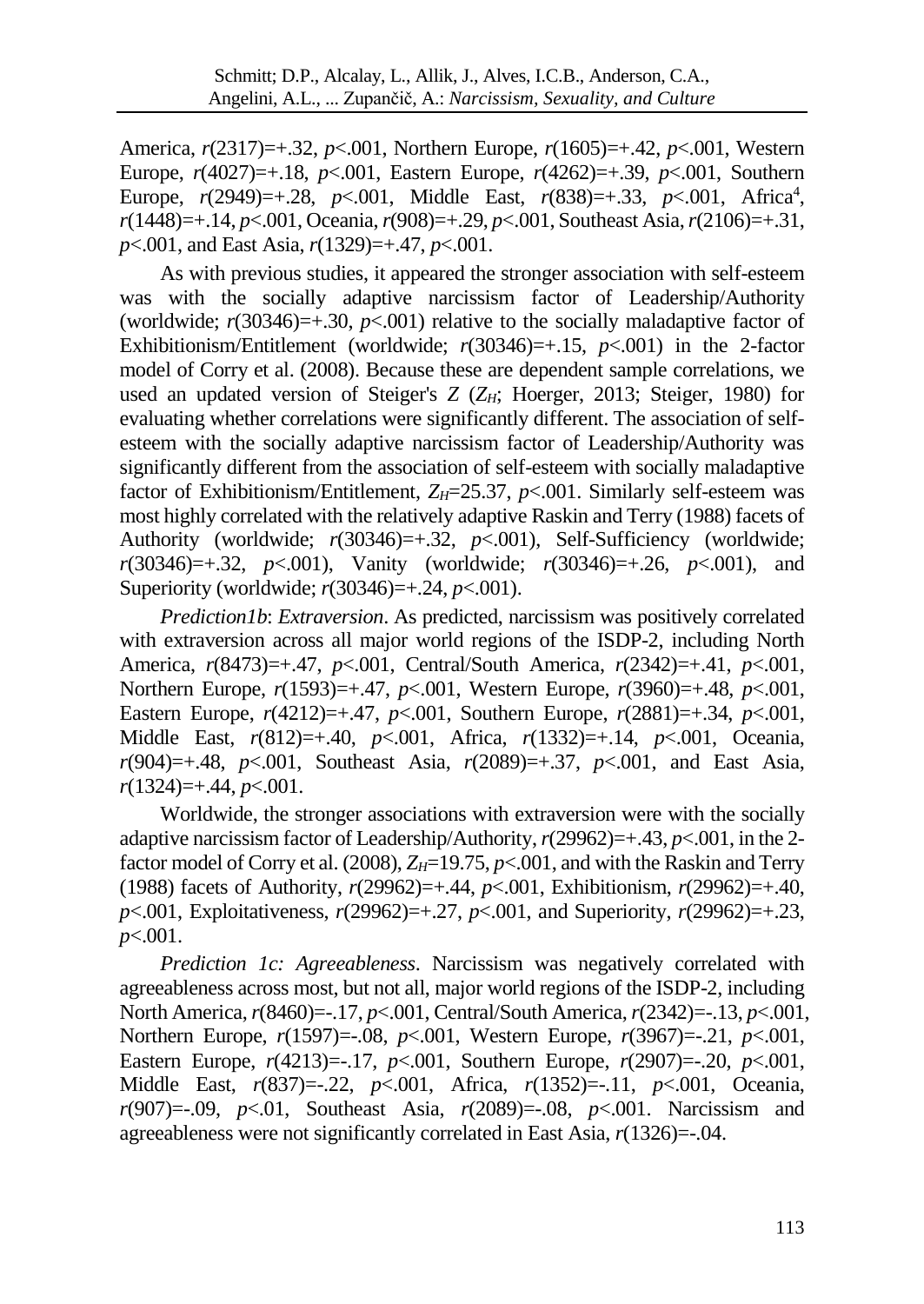Worldwide, the stronger associations with agreeableness were among the socially maladaptive narcissism factor of Exhibitionism/Entitlement, *r*(30037)=-.21,  $p$ <.001, in the 2-factor model of Corry et al. (2008),  $Z_H$ =19.79,  $p$ <.001, and with the Raskin and Terry (1988) maladaptive facets of Entitlement, *r*(30037)=-.27, *p*<.001, Exhibitionism, *r*(30037)=-.17, *p*<.001, and Exploitativeness, *r*(30037)=-.13, *p*<.001.

*Prediction 1d*: *Conscientiousness*. As predicted, narcissism was positively correlated with conscientiousness across all major world regions of the ISDP-2, including North America, *r*(8455)=+.10, *p*<.001, Central/South America, *r*(2345)=+.19, *p*<.001, Northern Europe, *r*(1601)=+.08, *p*<.001, Western Europe, *r*(3958)=+.07, *p*<.001, Eastern Europe, *r*(4177)=+.12, *p*<.001, Southern Europe, *r*(2897)=+.11, *p*<.001, Middle East, *r*(831)=+.10, *p*<.01, Africa, *r*(1349)=+.05, *p*<.05, Oceania, *r*(909)=+.10, *p*<.001, Southeast Asia, *r*(1905)=+.23, *p*<.001, and East Asia, *r*(1325)=+.26, *p*<.001.

Worldwide, the stronger associations with conscientiousness were among the socially adaptive narcissism factor of Leadership/Authority, *r*(29792)=+.21, *p*<.001) in the 2-factor model of Corry et al. (2008),  $Z_H=31.20$ ,  $p<.001$ , and with the Raskin and Terry (1988) adaptive facets of Self-Sufficiency,  $r(29792)=+0.27$ ,  $p<0.01$ , and Authority, *r*(29792)=+.22, *p*<.001.

*Prediction 1e*: *Neuroticism*. As predicted, narcissism was negatively correlated with neuroticism across all major world regions of the ISDP-2, including North America, *r*(8478)=-.18, *p*<.001, Central/South America, *r*(2313)=-.13, *p*<.001, Northern Europe, *r*(1592)=-.15, *p*<.001, Western Europe, *r*(3957)=-.17, *p*<.001, Eastern Europe, *r*(4226)=-.15, *p*<.001, Southern Europe, *r*(2921)=-.09, *p*<.001, Middle East, *r*(839)=-.07, *p*<.05, Africa, *r*(1344)=-.06, *p*<.01, Oceania, *r*(905)=-.17, *p*<.001, Southeast Asia, *r*(2083)=-.15, *p*<.001, and East Asia, *r*(1325)=-.14, *p*<.001.

Worldwide, the stronger associations with neuroticism were among the socially adaptive narcissism factor of Leadership/Authority, *r*(30023)=-.17 *p*<.001, in the 2 factor model of Corry et al. (2008),  $Z_H$ =26.16,  $p$ <.001, and with the Raskin and Terry (1988) relatively adaptive facets of Self-Sufficiency,  $r(30023) = -24$ ,  $p < .001$ , Authority, *r*(30023)=-.19, *p*<.001, and Superiority, *r*(30023)=-.13, *p*<.001.

*Prediction 1f*: *Openness*. As predicted, narcissism was positively correlated with openness to experience across all major world regions of the ISDP-2, including North America, *r*(8449)=+.21, *p*<.001, Central/South America, *r*(2335)=+.25, *p*<.001, Northern Europe, *r*(1595)=+.31, *p*<.001, Western Europe, *r*(3837)=+.25, *p*<.001, Eastern Europe, *r*(4215)=+.34, *p*<.001, Southern Europe, *r*(2910)=+.23, *p*<.001, Middle East, *r*(831)=+.35, *p*<.001, Africa, *r*(1333)=+.11, *p*<.001, Oceania, *r*(907)=+.31, *p*<.001, Southeast Asia, *r*(2050)=+.35, *p*<.001, and East Asia, *r*(1323)=+.35, *p*<.001.

Worldwide, the stronger associations with openness were among the socially adaptive narcissism factor of Leadership/Authority, *r*(29825)=+.21, *p*<.001, in the 2 factor model of Corry et al. (2008),  $Z_H=8.27$ ,  $p<.001$ , and with the Raskin and Terry (1988) adaptive facets of Authority,  $r(29825)=+0.23$ ,  $p<0.001$ , and Self-Sufficiency,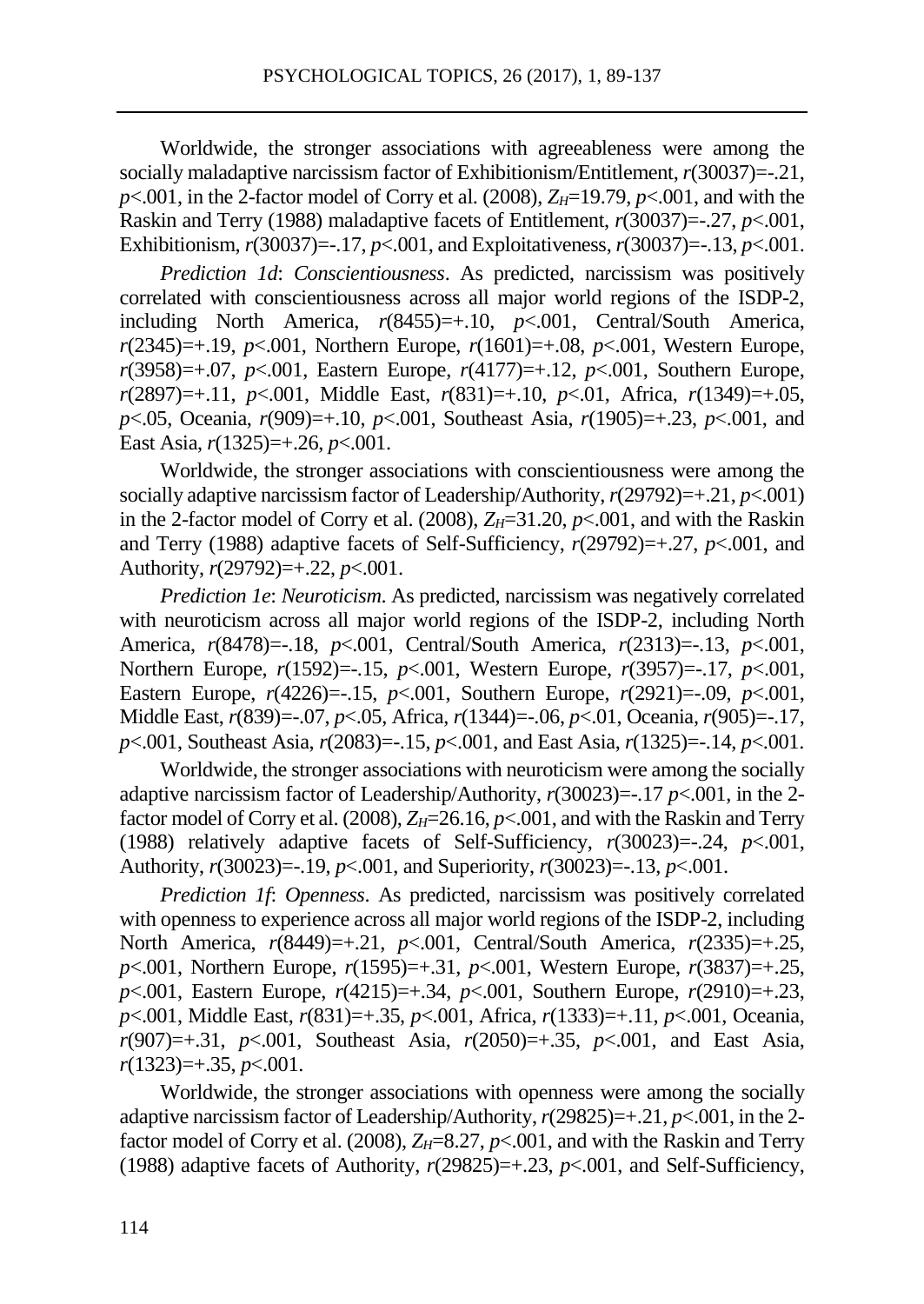*r*(29825)=+.14, *p*<.001, but also with Exploitativeness, *r*(29825)=+.18, *p*<.001, and Exhibitionism, *r*(29825)=.17, *p*<.001.

*Prediction 1g*: *Subjective well-being*. As predicted, narcissism was positively correlated with subjective well-being across all major world regions of the ISDP-2, including North America, *r*(8443)=+.21, *p*<.001, Central/South America, *r*(2365)=+.19, *p*<.001, Northern Europe, *r*(1599)=+.17, *p*<.001, Western Europe, *r*(3970)=+.21, *p*<.001, Eastern Europe, *r*(4167)=+.21, *p*<.001, Southern Europe, *r*(2878)=+.19, *p*<.001, Middle East, *r*(826)=+.16, *p*<.001, Africa, *r*(1344)=+.14, *p*<.001, Oceania, *r*(904)=+.16, *p*<.001, Southeast Asia, *r*(2078)=+.17, *p*<.001, and East Asia, *r*(1326)=+.14, *p*<.001.

Worldwide, the stronger associations with subjective well-being were among the socially adaptive narcissism factor of Leadership/Authority,  $r(29940)=+0.20$ ,  $p$ <.001, in the 2-factor model of Corry et al. (2008),  $Z_H$ =21.35,  $p$ <.001, and with the Raskin and Terry (1988) adaptive facets of Self-Sufficiency, *r*(29940)=+.26, *p*<.001, and Authority, *r*(29940)=+.22, *p*<.001.

#### *Narcissism and Sexuality*

*Hypothesis 2*: Based on the assumption that narcissism as measured by the NPI has functional equivalence across cultures, we hypothesized the NPI will have similar associations with short-term mating and aggressive sexuality across all world regions of the ISDP-2. All correlations reported below are partial correlations controlling for the effects of participant sex and nation within world regions

*Prediction 2a*: *Short-term mating interests*. As predicted, narcissism was positively correlated with self-reported short-term mating interests across all major world regions of the ISDP-2 (see Table 3), including North America<sup>5</sup>,  $r(6632)=+17$ , *p*<.001, Central/South America, *r*(2017)=+.16, *p*<.001, Northern Europe, *r*(1340)=+.22, *p*<.001, Western Europe, *r*(3714)=+.16, *p*<.001, Eastern Europe, *r*(3638)=+.16, *p*<.001, Southern Europe, *r*(2239)=+.11, *p*<.001, Middle East, *r*(428)=+.17, *p*<.001, Africa, *r*(714)=+.09, *p*<.01, Oceania, *r*(856)=+.19, *p*<.001, Southeast Asia, *r*(1219)=+.14, *p*<.001, and East Asia, *r*(1110)=+.07, *p*<.01.

As predicted, the stronger association with short-term mating interests was with the socially maladaptive narcissism factor of Exhibitionism/Entitlement (worldwide;  $r(23947)=+18$ ,  $p<0.001$ ) relative to the socially adaptive Narcissism factor of Leadership/Authority (worldwide;  $r(23947)=+10$ ,  $p<-1001$ ) in the 2-factor model of Corry et al. (2008),  $Z_H$ =11.75,  $p$ <.001. The strongest associations with short-term mating interests also were among the relatively maladaptive Raskin and Terry (1988) facets of Exhibitionism, *r*(23947)=+.17, *p*<.001, Exploitativeness, *r*(23947)=+.11, *p*<.001, and Vanity, *r*(23947)=+.11, *p*<.001.

*Prediction 2b*: *Short-term mate poaching behavior*. As predicted, narcissism was positively correlated with self-reported short-term mate poaching across all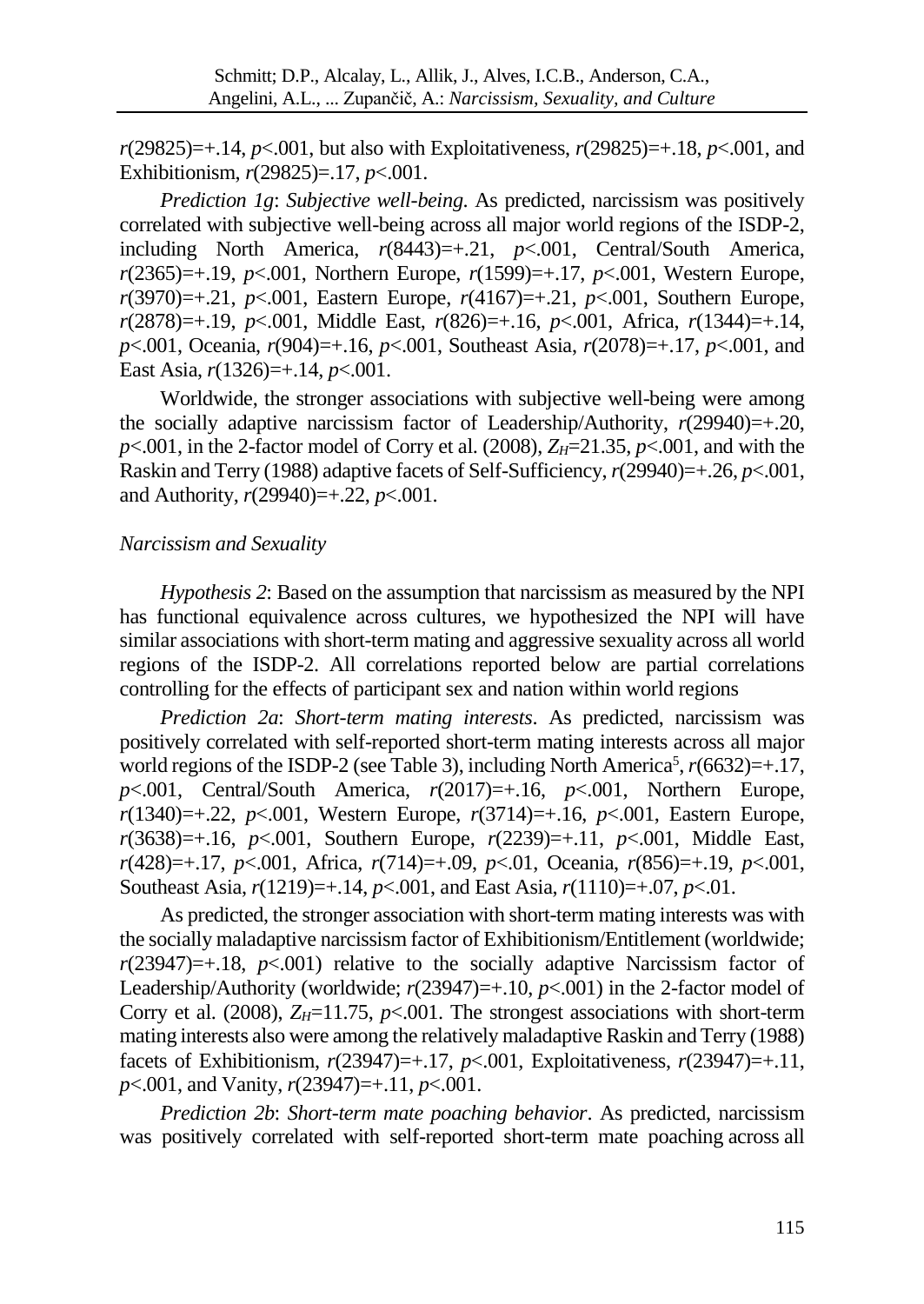| Skort-Term Mating Interests<br>$\frac{17^{***}}{17^{***}}$<br>North America<br>$\frac{17^{***}}{16^{***}}$<br>$\frac{1}{16^{***}}$<br>$\frac{1}{16^{***}}$<br>$\frac{1}{16^{***}}$<br>$\frac{1}{16^{***}}$<br>$\frac{1}{16^{***}}$<br>$\frac{1}{16^{***}}$<br>$\frac{1}{16^{***}}$<br>$\frac{1}{16^{***}}$<br>$\frac{1}{16^{***}}$<br>$\frac{1}{16^{***}}$<br>                      | Corry et al.'s (2008) 2 Factors |                                                                                                                                                                                                                                                                                                                                                                                                                                                                |                  |                     | Raskin and Terry's (1988) 7 Factors |                                                                                                                                                                                                                                                                                                                                                                                                                                        |        |                  |
|-------------------------------------------------------------------------------------------------------------------------------------------------------------------------------------------------------------------------------------------------------------------------------------------------------------------------------------------------------------------------------------|---------------------------------|----------------------------------------------------------------------------------------------------------------------------------------------------------------------------------------------------------------------------------------------------------------------------------------------------------------------------------------------------------------------------------------------------------------------------------------------------------------|------------------|---------------------|-------------------------------------|----------------------------------------------------------------------------------------------------------------------------------------------------------------------------------------------------------------------------------------------------------------------------------------------------------------------------------------------------------------------------------------------------------------------------------------|--------|------------------|
|                                                                                                                                                                                                                                                                                                                                                                                     | Exhibitionism<br>Entitlement    | Exploi-<br>tative                                                                                                                                                                                                                                                                                                                                                                                                                                              | Entitle-<br>ment | Exhibit-<br>tionism | Authority                           | Self-<br>sufficiency                                                                                                                                                                                                                                                                                                                                                                                                                   | Vanity | Super-<br>iority |
|                                                                                                                                                                                                                                                                                                                                                                                     |                                 |                                                                                                                                                                                                                                                                                                                                                                                                                                                                |                  |                     |                                     |                                                                                                                                                                                                                                                                                                                                                                                                                                        |        |                  |
|                                                                                                                                                                                                                                                                                                                                                                                     |                                 |                                                                                                                                                                                                                                                                                                                                                                                                                                                                |                  |                     |                                     |                                                                                                                                                                                                                                                                                                                                                                                                                                        |        |                  |
|                                                                                                                                                                                                                                                                                                                                                                                     |                                 |                                                                                                                                                                                                                                                                                                                                                                                                                                                                |                  |                     |                                     |                                                                                                                                                                                                                                                                                                                                                                                                                                        |        |                  |
|                                                                                                                                                                                                                                                                                                                                                                                     |                                 |                                                                                                                                                                                                                                                                                                                                                                                                                                                                |                  |                     |                                     |                                                                                                                                                                                                                                                                                                                                                                                                                                        |        |                  |
|                                                                                                                                                                                                                                                                                                                                                                                     |                                 |                                                                                                                                                                                                                                                                                                                                                                                                                                                                |                  |                     |                                     |                                                                                                                                                                                                                                                                                                                                                                                                                                        |        |                  |
|                                                                                                                                                                                                                                                                                                                                                                                     |                                 |                                                                                                                                                                                                                                                                                                                                                                                                                                                                |                  |                     |                                     |                                                                                                                                                                                                                                                                                                                                                                                                                                        |        |                  |
|                                                                                                                                                                                                                                                                                                                                                                                     |                                 |                                                                                                                                                                                                                                                                                                                                                                                                                                                                |                  |                     |                                     |                                                                                                                                                                                                                                                                                                                                                                                                                                        |        |                  |
|                                                                                                                                                                                                                                                                                                                                                                                     |                                 |                                                                                                                                                                                                                                                                                                                                                                                                                                                                |                  |                     |                                     |                                                                                                                                                                                                                                                                                                                                                                                                                                        |        |                  |
|                                                                                                                                                                                                                                                                                                                                                                                     |                                 |                                                                                                                                                                                                                                                                                                                                                                                                                                                                |                  |                     |                                     |                                                                                                                                                                                                                                                                                                                                                                                                                                        |        |                  |
|                                                                                                                                                                                                                                                                                                                                                                                     |                                 |                                                                                                                                                                                                                                                                                                                                                                                                                                                                |                  |                     |                                     |                                                                                                                                                                                                                                                                                                                                                                                                                                        |        |                  |
|                                                                                                                                                                                                                                                                                                                                                                                     |                                 |                                                                                                                                                                                                                                                                                                                                                                                                                                                                |                  |                     |                                     |                                                                                                                                                                                                                                                                                                                                                                                                                                        |        |                  |
|                                                                                                                                                                                                                                                                                                                                                                                     |                                 |                                                                                                                                                                                                                                                                                                                                                                                                                                                                |                  |                     |                                     |                                                                                                                                                                                                                                                                                                                                                                                                                                        |        |                  |
|                                                                                                                                                                                                                                                                                                                                                                                     |                                 | $\frac{1}{1} \underbrace{1}_{0} \underbrace{1}_{0} \underbrace{1}_{0} \underbrace{1}_{1} \underbrace{1}_{0} \underbrace{1}_{0} \underbrace{1}_{0} \underbrace{1}_{0} \underbrace{1}_{1} \underbrace{1}_{1} \underbrace{1}_{1} \underbrace{1}_{1} \underbrace{1}_{1} \underbrace{1}_{1} \underbrace{1}_{1} \underbrace{1}_{1} \underbrace{1}_{1} \underbrace{1}_{1}$                                                                                            |                  |                     |                                     | $\begin{array}{l} \stackrel{*}{\sim} \\ \stackrel{.}{\sim} \stackrel{.}{\sim} \\ \stackrel{.}{\sim} \stackrel{.}{\sim} \\ \stackrel{.}{\sim} \stackrel{.}{\sim} \stackrel{.}{\sim} \stackrel{.}{\sim} \\ \stackrel{.}{\sim} \stackrel{.}{\sim} \stackrel{.}{\sim} \stackrel{.}{\sim} \stackrel{.}{\sim} \stackrel{.}{\sim} \stackrel{.}{\sim} \stackrel{.}{\sim} \stackrel{.}{\sim} \stackrel{.}{\sim} \stackrel{.}{\sim} \end{array}$ |        |                  |
| $\lim_{\substack{r=1,2\\r\neq 1\\r\neq 2}} \lim_{\substack{r=1,2\\r=1,2\\r\neq 1\\r\neq 2}} \lim_{\substack{r=1,2\\r=1,2\\r\neq 1\\r\neq 2}} \lim_{\substack{r=1,2\\r=1,2\\r\neq 1\\r\neq 2}} \lim_{\substack{r=1,2\\r\neq 1\\r\neq 2}} \lim_{\substack{r=1,2\\r\neq 1\\r\neq 2}} \lim_{\substack{r=1,2\\r\neq 1\\r\neq 1}} \lim_{\substack{r=1,2\\$<br><b>Short-Term Mate Poac</b> |                                 |                                                                                                                                                                                                                                                                                                                                                                                                                                                                |                  |                     |                                     |                                                                                                                                                                                                                                                                                                                                                                                                                                        |        |                  |
| North America                                                                                                                                                                                                                                                                                                                                                                       |                                 |                                                                                                                                                                                                                                                                                                                                                                                                                                                                |                  |                     |                                     |                                                                                                                                                                                                                                                                                                                                                                                                                                        |        |                  |
| Central/South America                                                                                                                                                                                                                                                                                                                                                               |                                 |                                                                                                                                                                                                                                                                                                                                                                                                                                                                |                  |                     |                                     |                                                                                                                                                                                                                                                                                                                                                                                                                                        |        |                  |
| Northern Europe                                                                                                                                                                                                                                                                                                                                                                     |                                 | $\underbrace{1}^{1} \overbrace{1}^{1} \overbrace{1}^{1} \overbrace{1}^{1} \overbrace{1}^{1} \overbrace{1}^{1} \overbrace{1}^{1} \overbrace{1}^{1} \overbrace{1}^{1} \overbrace{1}^{1} \overbrace{1}^{1} \overbrace{1}^{1} \overbrace{1}^{1} \overbrace{1}^{1} \overbrace{1}^{1} \overbrace{1}^{1} \overbrace{1}^{1} \overbrace{1}^{1} \overbrace{1}^{1} \overbrace{1}^{1} \overbrace{1}^{1} \overbrace{1}^{1} \overbrace{1}^{1} \overbrace{1}^{1} \overbrace{$ |                  |                     |                                     |                                                                                                                                                                                                                                                                                                                                                                                                                                        |        |                  |
| Western Europe                                                                                                                                                                                                                                                                                                                                                                      |                                 |                                                                                                                                                                                                                                                                                                                                                                                                                                                                |                  |                     |                                     |                                                                                                                                                                                                                                                                                                                                                                                                                                        |        |                  |
| Eastern Europe                                                                                                                                                                                                                                                                                                                                                                      |                                 |                                                                                                                                                                                                                                                                                                                                                                                                                                                                |                  |                     |                                     |                                                                                                                                                                                                                                                                                                                                                                                                                                        |        |                  |
| Southern Europe                                                                                                                                                                                                                                                                                                                                                                     |                                 |                                                                                                                                                                                                                                                                                                                                                                                                                                                                |                  |                     |                                     |                                                                                                                                                                                                                                                                                                                                                                                                                                        |        |                  |
| Middle East                                                                                                                                                                                                                                                                                                                                                                         |                                 |                                                                                                                                                                                                                                                                                                                                                                                                                                                                |                  |                     |                                     |                                                                                                                                                                                                                                                                                                                                                                                                                                        |        |                  |
| Africa                                                                                                                                                                                                                                                                                                                                                                              |                                 |                                                                                                                                                                                                                                                                                                                                                                                                                                                                |                  |                     |                                     |                                                                                                                                                                                                                                                                                                                                                                                                                                        |        |                  |
| Oceania                                                                                                                                                                                                                                                                                                                                                                             |                                 |                                                                                                                                                                                                                                                                                                                                                                                                                                                                |                  |                     |                                     |                                                                                                                                                                                                                                                                                                                                                                                                                                        |        |                  |
| Southeast Asia                                                                                                                                                                                                                                                                                                                                                                      |                                 |                                                                                                                                                                                                                                                                                                                                                                                                                                                                |                  |                     |                                     |                                                                                                                                                                                                                                                                                                                                                                                                                                        |        |                  |
| East Asia                                                                                                                                                                                                                                                                                                                                                                           |                                 |                                                                                                                                                                                                                                                                                                                                                                                                                                                                |                  |                     |                                     |                                                                                                                                                                                                                                                                                                                                                                                                                                        |        |                  |
| Worldwide                                                                                                                                                                                                                                                                                                                                                                           |                                 |                                                                                                                                                                                                                                                                                                                                                                                                                                                                |                  |                     |                                     |                                                                                                                                                                                                                                                                                                                                                                                                                                        |        |                  |

PSYCHOLOGICAL TOPICS, 26 (2017), 1, 89-137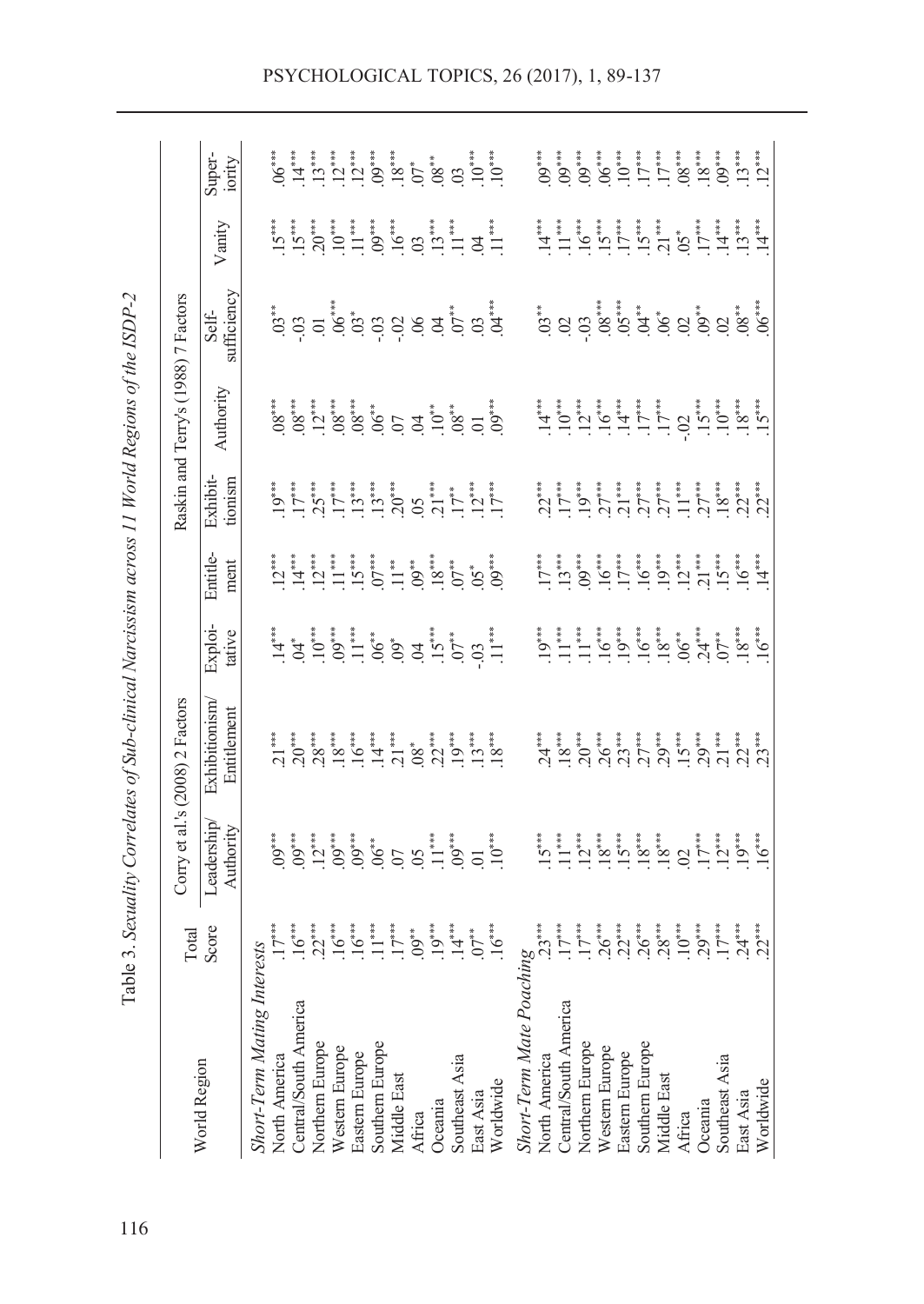|                                        |                |                         | Corry et al.'s (2008) 2 Factors |                   |                  |                     | Raskin and Terry's (1988) 7 Factors |                                               |        |                  |
|----------------------------------------|----------------|-------------------------|---------------------------------|-------------------|------------------|---------------------|-------------------------------------|-----------------------------------------------|--------|------------------|
| World Region                           | Total<br>Score | Leadership<br>Authority | Exhibitionism<br>Entitlement    | Exploi-<br>tative | Entitle-<br>ment | Exhibit-<br>tionism | Authority                           | Self-<br>sufficiency                          | Vanity | Super-<br>iority |
| Sociosexuality<br>North America        |                |                         |                                 |                   |                  |                     |                                     |                                               |        |                  |
| Central/South America                  |                |                         |                                 |                   |                  |                     |                                     |                                               |        |                  |
| Northern Europe                        |                |                         |                                 |                   |                  |                     |                                     |                                               |        |                  |
| Western Europe                         |                |                         |                                 |                   |                  |                     |                                     |                                               |        |                  |
| Eastern Europe                         |                |                         |                                 |                   |                  |                     |                                     |                                               |        |                  |
| Southern Europe<br>Middle East         |                |                         |                                 |                   |                  |                     |                                     | a s b a l b a d b a b a c a s d a d b d a d a |        |                  |
|                                        |                |                         |                                 |                   |                  |                     |                                     |                                               |        |                  |
| Africa<br>Oceania                      |                |                         |                                 |                   |                  |                     |                                     |                                               |        |                  |
| Southeast Asia                         |                |                         |                                 |                   |                  |                     |                                     |                                               |        |                  |
| East Asia<br>Worldwide                 |                |                         |                                 |                   |                  |                     |                                     |                                               |        |                  |
|                                        |                |                         |                                 |                   |                  |                     |                                     |                                               |        |                  |
| HIV Risk-Taking                        |                |                         |                                 |                   |                  |                     |                                     |                                               |        |                  |
| North America<br>Central/South America |                |                         |                                 |                   |                  |                     |                                     |                                               |        |                  |
|                                        |                |                         |                                 |                   |                  |                     |                                     |                                               |        |                  |
| Northern Europe                        |                |                         |                                 |                   |                  |                     |                                     |                                               |        |                  |
| Western Europe                         |                |                         |                                 |                   |                  |                     |                                     |                                               |        |                  |
| Eastern Europe                         |                |                         |                                 |                   |                  |                     |                                     |                                               |        |                  |
| Southern Europe<br>Middle East         |                |                         |                                 |                   |                  |                     |                                     |                                               |        |                  |
|                                        |                |                         |                                 |                   |                  |                     |                                     |                                               |        |                  |
|                                        |                |                         |                                 |                   |                  |                     |                                     |                                               |        |                  |
| Africa<br>Oceania                      |                |                         |                                 |                   |                  |                     |                                     |                                               |        |                  |
| Southeast Asia                         |                |                         |                                 |                   |                  |                     |                                     |                                               |        |                  |
| East Asia                              |                |                         |                                 |                   |                  |                     |                                     |                                               |        |                  |
| Worldwide                              |                |                         |                                 |                   |                  |                     |                                     |                                               |        |                  |
|                                        |                |                         |                                 |                   |                  |                     |                                     |                                               |        |                  |
|                                        |                |                         |                                 |                   |                  |                     |                                     |                                               |        |                  |

Schmitt; D.P., Alcalay, L., Allik, J., Alves, I.C.B., Anderson, C.A., Angelini, A.L., ... Zupančič, A.: *Narcissism, Sexuality, and Culture*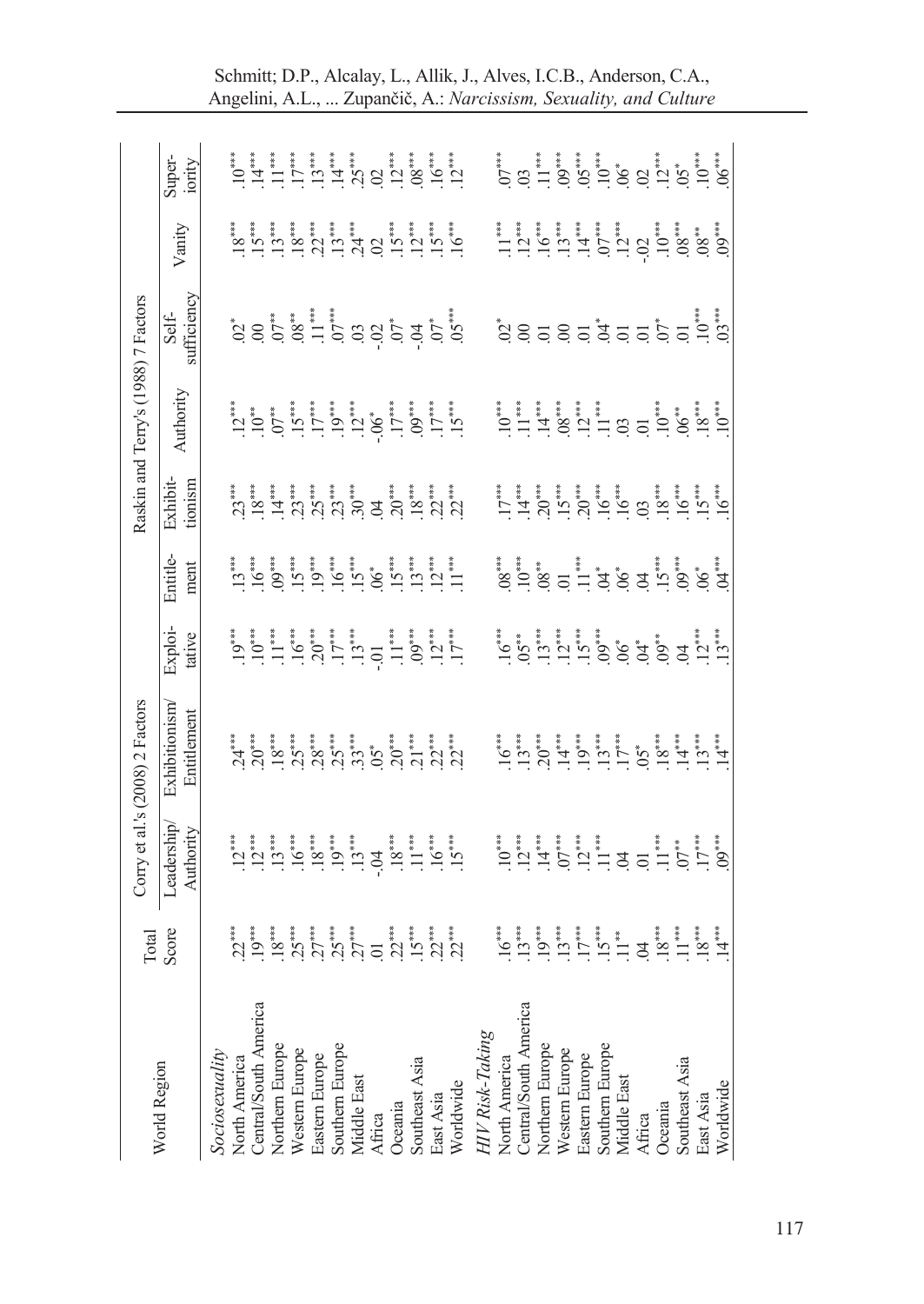|                                                                                                                                                                                                                                                                                                                                                                                                                                                                                                                                                                                                                                                                                                                                                                                                                             | Total                                                                                                                                                                                                                                                                                                                                                                                                                                                        |                                                                                                                                                                                                                                                                                                                                                                                                                                                                                                                                                                                                                                                                                                                                   | Corry et al.'s (2008) 2 Factors                                                                                                                                                                                                                                                                                                                                                                                     |                                                                                                                                                              |                                                                                                                                                                                                                                                                                                                                                                                                                                                                                                                           |                                                                                                                                                                                                                                                                                                                                                                                                                                                                                                                                                   | Raskin and Terry's (1988) 7 Factors                                                                                                                                                                                                                                                                                                                                                                                                                                                                                                 |                                                                                                                                                                                                                                                                                                                                           |                                                                                                                                                                                                                                                                                                                                                                   |                  |
|-----------------------------------------------------------------------------------------------------------------------------------------------------------------------------------------------------------------------------------------------------------------------------------------------------------------------------------------------------------------------------------------------------------------------------------------------------------------------------------------------------------------------------------------------------------------------------------------------------------------------------------------------------------------------------------------------------------------------------------------------------------------------------------------------------------------------------|--------------------------------------------------------------------------------------------------------------------------------------------------------------------------------------------------------------------------------------------------------------------------------------------------------------------------------------------------------------------------------------------------------------------------------------------------------------|-----------------------------------------------------------------------------------------------------------------------------------------------------------------------------------------------------------------------------------------------------------------------------------------------------------------------------------------------------------------------------------------------------------------------------------------------------------------------------------------------------------------------------------------------------------------------------------------------------------------------------------------------------------------------------------------------------------------------------------|---------------------------------------------------------------------------------------------------------------------------------------------------------------------------------------------------------------------------------------------------------------------------------------------------------------------------------------------------------------------------------------------------------------------|--------------------------------------------------------------------------------------------------------------------------------------------------------------|---------------------------------------------------------------------------------------------------------------------------------------------------------------------------------------------------------------------------------------------------------------------------------------------------------------------------------------------------------------------------------------------------------------------------------------------------------------------------------------------------------------------------|---------------------------------------------------------------------------------------------------------------------------------------------------------------------------------------------------------------------------------------------------------------------------------------------------------------------------------------------------------------------------------------------------------------------------------------------------------------------------------------------------------------------------------------------------|-------------------------------------------------------------------------------------------------------------------------------------------------------------------------------------------------------------------------------------------------------------------------------------------------------------------------------------------------------------------------------------------------------------------------------------------------------------------------------------------------------------------------------------|-------------------------------------------------------------------------------------------------------------------------------------------------------------------------------------------------------------------------------------------------------------------------------------------------------------------------------------------|-------------------------------------------------------------------------------------------------------------------------------------------------------------------------------------------------------------------------------------------------------------------------------------------------------------------------------------------------------------------|------------------|
| World Region                                                                                                                                                                                                                                                                                                                                                                                                                                                                                                                                                                                                                                                                                                                                                                                                                | Score                                                                                                                                                                                                                                                                                                                                                                                                                                                        | Leadership<br>Authority                                                                                                                                                                                                                                                                                                                                                                                                                                                                                                                                                                                                                                                                                                           | Exhibitionism<br>Entitlement                                                                                                                                                                                                                                                                                                                                                                                        | Exploi-<br>tative                                                                                                                                            | Entitle-<br>ment                                                                                                                                                                                                                                                                                                                                                                                                                                                                                                          | Exhibit-<br>tionism                                                                                                                                                                                                                                                                                                                                                                                                                                                                                                                               | Authority                                                                                                                                                                                                                                                                                                                                                                                                                                                                                                                           | sufficiency<br>Self-                                                                                                                                                                                                                                                                                                                      | Vanity                                                                                                                                                                                                                                                                                                                                                            | Super-<br>iority |
| Note: Correlations represent partial correlations controlling for sex of participant and nation within each world region. Intimate partner violence correlations<br>only represent those currently in a relationship ${}_{p}^{*}C_{p}S$ , ${}_{p}^{*}C_{p}S$ , ${}_{p}^{*}C_{p}S$ , ${}_{p}^{*}C_{p}S$ , ${}_{p}^{*}C_{p}S$ , ${}_{p}C_{p}S$ , $R_{p}S$ assessed.<br>Intimate Partner Violence<br>Central/South America<br>Central/South America<br>Sexual Aggression<br>Northern Europe<br>Southern Europe<br>Northern Europe<br>Southern Europe<br>Western Europe<br>Western Europe<br>Eastern Europe<br>Eastern Europe<br>Southeast Asia<br>North America<br>North America<br>Southeast Asia<br>Middle East<br>Middle East<br>Worldwide<br>Worldwide<br>East Asia<br>East Asia<br>Oceania<br>Oceania<br>Africa<br>Africa | $10***$<br>$.08***$<br>$\frac{15}{13}$<br>$\frac{3}{13}$<br>$\frac{3}{13}$<br>$\begin{array}{c} 06 \stackrel{**}{\longleftarrow} \\ 12 \stackrel{**}{\longleftarrow} \\ 15 \stackrel{**}{\longleftarrow} \\ 17 \stackrel{**}{\longleftarrow} \\ 21 \end{array}$<br>$n/a$<br>$.09***$<br>$.13***$<br>$10^{***}$<br>$15^{***}$<br>$.08***$<br>$07***$<br>$\begin{array}{c} 6 \ 8 \ 1 \end{array}$<br>$10^{***}$<br>$\mathbb{1}^*$<br>$\beta$<br>$\mathfrak{S}$ | $G \ddot{G} = \ddot{G} + \ddot{G} + \ddot{G} + \ddot{G} + \ddot{G} + \ddot{G} + \ddot{G} + \ddot{G} + \ddot{G} + \ddot{G} + \ddot{G} + \ddot{G} + \ddot{G} + \ddot{G} + \ddot{G} + \ddot{G} + \ddot{G} + \ddot{G} + \ddot{G} + \ddot{G} + \ddot{G} + \ddot{G} + \ddot{G} + \ddot{G} + \ddot{G} + \ddot{G} + \ddot{G} + \ddot{G} + \ddot{G} + \ddot{G} + \dd$<br>$65$<br>$\frac{3}{2}$<br>$\frac{1}{2}$<br>$\frac{1}{2}$<br>$\frac{1}{2}$<br>$\frac{1}{2}$<br>$\frac{1}{2}$<br>$\frac{1}{2}$<br>$\frac{1}{2}$<br>$\frac{1}{2}$<br>$\frac{1}{2}$<br>$\frac{1}{2}$<br>$\frac{1}{2}$<br>$\frac{1}{2}$<br>$\frac{1}{2}$<br>$\frac{1}{2}$<br>$\frac{1}{2}$<br>$\frac{1}{2}$<br>$\frac{1}{2}$<br>$\frac{1}{2}$<br>$\frac{1}{$<br>……<br>⊙ | $15***$<br>$\cdot$ 11<br>$\begin{array}{c} .13^{***}\\ .14^{***} \end{array}$<br>$18^{***}$<br>$.13***$<br>$.15***$<br>$18***$<br>$20***$<br>$\begin{array}{c} 16^{***} \\ 11^{***} \end{array}$<br>ייזה "ב<br>הים הי<br>$\begin{array}{c} 18^{***}\\ 19^{***}\\ \end{array}$<br>$14***$<br>$10^{***}$<br>$.08***$<br>$\stackrel{\ast}{\mathcal{A}}$<br>$07**$<br>$.08^{**}$<br>$.09***$<br>$\mathbf{n}/\mathbf{a}$ | $0^{\bullet\ast\ast}$<br>$0.02 \div 0.01^{\ast\ast}$<br>$0.04 \div 0.01^{\ast\ast}$<br>$0.04 \div 0.01^{\ast\ast}$<br>$0.04 \div 0.01^{\ast\ast}$<br>$05***$ | $\underbrace{5}_{\begin{array}{c} 1 \\ \vdots \\ 5 \\ \vdots \\ 5 \\ \end{array}} \vdots \quad \underbrace{1}_{\begin{array}{c} 2 \\ \vdots \\ 5 \\ \vdots \\ 5 \\ \end{array}} \vdots \quad \underbrace{1}_{\begin{array}{c} 2 \\ \vdots \\ 5 \\ \vdots \\ 5 \\ \end{array}} \vdots \quad \underbrace{1}_{\begin{array}{c} 1 \\ \vdots \\ 5 \\ \vdots \\ 5 \\ \end{array}} \vdots \quad \underbrace{1}_{\begin{array}{c} 1 \\ \vdots \\ 5 \\ \vdots \\ 5 \\ \end{array}}$<br>$13***$<br>$17***$<br>$11***$<br>$10^{***}$ | $\begin{array}{c} \mathbf{1} \\ \mathbf{1} \\ \mathbf{1} \\ \mathbf{1} \\ \mathbf{1} \\ \mathbf{1} \\ \mathbf{1} \\ \mathbf{1} \\ \mathbf{1} \\ \mathbf{1} \\ \mathbf{1} \\ \mathbf{1} \\ \mathbf{1} \\ \mathbf{1} \\ \mathbf{1} \\ \mathbf{1} \\ \mathbf{1} \\ \mathbf{1} \\ \mathbf{1} \\ \mathbf{1} \\ \mathbf{1} \\ \mathbf{1} \\ \mathbf{1} \\ \mathbf{1} \\ \mathbf{1} \\ \mathbf{1} \\ \mathbf{1} \\ \mathbf{1} \\ \mathbf{1} \\ \mathbf{1} \\ \mathbf$<br>$9^{***}_{00}$<br>$10^{**}_{01}$<br>$12***$<br>$11***$<br>$10^{***}$<br>$11***$ | $0.01$<br>$0.01$<br>$0.01$<br>$0.01$<br>$0.01$<br>$0.01$<br>$0.01$<br>$0.01$<br>$0.01$<br>$0.01$<br>$0.01$<br>$0.01$<br>$0.01$<br>$\begin{array}{ccccccccc}\n\ddot{a} & \ddot{a} & \dddot{a} & \dddot{a} & \dddot{a} & \dddot{a} & \dddot{a} & \dddot{a} & \dddot{a} & \dddot{a} & \dddot{a} & \dddot{a} & \dddot{a} & \dddot{a} & \dddot{a} & \dddot{a} & \dddot{a} & \dddot{a} & \dddot{a} & \dddot{a} & \dddot{a} & \dddot{a} & \dddot{a} & \dddot{a} & \dddot{a} & \dddot{a} & \dddot{a} & \dddot{a} & \dddot{a} & \dddot{a} &$ | $3^*$<br>$3^*$<br>$3^*$<br>$3^*$<br>$3^*$<br>$5^*$<br>$6^*$<br>$7^*$<br>$7^*$<br>$7^*$<br>$7^*$<br>$7^*$<br>$7^*$<br>$7^*$<br>$7^*$<br>$7^*$<br>$7^*$<br>$7^*$<br>$7^*$<br>$7^*$<br>$7^*$<br>$7^*$<br>$7^*$<br>$7^*$<br>$7^*$<br>$7^*$<br>$7^*$<br>$7^*$<br>$7^*$<br>$7^*$<br>$7^*$<br>$7^*$<br>$7^*$<br>$7^*$<br>$7^*$<br>$7^*$<br>$7^*$ | $S^* = \sum_{i=1}^{\infty} S^* \sum_{i=1}^{\infty} S^* \sum_{i=1}^{\infty} S^* \sum_{i=1}^{\infty} S^* \sum_{i=1}^{\infty} S^* \sum_{i=1}^{\infty} S^* \sum_{i=1}^{\infty} S^* \sum_{i=1}^{\infty} S^* \sum_{i=1}^{\infty} S^* \sum_{i=1}^{\infty} S^* \sum_{i=1}^{\infty} S^* \sum_{i=1}^{\infty} S^* \sum_{i=1}^{\infty} S^* \sum_{i=1}^{\infty} S^* \sum_{i=1$ |                  |
|                                                                                                                                                                                                                                                                                                                                                                                                                                                                                                                                                                                                                                                                                                                                                                                                                             |                                                                                                                                                                                                                                                                                                                                                                                                                                                              |                                                                                                                                                                                                                                                                                                                                                                                                                                                                                                                                                                                                                                                                                                                                   |                                                                                                                                                                                                                                                                                                                                                                                                                     |                                                                                                                                                              |                                                                                                                                                                                                                                                                                                                                                                                                                                                                                                                           |                                                                                                                                                                                                                                                                                                                                                                                                                                                                                                                                                   |                                                                                                                                                                                                                                                                                                                                                                                                                                                                                                                                     |                                                                                                                                                                                                                                                                                                                                           |                                                                                                                                                                                                                                                                                                                                                                   |                  |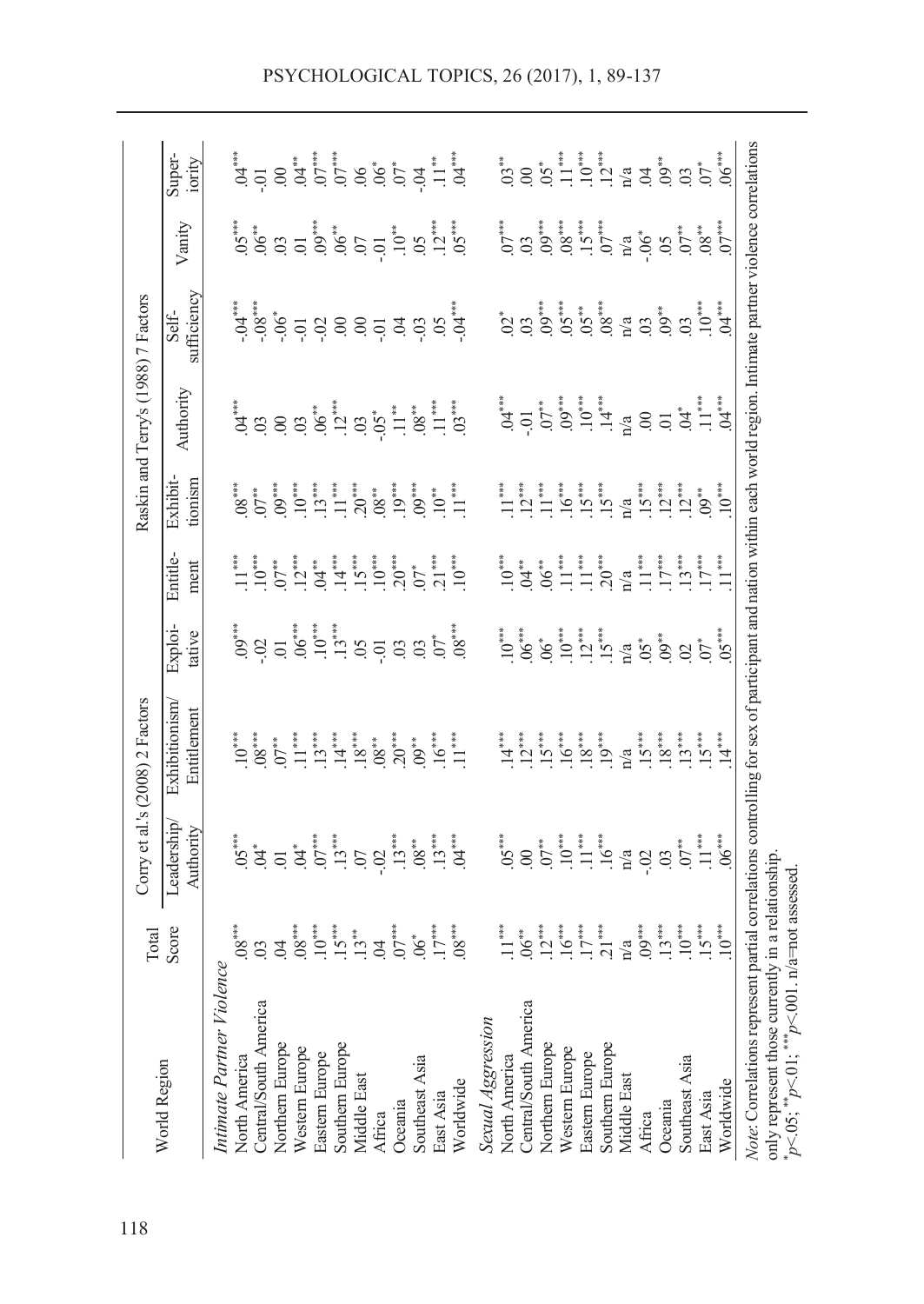major world regions of the ISDP-2, including North America,  $r(8166)=+0.23$ ,  $p<0.001$ , Central/South America, *r*(2364)=+.17, *p*<.001, Northern Europe, *r*(1590)=+.17, *p*<.001, Western Europe, *r*(4017)=+.26, *p*<.001, Eastern Europe, *r*(4223)=+.22, *p*<.001, Southern Europe, *r*(2928)=+.26, *p*<.001, Middle East, *r*(626)=+.28, *p*<.001, Africa, *r*(1344)=+.10, *p*<.001, Oceania, *r*(907)=+.29, *p*<.001, Southeast Asia, *r*(1725)=+.17, *p*<.001, and East Asia, *r*(1321)=+.24, *p*<.001.

As predicted, the stronger associations with short-term mate poaching were among the socially maladaptive narcissism factor of Exhibitionism/Entitlement (worldwide;  $r(29251)=+0.23$ ,  $p<-0.01$ ) in the 2-factor model of Corry et al. (2008),  $Z_H$ =11.50,  $p$ <.001, and with the relatively maladaptive Raskin and Terry (1988) facets of Exhibitionism, *r*(29251)=+.22, *p*<.001, Exploitativeness, *r*(29251)=+.16, *p*<.001, and Authority, *r*(29251)=+.15, *p*<.001.

*Prediction 2c*: *Sociosexuality*. Narcissism was positively correlated with selfreported sociosexuality across most, but not all, major world regions of the ISDP-2, including North America, *r*(8191)=+.22, *p*<.001, Central/South America, *r*(2191)=+.19, *p*<.001, Northern Europe, *r*(1437)=+.18, *p*<.001, Western Europe, *r*(3844)=+.25, *p*<.001, Eastern Europe, *r*(3871)=+.27, *p*<.001, Southern Europe, *r*(2453)=+.25, *p*<.001, Middle East, *r*(541)=+.27, *p*<.001, Oceania, *r*(886)=+.22, *p*<.001, Southeast Asia, *r*(1475)=+.15, *p*<.001, and East Asia, *r*(1149)=+.22, *p*<.001, but not within Africa,  $r(1062)=+.01$ .

As predicted, the strongest associations with sociosexuality were among the socially maladaptive narcissism factor of Exhibitionism/Entitlement (worldwide;  $r(27140)=+0.22$ ,  $p<0.001$ ) in the 2-factor model of Corry et al. (2008),  $Z_H=11.05$ ,  $p$ <.001, and with the relatively maladaptive Raskin and Terry (1988) facets of Exhibitionism, *r*(27140)=+.22, *p*<.001, Exploitativeness, *r*(27140)=+.17, *p*<.001, Vanity, *r*(27140)=+.16, *p*<.001, and Authority, *r*(27140)=+.15, *p*<.001.

*Prediction 2d*: *HIV risk-taking*. Narcissism was positively correlated with selfreported HIV risk-taking across most, but not all, of the major world regions of the ISDP-2, including North America, *r*(8138)=+.16, *p*<.001, Central/South America, *r*(2389)=+.13, *p*<.05, Northern Europe, *r*(1155)=+.19, *p*<.001, Western Europe, *r*(4030)=+.13, *p*<.001, Eastern Europe, *r*(4066)=+.17, *p*<.001, Southern Europe, *r*(2605)=+.15, *p*<.001, Middle East, *r*(668)=+.11, *p*<.001, Oceania, *r*(910)=+.18, *p*<.001, Southeast Asia, *r*(1784)=+.11, *p*<.001, and East Asia, *r*(1170)=+.18, *p*<.001, but not within Africa,  $r(1454)=+0.04$ .

As predicted, the strongest associations with HIV risk-taking were among the socially maladaptive narcissism factor of Exhibitionism/Entitlement (worldwide; *r*(28409)=+.14, *p*<.001) in the 2-factor model of Corry et al. (2008), *ZH*=7.96, *p*<.001, and with the relatively maladaptive Raskin and Terry (1988) facets of Exhibitionism,  $r(28409)=+16$ ,  $p<001$ , Exploitativeness,  $r(28409)=+13$ ,  $p<001$ , and Authority, *r*(28409)=+.10, *p*<.001.

*Prediction 2e*: *Intimate partner violence*. Narcissism was positively correlated with self-reported intimate partner violence perpetration across most, but not all, of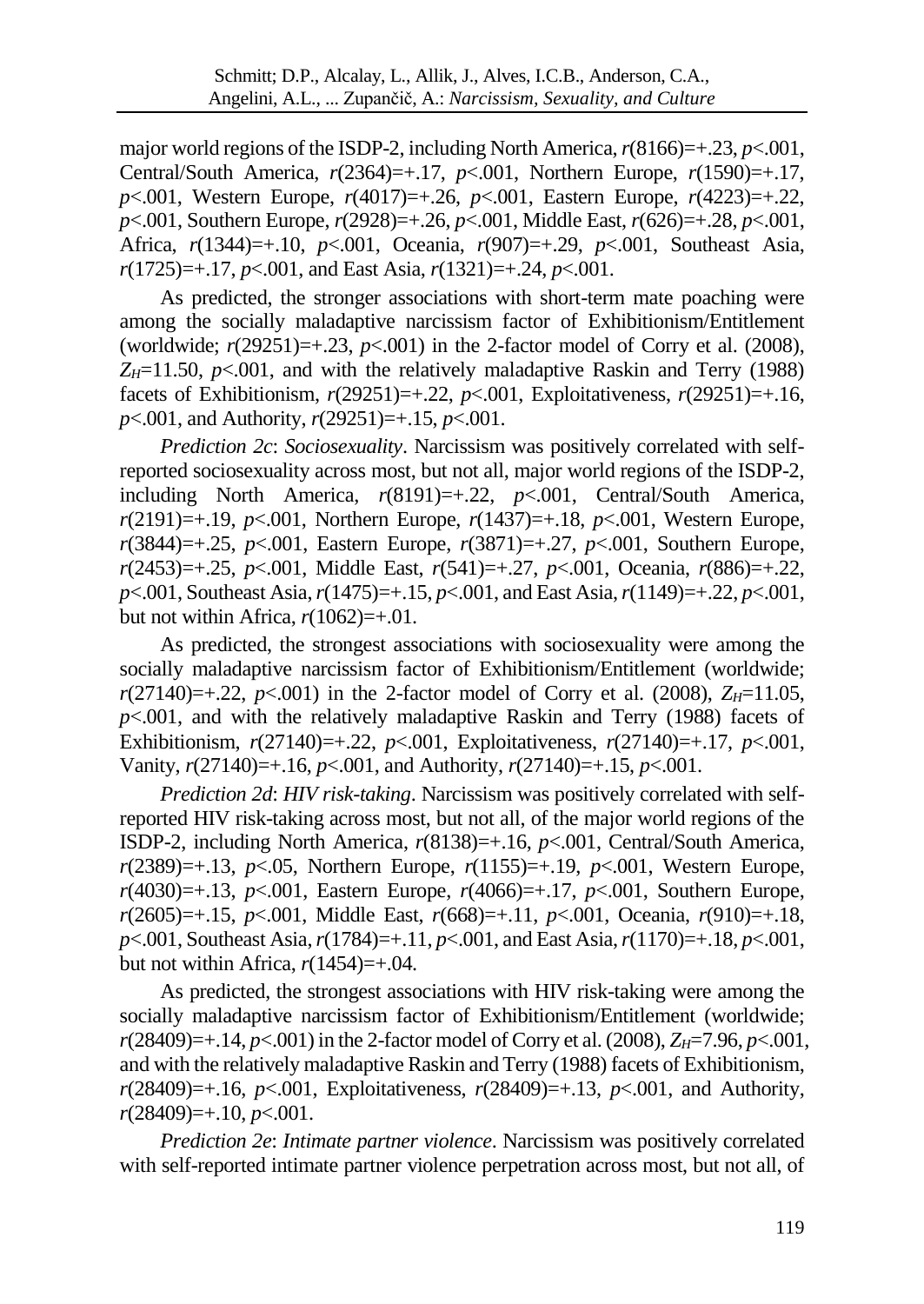the major world regions of the ISDP-2, including North America,  $r(6414)=+0.08$ , *p*<.001, Western Europe, *r*(3078)=+.08, *p*<.001, Eastern Europe, *r*(3099)=+.10, *p*<.001, Southern Europe, *r*(2399)=+.15, *p*<.001, Middle East, *r*(408)=+.13, *p*<.001, Oceania, *r*(615)=+.17, *p*<.001, Southeast Asia, *r*(1002)=+.06, *p*<.05, and East Asia,  $r(718)=+17$ ,  $p<.001$ , but not within Central/South America,  $r(2072)=+0.03$ , Northern Europe, *r*(1157)=+.04, or Africa, *r*(1275)=+.04.

As predicted, the strongest associations with intimate partner violence perpetration were among the socially maladaptive narcissism factor of Exhibitionism/Entitlement (worldwide;  $r(22377)=+0.11$ ,  $p<-0.01$ ) in the 2-factor model of Corry et al. (2008),  $Z_H=9.85$ ,  $p<0.001$ , and with the relatively maladaptive Raskin and Terry (1988) facets of Exhibitionism,  $r(22377)=+0.11$ ,  $p<0.001$ , Entitlement,  $r(22377)=+.11$ ,  $p<-001$ , and Exploitativeness,  $r(22377)=+.08$ ,  $p<-001$ .

*Prediction 2f*: *Sexual aggression*. Narcissism was positively correlated with self-reported sexual aggression across the world regions of North America, *r*(8377)=+.11, *p*<.001, Central/South America, *r*(2303)=+.06, *p*<.01, Northern Europe, *r*(1570)=+.12, *p*<.001, Western Europe, *r*(3975)=+.16, *p*<.001, Eastern Europe, *r*(4001)=+.17, *p*<.001, Southern Europe, *r*(2876)=+.21, *p*<.001, Africa, *r*(1266)=+.09, *p*<.001, Oceania, *r*(904)=+.13, *p*<.001, Southeast Asia, *r*(1583)=+.10,  $p \le 0.001$ , and East Asia,  $r(973)=+15$ ,  $p \le 0.001$ . Sexual aggression was not assessed in any Middle East nations of the ISDP-2.

As predicted, the strongest associations with sexual aggression were among the socially maladaptive narcissism factor of Exhibitionism/Entitlement (worldwide;  $r(28099)=+14$ ,  $p<.001$ ) in the 2-factor model of Corry et al. (2008),  $Z_H=12.65$ ,  $p$ <.001, and with the relatively maladaptive Raskin and Terry (1988) facets of Entitlement, *r*(28099)=+.11, *p*<.001, Exhibitionism, *r*(28099)=+.10, *p*<.001, and Vanity, *r*(28099)=+.07, *p*<.001.

*Prediction 2g: Marital infidelity*. Among participants who reported they are currently married, and have been married for more than one year, we examined how many "sexual partners in the past year" they reported on the Sociosexual Orientation Inventory. Individuals married for more than one year were classified as "Faithful" if they reported one or zero sexual partners in the past year and "Unfaithful" if they reported two or more sexual partners in the past year. Although this distinction is imprecise (i.e., it counts as "unfaithful" those who may have marriages that are open, consensually non-monogamous, or willingly engaged in threesomes), we used it to broadly evaluate whether narcissism would be positively associated with marital infidelity. Because the total number of ISDP-2 participants who were married for at least one year and were classified as Unfaithful was low at the regional level (32 of 325 [10%] of married participants in North America, 27 of 102 [26%] of married participants in Central/South America, 7 of 92 [8%] of married participants in Northern Europe, 76 of 390 [19%] of married participants in Western Europe, 25 of 117 [21%] of married participants in Eastern Europe, 28 of 310 [9%] of married participants in Southern Europe, 1 of 24 [4%] of married participants in the Middle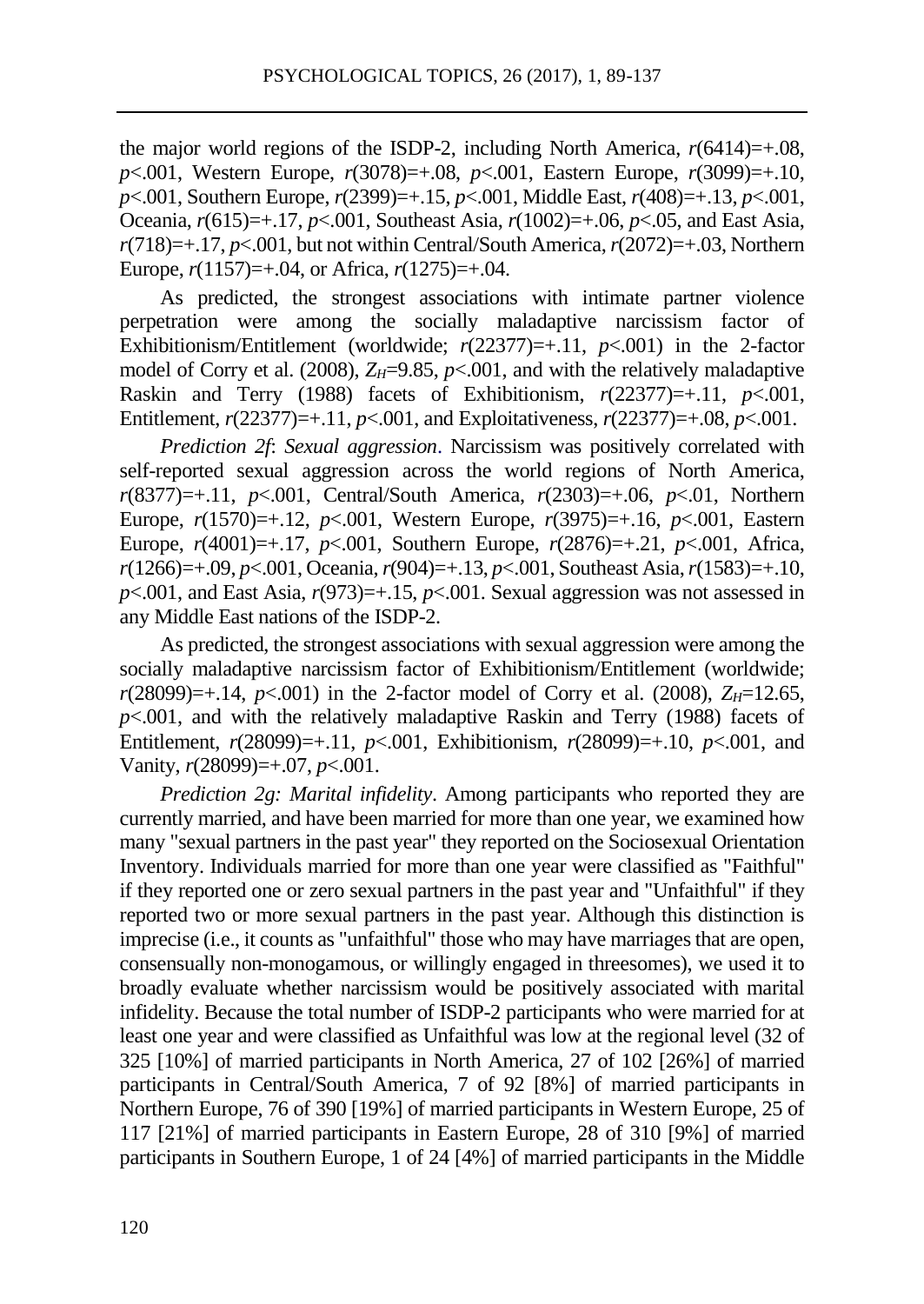East, 53 of 200 [27%] of married participants in Africa, 0 of 37 [0%] of married participants in Oceania, 2 of 18 [11%] of married participants in Southeast Asia, and 1 of 20 [5%] of married participants in East Asia), we report findings from the worldwide sample, controlling for sex, nation, and world region.

As predicted, narcissism was significantly higher among Unfaithful married participants (*M*=16.51, *SD*=7.19) compared to Faithful participants (*M*=13.68, *SD*=6.76), *F*(1, 1630)=34.62, *p<*.001, *d*=+0.41. These associations were larger for the socially maladaptive facets of narcissism than for the socially adaptive facets. As shown in Figure 1, the socially maladaptive narcissism factor of Exhibitionism/Entitlement (Corry et al., 2008) was significantly higher among Unfaithful married participants (*M*=5.20, *SD*=2.99) compared to Faithful participants (*M*=3.74, *SD*=2.62), *F*(1, 1706)=61.88, *p<*.001, *d*=+0.52. The socially adaptive narcissism factor of Leadership/Authority (Corry et al., 2008) displayed less of a difference (less than half the effect size) across among Unfaithful married participants (*M*=4.42, *SD*=2.30) compared to Faithful participants (*M*=3.84, *SD*=2.41), *F*(1, 1726)=13.23, *p<*.001, *d*=+0.25.



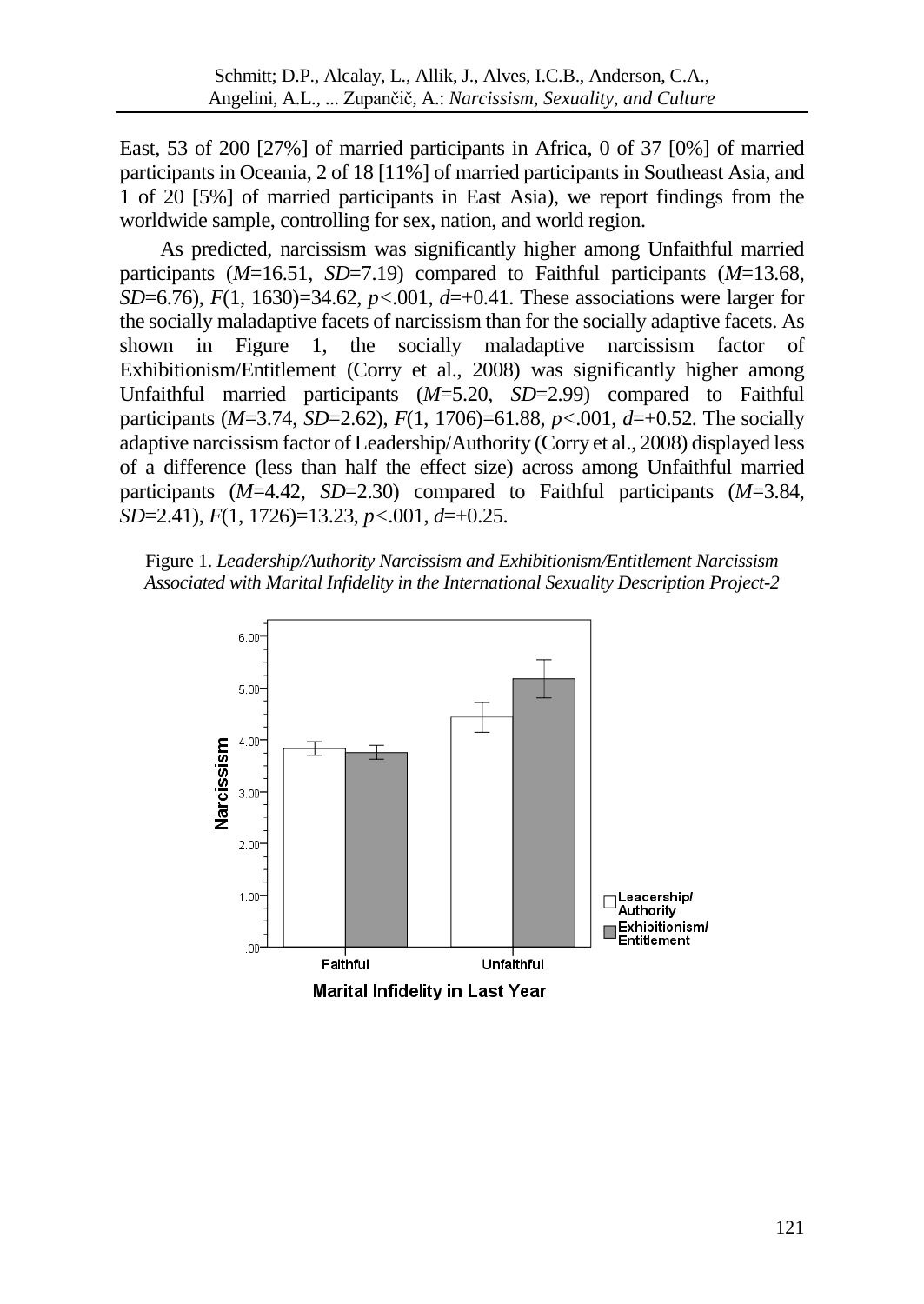#### **Discussion**

The psychology underlying narcissism would appear to facilitate the pursuit of short-term mating strategies in several ways. Narcissists are interpersonally exploitative, lack empathy, and possess unrealistic fantasies concerning romantic success (Buss & Chiodo, 1991; Campbell & Foster, 2007; Emmons, 1989). Indeed, previous research has found narcissists possess unrestricted sociosexual orientations (Foster et al., 2006), are less committed to their long-term partners (Campbell  $\&$ Foster, 2002; Jonason & Buss, 2012), and engage in relatively high rates of infidelity (Adams et al., 2014; Jones & Weiser, 2014; McNulty & Widman, 2014). However, nearly all evidence supporting this portrait of narcissism's functional connection to short-term mating has been generated from studies of WEIRD cultures. There is some evidence the psychological conceptualization of what narcissism is, and how it functions, does not fully generalize across non-Western cultures (Feng et al., 2012; Fukunishi et al., 1996; Heine, Lehman, Markus, & Kitayama, 1999; Tanchotsrinon et al., 2007). In this article, we directly addressed these concerns by evaluating links between narcissism, personality traits, and multiple indicators of short-term mating psychology across the dozens of Western and non-Western cultures from the International Sexuality Description Project-2 (ISDP-2; Schmitt et al., 2017).

In support of the view that narcissism has conceptual equivalence across cultures (*Hypothesis 1*), we found overall narcissism scores and various factor and facet scale scores on the NPI had very similar associations with features of personality across all major world regions of the ISDP-2. Narcissism was moderately and positively correlated with self-esteem across all major world regions of the ISDP-2, including North America, Central/South America, Northern Europe, Western Europe, Eastern Europe, Southern Europe, Middle East, Africa, Oceania, Southeast Asia, and East Asia. As with previous studies, the strongest associations with self-esteem were among the more socially adaptive narcissism factor of Leadership/Authority in the 2-factor model of Corry et al. (2008), and with the relatively adaptive Raskin and Terry (1988) facets of Authority and Self-Sufficiency, and to a lesser degree with Vanity and Superiority. Similarly, universal links were predictably observed between narcissism and Big Five personality traits, including positive correlations with extraversion, conscientiousness, and openness to experience, and negative correlations with agreeableness and neuroticism. Finally, narcissism (particularly socially adaptive narcissism) was predictably associated with slightly higher subjective well-being across all world regions of the ISDP-2.

In support of the view that narcissism has functional equivalence across cultures (*Hypothesis 2*), we found overall narcissism scores and various facet scale scores on the NPI had similar associations with features of short-term mating and sexual aggression across all, or nearly all, major world regions of the ISDP-2. Narcissism was panuniversally linked with short-term mating interests, short-term mate poaching, and unrestricted sociosexuality with very few exceptions. Narcissism also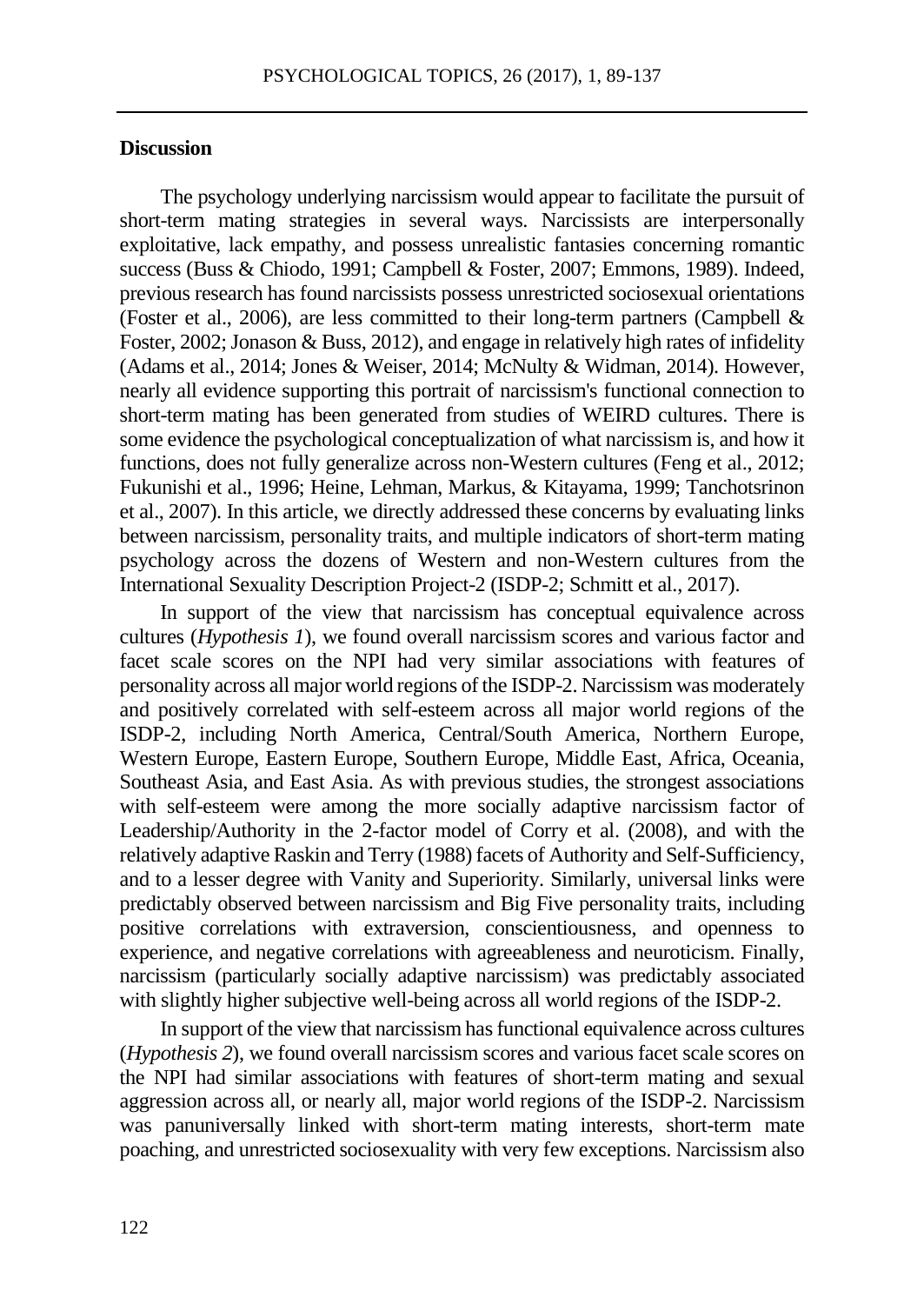was universally, or near-universally, linked with HIV risk-taking, perpetration of intimate partner violence, and sexual aggression perpetration, though these links were weaker in magnitude than narcissism's links with short-term mating strategies. Across nearly all sexuality measures in this study, associations were especially pronounced with the socially maladaptive components of narcissism, including facets of Exhibitionism, Exploitativeness, and Entitlement (Reidy et al., 2008). Overall, the current findings provide suggestive evidence that narcissism particularly Exhibitionism, Exploitativeness, and Entitlement—may constitute part of a specialized, functional psychology that facilitates short-term mating as a sexual strategy (Holtzman & Strube, 2011; Jonason et al., 2009), and does so in universal ways across human cultural forms.

#### *Limitations and Future Research Directions*

This study has several significant limitations that should caution against definitively concluding the NPI has conceptual and functional equivalence across all human cultures. For instance, the samples of the ISDP-2 were not representative of all people, nor were they particularly representative of the nations from which they were drawn. Many human populations, including many forms of small-scale societies, were entirely missing from the ISDP-2, and extreme caution is warranted to generalizing these results to pre-industrial cultures (Henrich et al., 2001). Moreover, our participants were mostly volunteer college students, leaving open the possibility that those who participated in this study were especially erotophilic, extraverted, and sexually experienced compared to those who did not participate (Wiederman, 1999). These factors may have affected the range of scores on many of our sexuality and personality measures in ways that limit the generalizability of our findings to general populations (Hanel  $&$  Vione, 2017). Indeed, the relatively weaker associations between Narcissism and short-term mating indicators within our African world region may reflect the relatively restricted levels of short-term mating found among college student samples from those cultures (Schmitt, 2005b). Limitations due to the relatively youthful age of our participants are also important, as younger participants may tend to score higher in certain features of narcissism (Cai, Kwan, & Sedikides, 2012; Cramer, 2011; Foster, Campbell, & Twenge, 2003; Twenge, Konrath, Foster, Campbell, & Bushman, 2008).

This study was also limited to a particular operationalization of narcissism—the NPI. The NPI factor structure has been a source of debate and confusion for decades (Ackerman et al., 2011; Brown et al., 2009; Emmons, 1984; Miller & Campbell, 2011), and in this study the two-factor (Corry et al., 2008) and seven-facet (Raskin & Terry, 1988) approaches had relatively weak internal reliability and measurement invariance in less developed cultures, especially samples from sub-Saharan Africa (see Schmitt et al., 2017). Still, the seven-facet approach has the best factor structure fit across nearly all nations (Schmitt et al., 2017), and in this study appeared to possess both conceptual and functional equivalence in that the seven facets correlated,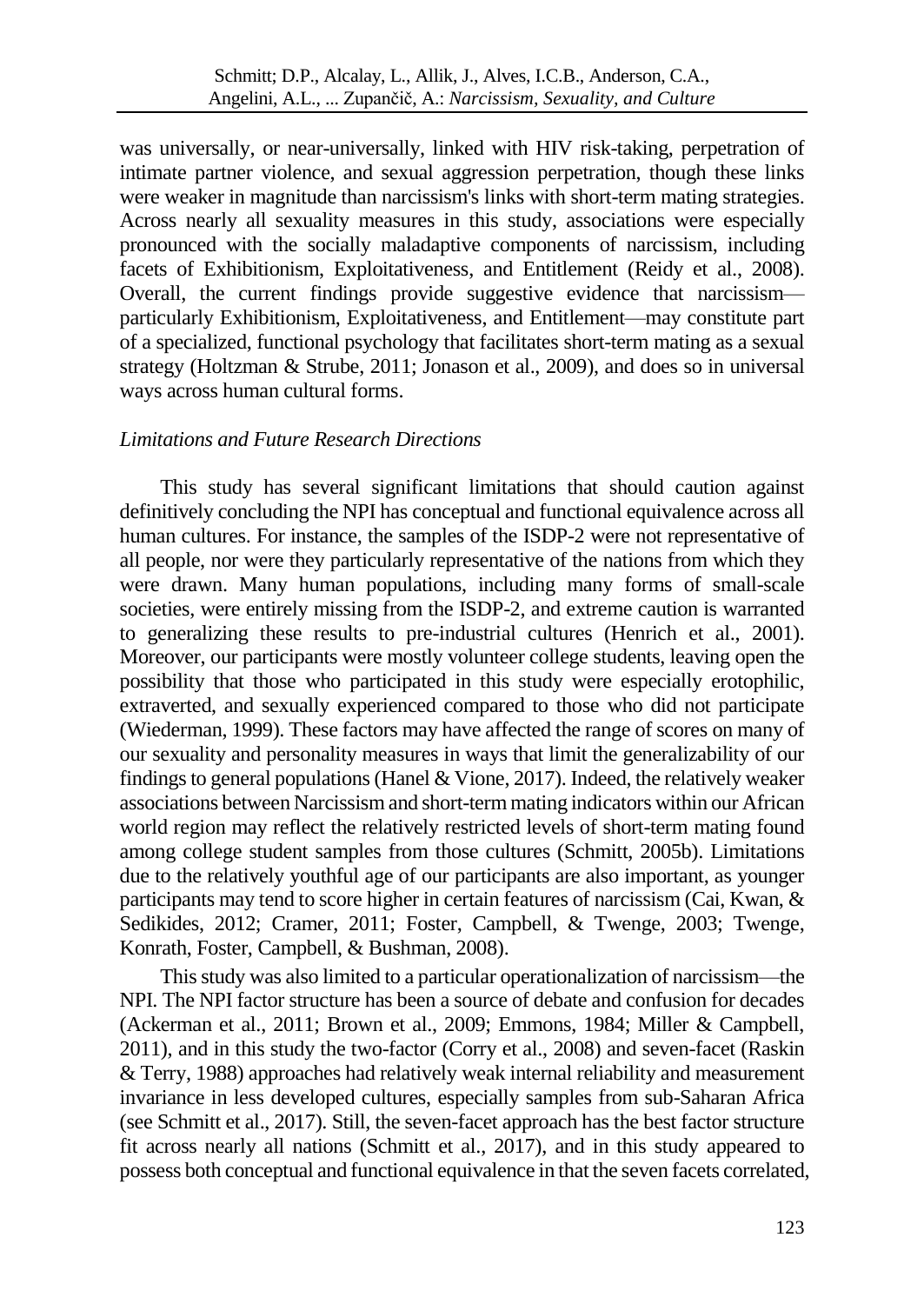almost always as predicted, with measures of personality and sexuality within world regions.

The NPI is also conceptually limited in that it is consensually regarded as a measure of the more grandiose aspects of narcissism, and not of the vulnerable aspects of narcissism that are central to narcissism as a personality disorder (Miller et al., 2016; Miller, Lynam, Hyatt, & Campbell, 2017; Wink, 1991). Future researchers should examine a wider range of narcissism conceptualizations and operationalizations - including measures of Pathological Narcissism (Pincus et al., 2009), Sexual Narcissism (Hurlbert, Apt, Gasar, Wilson, & Murphy, 1994; McNulty & Widman, 2014), and Collective Narcissism (de Zavala, Cichocka, Eidelson, & Jayawickreme, 2009) - and investigate how the factors and facets of these measures are universally linked, or not, to personality and short-term mating strategies across cultures. Future studies should also examine whether narcissism versus other traits are most operative when evoking short-term mating (Carton & Egan, 2017; Kiire, 2017), how the specific subtypes of narcissism relate to short-term mating (e.g., Wetzel, Leckelt, Gerlach, & Back, 2016; Zeigler-Hill, Clark, & Pickard, 2008), how narcissism relates to subtypes of short-term mating (Jonason, Luevano, & Adams, 2012), as well as how the differing affective-motivational processes of narcissistic admiration and rivalry (Back et al., 2013; Wurst et al., 2017) and impulse control (Vazire & Funder, 2006) play different roles in generating narcissism's functional evocation of short-term mating strategies across cultures.

In addition, future researchers should examine potential multi-cultural moderators of our observed narcissism-sexuality linkages. Several studies indicate psychological traits, including narcissism, have different conceptual and functional equivalences across factors such as socioeconomic status (Brown & Zeigler-Hill, 2004; Kraus, Piff, & Keltner, 2011; Piff, 2014), ethnicity (Zeigler-Hill & Wallace, 2011), religiosity (Łowicki & Zajenkowski, 2016), biological sex (Ciani, Summers, & Easter, 2008; Grijalva et al., 2015; Lyons, Croft, Fairhurst, Varley, & Wilson, 2017; Tschanz, Morf, & Turner, 1998), sexual orientation (Freud, 1905; Rubinstein, 2010), and marital status (Stinson et al., 2008). Each of these factors remain important potential moderators of the current results. Future investigations into these unresolved issues may help researchers understand which psychological mechanisms (e.g., biased perceptions of attractiveness; Dufner, Rauthmann, Czarna, & Denissen, 2013; Gabriel, Critelli, & Ee, 1994; Holtzman & Strube, 2010; John & Robbins, 1994; Rauthmann & Kolar, 2013; increased self-confidence and lowered inhibitions; Campbell, Goodie, & Foster, 2004; Foster & Campbell, 2005; decreased empathy; Watson et al., 1984; or increased entitlement; Bishop & Lane, 2002; Żemojtel-Piotrowska et al., 2015) and associated genetic architectures (Holtzman & Donnellan, 2015; Luo, Cai, Sedikides, & Song, 2014) might functionally undergird narcissism's evocation of short-term mating strategies across diverse multi-cultural contexts.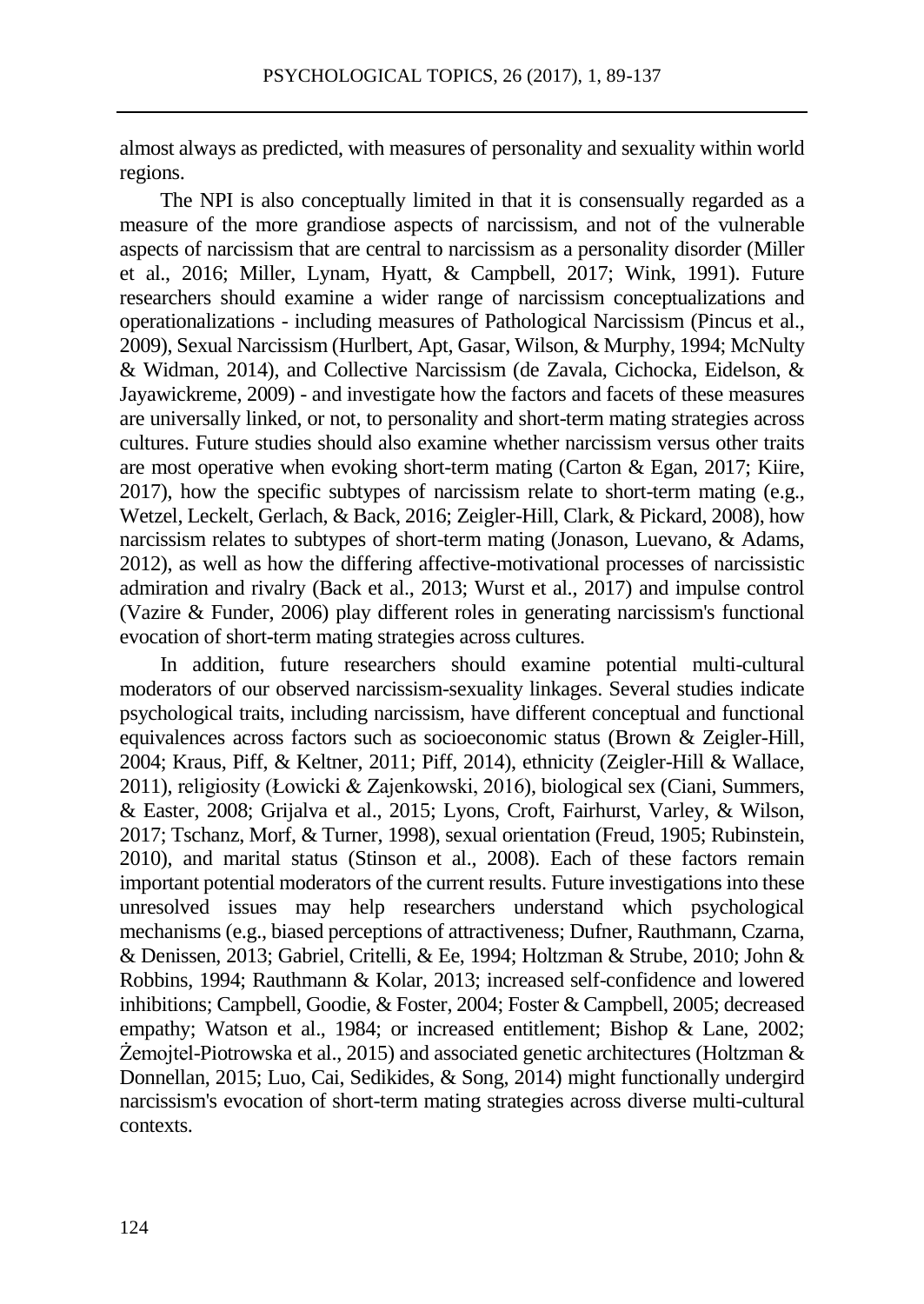Finally, the findings of the present study represent results from a mere flashpoint in time. Future, repeated assessments of narcissism and short-term mating strategies need to be conducted before our conclusions warrant more serious consideration. Narcissism has been observed to be rising across generations (Twenge & Foster, 2010; Twenge et al., 2008), alongside increases in self-esteem (Twenge, Carter, & Campbell, 2017) and the lowering of empathy across generations (Konrath, O'Brien, & Hsing, 2011; Roberts, Edmonds, & Grijalva, 2010; Trzesniewski, Donnellan, & Robins, 2008). By tracking how these historical and cohort-related changes in narcissism predictably precede cross-temporal changes in sexual outcomes, researchers will be in a stronger position to infer causal links between facets of narcissistic psychology and the functional evocation of short-term mating strategies (Gangestad & Simpson, 2000; Jonason et al., 2009).

## **References**

- Ackerman, R.A., Donnellan, M.B., & Robins, R.W. (2012). An item response theory analysis of the Narcissistic Personality Inventory. *Journal of Personality Assessment*, *94*, 141- 155.
- Ackerman, R.A., Witt, E.A., Donnellan, M.B., Trzesniewski, K.H., Robins, R.W., & Kashy, D.A. (2011). What does the Narcissistic Personality Inventory really measure? *Assessment*, *18*, 67-87.
- Adams, H.M., & Luevano, V.X., & Jonason, P.K. (2014). Risky business: Willingness to be caught in an extra-pair relationship, relationship experience, and the Dark Triad. *Personality and Individual Differences, 66*, 204-207.
- Back, M.D., Küfner, A.C., Dufner, M., Gerlach, T.M., Rauthmann, J.F., & Denissen, J.J. (2013). Narcissistic admiration and rivalry: Disentangling the bright and dark sides of narcissism. *Journal of Personality and Social Psychology*, *105*, 1013-1037.
- Barelds, D.P.H., & Dijkstra, P. (2010). Narcissistic Personality Inventory: Structure of the adapted Dutch version. *Scandinavian Journal of Psychology, 51,* 132-138.
- Barry, C.T., Frick, P.J., Adler, K.K., & Grafeman, S.J. (2007). The predictive utility of narcissism among childrenand adolescents: Evidence for a distinction between adaptive and maladaptive narcissism. *Journal of Child and Family Studies*, *16*, 508-521.
- Baughman, H.M., Jonason, P.K., Veselka, L., & Vernon, P.A. (2014). Four shades of sexual fantasies linked to the Dark Triad. *Personality and Individual Differences*, *67*, 47-51.
- Baumeister, R.F., Catanese, K.R., & Wallace, H.M. (2002). Conquest by force: A narcissistic reactance theory of rape and sexual coercion. *Review of General Psychology*, *6*, 92-135.
- Benet-Martinez, V., & John, O.P. (1998). Los Cinco Grandes across cultures and ethnic groups: Multitrait-multimethod analyses of the Big Five in Spanish and English. *Journal of Personality and Social Psychology, 75*, 729-750.
- Berry, J.W. (1999). Emics and etics: A symbiotic relationship. *Culture & Psychology, 5,* 165- 171.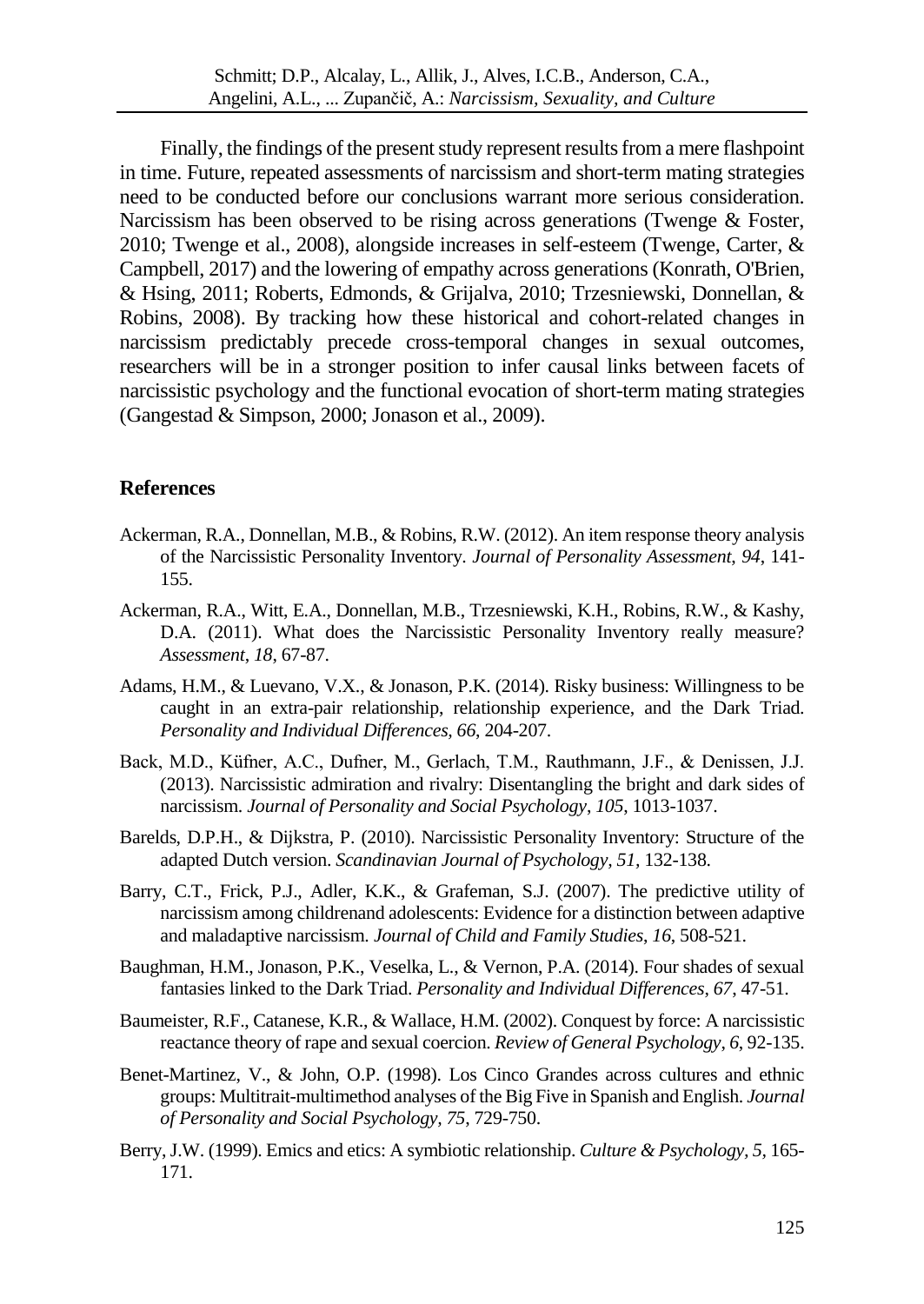- Bishop, J., & Lane, R.C. (2002). The dynamics and dangers of entitlement. *Psychoanalytic Psychology, 19,* 739-758.
- Bosson, J.K., Lakey, C.E., Campbell, W.K., Zeigler‐Hill, V., Jordan, C.H., & Kernis, M.H. (2008). Untangling the links between narcissism and self‐esteem: A theoretical and empirical review. *Social and Personality Psychology Compass*, *2*, 1415-1439.

Bradburn, N.M. (1969). *The structure of psychological well-being.* Chicago: Aldine.

- Bradlee, P.M., & Emmons, R.A. (1992). Locating narcissism within the interpersonal circumplex and the five-factor model. *Personality and Individual Differences*, *13*, 821- 830.
- Brewer, G., Hunt, D., James, G., & Abell, L. (2015). Dark Triad traits, infidelity and romantic revenge. *Personality and Individual Differences*, *83*, 122-127.
- Brislin, R.W. (1980). Cross-cultural research methods: Strategies, problems, applications. In I. Altman & J.F. Wohlwill (Eds.), *Environment and culture* (pp. 47-82). New York: Springer.
- Brown, R.P., Budzek, K., & Tamborski, M. (2009). On the meaning and measure of narcissism. *Personality and Social Psychology Bulletin*, *35*, 951-964.
- Brown, R.P., & Zeigler-Hill, V. (2004). Narcissism and the non-equivalence of self-esteem measures: A matter of dominance? *Journal of Research in Personality*, *38*, 585-592.
- Brummelman, E., Thomaes, S., & Sedikides, C. (2016). Separating narcissism from selfesteem. *Current Directions in Psychological Science*, *25*, 8-13.
- Bushman, B.J., & Baumeister, R.F. (1998). Threatened egotism, narcissism, self-esteem, and direct and displaced aggression: Does self-love or self-hate lead to violence? *Journal of Personality and Social Psychology, 75,* 219-229.
- Bushman, B.J., Bonacci, A.M., Van Dijk, M., & Baumeister, R.F. (2003). Narcissism, sexual refusal, and aggression: Testing a narcissistic reactance model of sexual coercion. *Journal of Personality and Social Psychology*, *84*, 1027-1040.
- Buss, D.M., & Chiodo, L.M. (1991). Narcissistic acts in everyday life. *Journal of Personality*, *59*, 179-215.
- Buss, D.M., & Schmitt, D.P. (1993). Sexual strategies theory: An evolutionary perspective on human mating. *Psychological Review*, *100*, 204-232.
- Cai, H., Kwan, V.S., & Sedikides, C. (2012). A sociocultural approach to narcissism: The case of modern China. *European Journal of Personality*, *26*, 529-535.
- Cain, N.M., Pincus, A.L., & Ansell, E.B. (2008). Narcissism at the crossroads: Phenotypic description of pathological narcissism across clinical theory, social/personality psychology, and psychiatric diagnosis. *Clinical Psychology Review*, *28*, 638-656.
- Campbell, W.K., & Foster, C.A. (2002). Narcissism and commitment in romantic relationships: An investment model analysis. *Personality and Social Psychology Bulletin*, *28*, 484-495.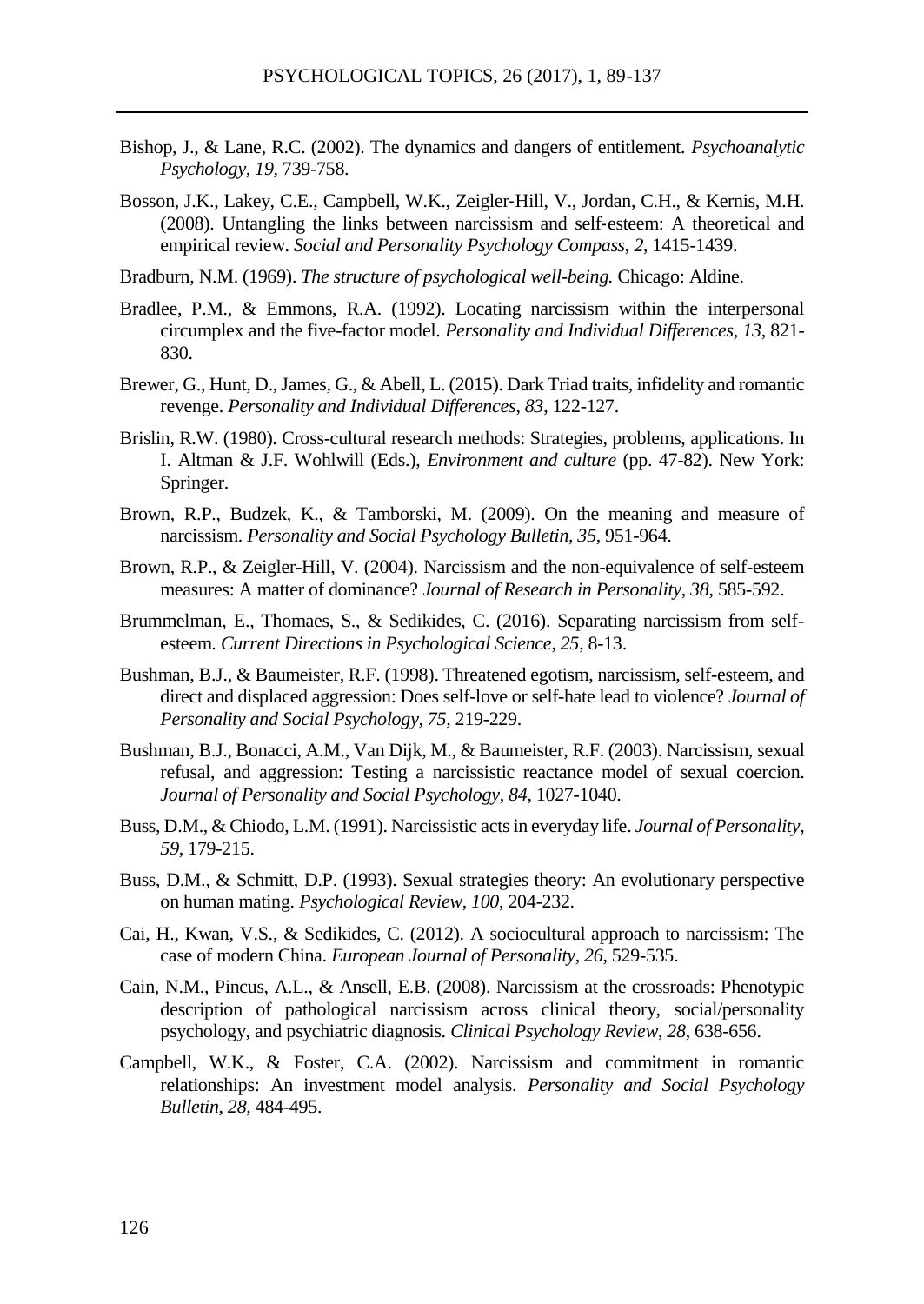- Campbell, W.K., & Foster, J.D. (2007). The narcissistic self: Background, an extended agency model, and ongoing controversies. In C. Sedikides & S. Spencer (Eds.), *Frontiers in social psychology: The self* (pp. 115-138). Philapelphia, PA: Psychology Press, 115-138.
- Campbell, W.K., Foster, C.A., & Finkel, E.J. (2002). Does self-love lead to love for others? A story of narcissistic game playing. *Journal of Personality and Social Psychology*, *83*, 340-354.
- Campbell, W.K., Goodie, A.S., & Foster, J.D. (2004). Narcissism, confidence, and risk attitude. *Journal of Behavioral Decision Making, 17*, 297-311.
- Campbell, W.K., Rudich, E.A., & Sedikides, C. (2002). Narcissism, self-esteem, and the positivity of self-views: Two portraits of self-love. *Personality and Social Psychology Bulletin*, *28*, 358-368.
- Carton, H., & Egan, V. (2017). The dark triad and intimate partner violence. *Personality and Individual Differences*, *105*, 84-88.
- Cheung, F.M., van de Vijver, F.J.R., & Leong, F.T.L. (2011). Toward a new approach to the study of personality in culture. *American Psychologist, 66*, 593-603.
- Ciani, K.D., Summers, J.J., & Easter, M.A. (2008). Gender differences in academic entitlement among college students. *The Journal of Genetic Psychology*, *169*, 332-344.
- Corbitt, E.M. (2002). *Narcissism from the perspective of the five-factor model. Personality disorders and the five-factor model of personality.* Washington, DC: APA.
- Corry, N., Merritt, R.D., Mrug, S., & Pamp, B. (2008). The factor structure of the Narcissistic Personality Inventory. *Journal of Personality Assessment*, *90*, 593-600.
- Cramer, P. (2011). Narcissism through the ages: What happens when narcissists grow older?. *Journal of Research in Personality*, *45*, 479-492.
- Davidov, E., Meuleman, B., Cieciuch, J., Schmidt, P., & Billiet, J. (2014). Measurement equivalence in cross-national research. *Annual Review of Sociology*, *40*, 55-75.
- Dobash, R.P., Dobash, R.E., Cavanagh, K., & Lewis, R. (1998). Separate and intersecting realities: A comparison of men's and women's accounts of violence against women. *Violence Against Women, 4,* 382-415.
- Dufner, M., Rauthmann, J.F., Czarna, A.Z., & Denissen, J.J. (2013). Are narcissists sexy? Zeroing in on the effect of narcissism on short-term mate appeal. *Personality and Social Psychology Bulletin*, *39*, 870-882.
- Egan, V., Chan, S., & Shorter, G.W. (2014). The Dark Triad, happiness and subjective wellbeing. *Personality and Individual Differences*, *67*, 17-22.
- Egan, V., & McCorkindale, C. (2007). Narcissism, vanity, personality and mating effort. *Personality and Individual Differences*, *43*, 2105-2115.
- Emmons, R.A. (1981). Relationship between narcissism and sensation seeking. *Psychological Reports, 48,* 247-250.
- Emmons, R.A. (1984). Factor analysis and construct validity of the narcissistic personality inventory. *Journal of Personality Assessment*, *48*, 291-300.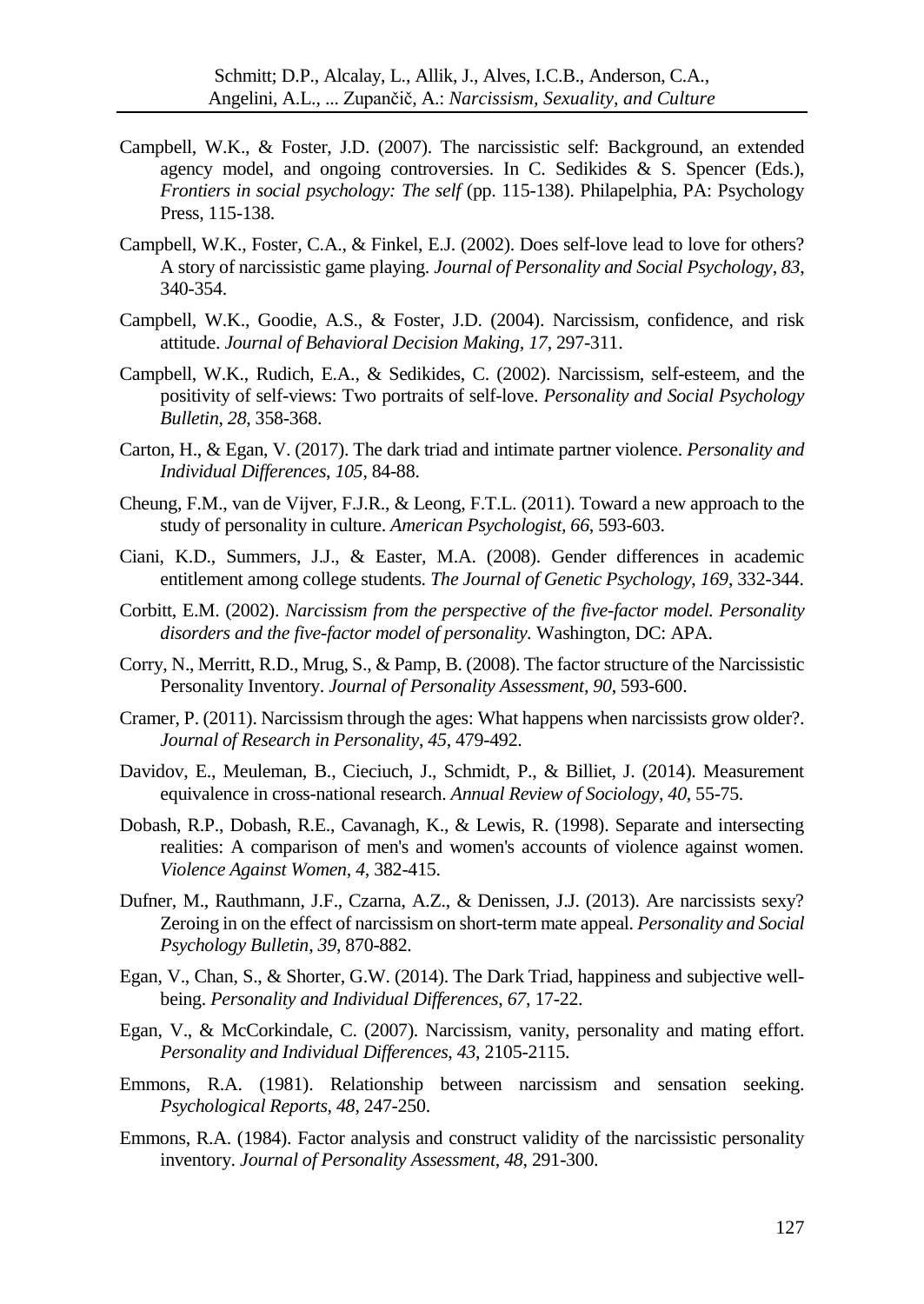- Emmon, R.A. (1987): Narcissism: Theory and measurement. *Journal of Personality and Social Psychology, 52*, 11-17.
- Emmons, R.A. (1989). Exploring the relations between motives and traits: The case of narcissism. In D.M. Buss & N. Cantor (Eds.), *Personality psychology* (pp. 32-44). New York: Springer.
- Feng, C., Liang, Y., Zhou, H., & Yi, L. (2012). Two faces of narcissism and romantic attraction: Evidence from a collectivistic culture. *Psychological Reports*, *111*, 1-12.
- Foster, J.D., & Campbell, W.K. (2005). Narcissism and resistance to doubts about romantic partners. *Journal of Research in Personality*, *39*, 550-557
- Foster, J.D., & Campbell, W.K. (2007). Are there such things as "narcissists" in social psychology? A taxometric analysis of the Narcissistic Personality Inventory. *Personality and Individual Differences*, *43*, 1321-1332.
- Foster, J.D., Campbell, W.K., & Twenge, J.M. (2003). Individual differences in narcissism: Inflated self-views across the lifespan and around the world. *Journal of Research in Personality*, *37*, 469-486.
- Foster, J.D., Shenesey, J.W., & Goff, J.S. (2009). Why do narcissists take more risks? Testing the roles of perceived risks and benefits of risky behaviors. *Personality and Individual Differences*, *47*, 885-889.
- Foster, J.D., Shrira, I., & Campbell, W.K. (2006). Theoretical models of narcissism, sexuality, and relationship commitment. *Journal of Social and Personal Relationships*, *23*, 367- 386.
- Freud, S. (1905). *Three essays on the theory of sexuality, Vol. 7*. London: Hogarth
- Fukunishi, I., Nakagawa, T., Nakamura, H., Li, K., Hua, Z.Q., & Kratz, T.S. (1996). Relationships between Type A behavior, narcissism, and maternal closeness for college students in Japan, the United States of America, and the People's Republic of China. *Psychological Reports*, *78*, 939-944.
- Gabriel, M.T., Critelli, J.W., & Ee, J.S. (1994). Narcissistic illusions in self-evaluations of intelligence and attractiveness. *Journal of Personality, 62*, 143-155.
- Gangestad, S.W., & Simpson, J.A. (2000). The evolution of human mating: Trade-offs and strategic pluralism. *Behavioral and Brain Sciences*, *23*, 573-587.
- Geukes, K., Nestler, S., Hutteman, R., Dufner, M., Küfner, A.C., Egloff, B., ... Back, M.D. (2017). Puffed-up but shaky selves: State self-esteem level and variability in narcissists. *Journal of Personality and Social Psychology, 112,* 769-786.
- Grijalva, E., Newman, D.A., Tay, L., Donnellan, M.B., Harms, P.D., Robins, R.W., & Yan, T. (2015). Gender differences in narcissism: A meta-analytic review. *Psychological Bulletin*, *141*, 261-310.
- Hanel, P.H.P., & Vione, K.C. (2017). Do student samples provide an accurate estimate of the general public? *PLoS ONE, 11,* 1-10.
- Heine, S.J., Lehman, D.R., Markus, H.R., & Kitayama, S. (1999). Is there a universal need for positive self-regard? *Psychological Review, 106*, 766-794.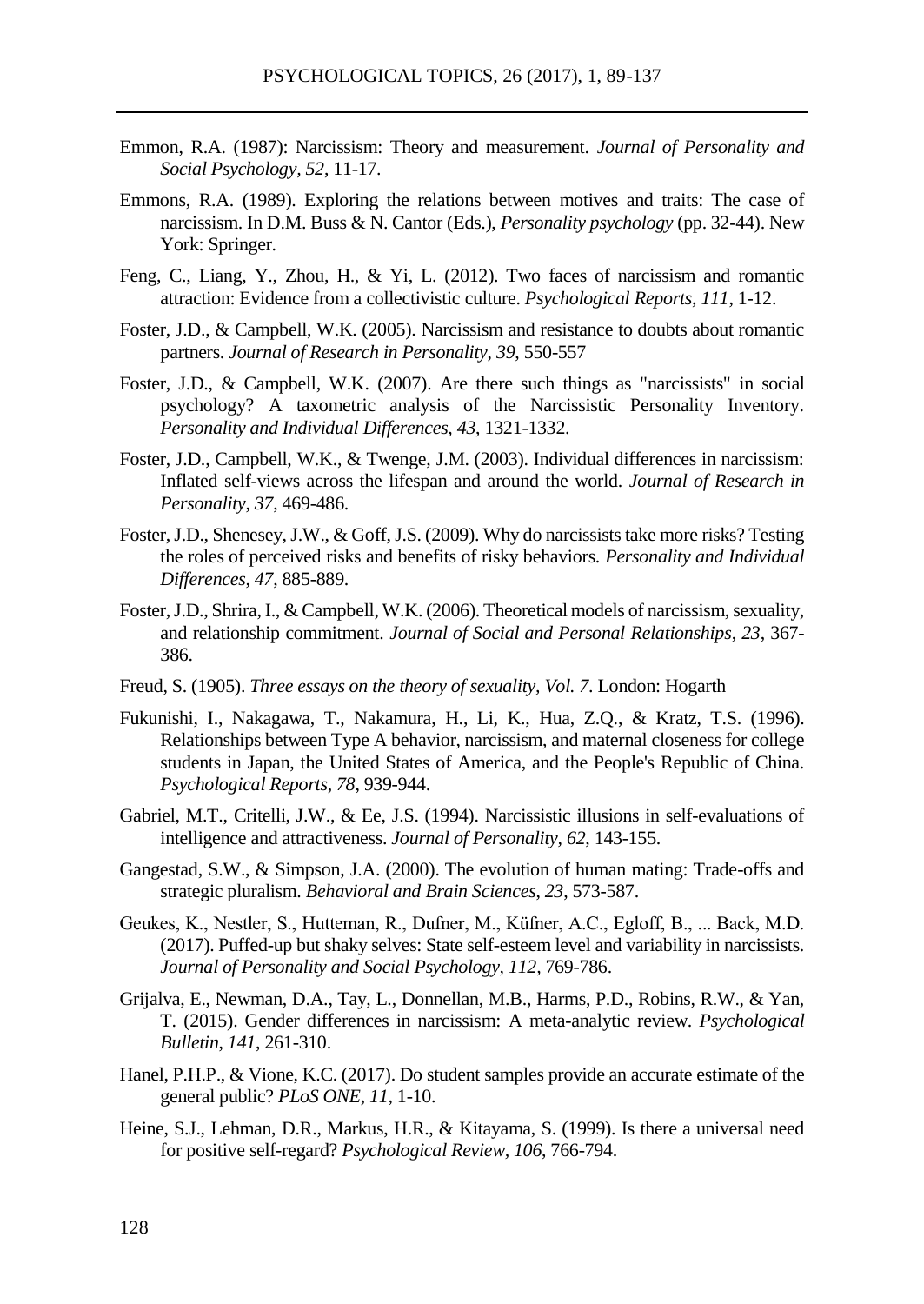- Henrich, J., Boyd, R., Bowles, S., Camerer, C., Fehr, E., Gintis, H., & McElreath, R. (2001). In search of homo economicus: Behavioral experiments in 15 small-scale societies. *The American Economic Review*, *91*, 73-78.
- Henrich, J., Heine, S.J., & Norenzayan, A. (2010). Most people are not WEIRD. *Nature*, *466*, 29-29.
- Hepper, E.G., Hart, C.M., & Sedikides, C. (2014). Moving narcissus: Can narcissists be empathic? *Personality and Social Psychology Bulletin*, *40*, 1079-1091.
- Hill, P.L., & Roberts, B.W. (2012). Narcissism, well-being, and observer-rated personality across the lifespan. *Social Psychological and Personality Science*, *3*, 216-223.
- Hines, D.A. (2007). Predictors of sexual coercion against women and men: A multilevel, multinational study of university students. *Archives of Sexual Behavior*, *36*, 403-422.
- Hoerger, M. (2013). *ZH: An updated version of Steiger's Z and web-based calculator for testing the statistical significance of the difference between dependent correlations*. Retrieved from http://www.psychmike.com/dependent\_correlations.php
- Holtzman, N.S., & Donnellan, M B. (2015). The roots of Narcissus: Old and new models of the evolution of narcissism. In V. Zeigler-Hill, L.L. Welling, & T.K. Shackelford (Eds.), *Evolutionary perspectives on social psychology* (pp. 479-489). Springer International Publishing.
- Holtzman, N.S., & Strube, M.J. (2010). Narcissism and attractiveness. *Journal of Research in Personality*, *44*, 133-136.
- Holtzman, N.S., & Strube, M.J. (2011). The intertwined evolution of narcissism and shortterm mating. In W.K. Campbell & J.D. Miller (Eds.), *The handbook of narcissism and narcissistic personality disorder: Theoretical approaches, empirical findings, and treatments* (pp. 210-220). New York: John Willey & Sons.
- Huba, G.J., Melchior, L.A., Greenberg, B., Trevithick, L., Feudo, R., Tierney, S., & Wallace, M. (2000). Predicting substance abuse among youth with, or at high risk for, HIV. *Psychology of Addictive Behaviors, 14*, 197-205.
- Huba, G.J., Melchior, L.A., Panter, A.T., Brief, D.E., Lee, G., Hodgins, A., & Lothrop, J. (1997). *Interventions provided in 10 adolescent-targeted projects for HIV/AIDS services: A cross-cutting evaluation of the Health Resources and Services Administration Special Projects of National Significance Program* [Technical monograph series from The Measurement Group; available on-line at: www.themeasurementgroup.com].
- Hui, C.H., & Triandis, H.C. (1985). Measurement in cross-cultural psychology: A review and comparison of strategies. *Journal of Cross-Cultural Psychology*, *16*, 131-152.
- Hunyady, O., Josephs, L., & Jost, J.T. (2008). Priming the primal scene: Betrayal trauma, narcissism, and attitudes toward sexual infidelity. *Self and Identity*, *7*, 278-294.
- Hurlbert, D.F., & Apt, C. (1991). Sexual narcissism and the abusive male, *Journal of Sex and Marital Therapy, 17*, 279-292.
- Hurlbert, D.F., Apt, C., Gasar, S.,Wilson, N.E., & Murphy, Y. (1994). Sexual narcissism: A validation study. *Journal of Sex & Marital Therapy, 20*, 24-34.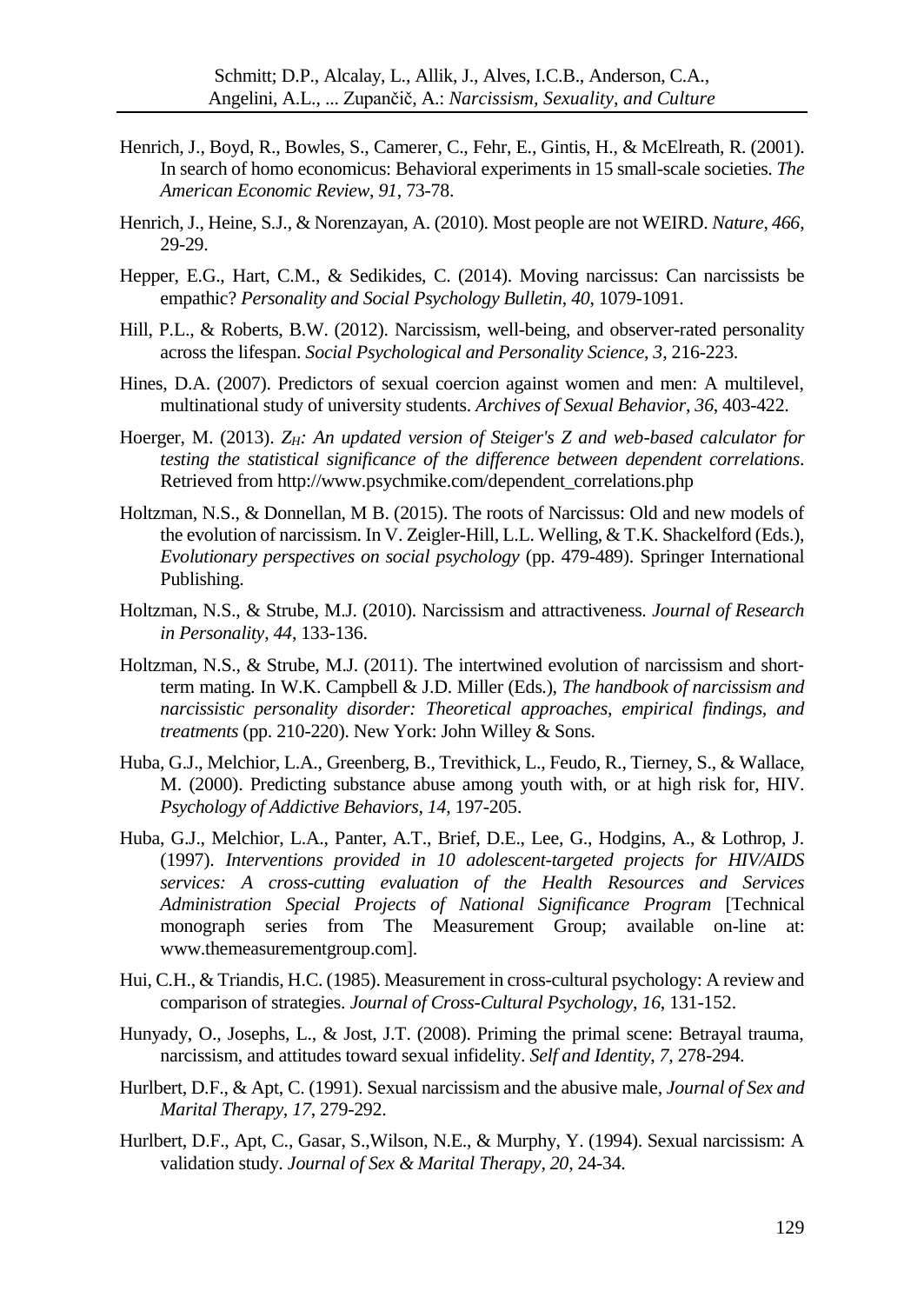- Inglehart, R., Basanez, M., & Moreno, A. (1998). *Human values and beliefs: A cross-cultural source book*. Ann Arbor: University of Michigan.
- Jakobwitz, S., & Egan, V. (2006). The dark triad and normal personality traits. *Personality and Individual Differences, 40*, 331-339.
- John, O.P., & Robins, R.W. (1994). Accuracy and bias in self-perception: Individual differences in self-enhancement and the role of narcissism. *Journal of Personality and Social Psychology, 66,* 206-219.
- Jonason, P.K. (2015). An evolutionary perspective on interpersonal violence: Sex differences and personality links. In M. DeLisi & M.G. Vaugh (Eds.), *International handbook of biosocial criminology* (pp. 32-45). New York, NY: Routledge.
- Jonason, P.K., & Buss, D.M. (2012). Avoiding entangling commitments: Tactics for implementing a short-term mating strategy. *Personality and Individual Differences, 52*, 606-610.
- Jonason, P.K., Girgis, M., & Milne-Home, J. (2017). The exploitive mating strategy of the Dark Triad traits: Tests of rape-enabling attitudes. *Archives of Sexual Behavior, 46*, 697- 706.
- Jonason, P.K., Li, N.P., & Buss, D.M. (2010). The costs and benefits of the Dark Triad: Implications for mate poaching and mate retention tactics. *Personality and Individual Differences*, *48*, 373-378.
- Jonason, P.K., Li, N.P., Webster, G.D., & Schmitt, D.P. (2009). The dark triad: Facilitating a short‐term mating strategy in men. *European Journal of Personality*, *23*, 5-18.
- Jonason, P.K., Luevano, V.X., & Adams, H.M. (2012). How the Dark Triad traits predict relationship choices. *Personality and Individual Differences*, *53*, 180-184.
- Jones, D.N., & Weiser, D.A. (2014). Differential infidelity patterns among the Dark Triad. *Personality and Individual Differences*, *57*, 20-24.
- Kardum, I., Hudek-Knezevic, J., Schmitt, D. P., & Grundler, P. (2015). Personality and mate poaching experiences. *Personality and Individual Differences*, *75*, 7-12.
- Kiire, S. (2017). Psychopathy rather than Machiavellianism or narcissism facilitates intimate partner violence via fast life strategy. *Personality and Individual Differences*, *104*, 401- 406.
- Kitayama, S., Takagi, H., & Matsumoto, H. (1995). Seiko to shippai no kiin: Nihonteki jiko no bunka-shinrigaku [Causal attribution of success and failure: Cultural psychology of Japanese selves]. *Japanese Psychological Review, 38*, 247-280.
- Kohut, H. (1966). Forms and transformations of narcissism. *Journal of the American Psychoanalytic Association, 14,* 243-272.
- Konrath, S.H., O'Brien, E.H., & Hsing, C. (2011). Changes in dispositional empathy in American college students over time: A meta-analysis. *Personality and Social Psychology Review*, *15*, 180-198.
- Kraus, M.W., Piff, P.K., & Keltner, D. (2011). Social class as culture the convergence of resources and rank in the social realm. *Current Directions in Psychological Science*, *20*, 246-250.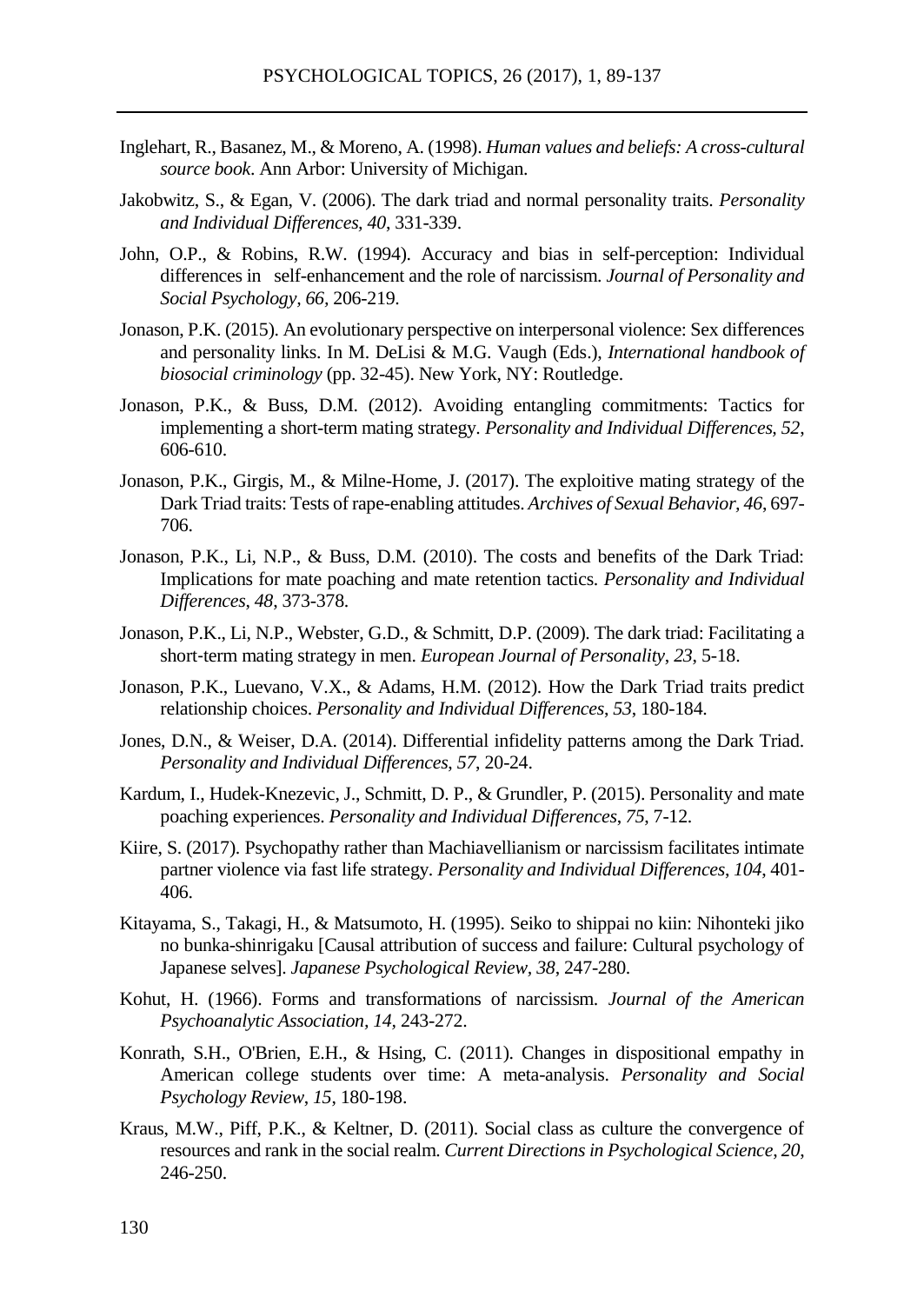- Kubarych, T.S., Deary, I.J., & Austin, E.J. (2004). The narcissistic personality inventory: Factor structure in a non-clinical sample. *Personality and Individual Differences, 36*, 857-872.
- Lasch, C. (1979). *The culture of narcissism*. New York: Norton.
- Lee, K., Ashton, M.C., Wiltshire, J., Bourdage, J.S., Visser, B.A., & Gallucci, A. (2013). Sex, power, and money: Prediction from the Dark Triad and honesty-humility. *European Journal of Personality*, *27*, 169-184.
- Llewellyn, D.J. (2008). The psychology of risk taking: Toward the integration of psychometric and neuropsychological paradigms. *The American Journal of Psychology*, *121*(3), 363-376.
- Łowicki, P., & Zajenkowski, M. (2016). No empathy for people nor for God: The relationship between the Dark Triad, religiosity and empathy. *Personality and Individual Differences*. doi: 10.1016/j.paid.2016.02.012
- Luo, Y.L., Cai, H., Sedikides, C., & Song, H. (2014). Distinguishing communal narcissism from agentic narcissism: A behavior genetics analysis on the agency–communion model of narcissism. *Journal of Research in Personality*, *49*, 52-58.
- Lyons, M., Croft, A., Fairhurst, S., Varley, K., & Wilson, C. (2017). Seeing through crocodile tears? Sex-specific associations between the Dark Triad traits and lie detection accuracy. *Personality and Individual Differences*, *113*, 1-4.
- McDonald, M.M., Donnellan, M.B., & Navarrete, C.D. (2012). A life history approach to understanding the Dark Triad. *Personality and Individual Differences*, *52*, 601-605.
- McNulty, J.K., & Widman, L. (2014). Sexual narcissism and infidelity in early marriage. *Archives of Sexual Behavior*, *43*, 1315-1325.
- Miller, J.D., & Campbell, W.K. (2010). The case for using research on trait narcissism as a building block for understanding narcissistic personality disorder. *Personality Disorders: Theory, Research, and Treatment*, *1*, 180-201.
- Miller, J.D., & Campbell, W.K. (2011). Addressing criticisms of the narcissistic personality inventory (NPI). In W.K. Campbell & J.D. Miller (Eds.), *The handbook of narcissism and narcissistic personality disorder: Theoretical approaches, empirical findings, and treatments* (pp. 146-152). New York: John Willey & Sons.
- Miller, J.D., Lynam, D.R., & Campbell, W.K. (2016). Measures of narcissism and their relations to DSM-5 pathological traits: A critical reappraisal. *Assessment*, *23*, 3-9.
- Miller, J.D., Maples, J.L., Buffardi, L., Cai, H., Gentile, B., Kisbu-Sakarya, Y., ... Siedor, L. (2015). Narcissism and United States' culture: The view from home and around the world. *Journal of Personality and Social Psychology*, *109*, 1068-1088.
- Minkov, M., & Hofstede, G. (2012). Is national culture a meaningful concept? Cultural values delineate homogeneous national clusters of in-country regions. *Cross-Cultural Research*, *46*, 133-159.
- Morf, C.C., & Rhodewalt, F. (2001). Unraveling the paradoxes of narcissism: A dynamic self-regulatory processing model. *Psychological Inquiry, 12,* 177-196.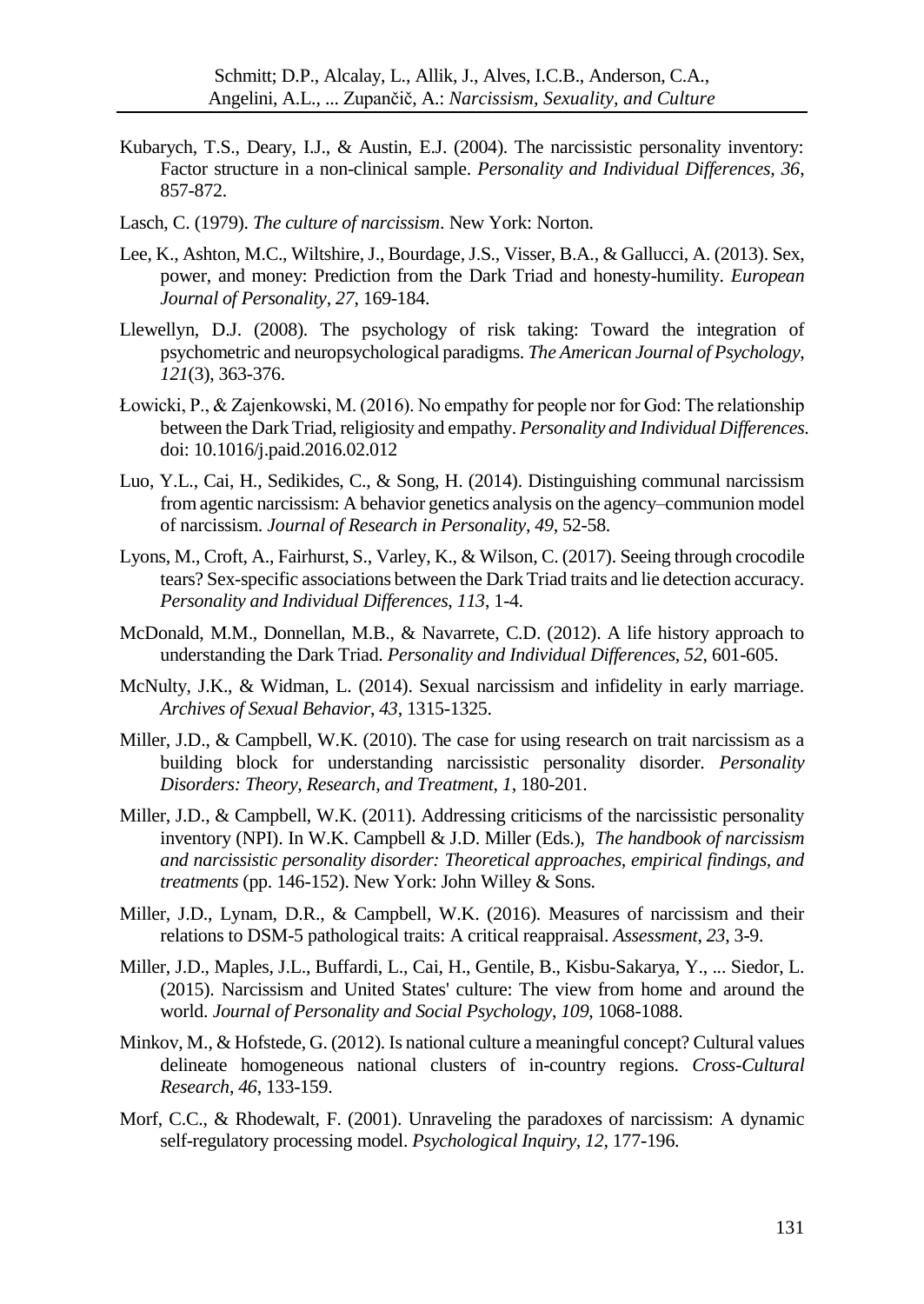- Mosher, D.L., & Anderson, R.D. (1986). Macho personality, sexual aggression, and reactions to guided imagery of realistic rape. *Journal of Research in Personality, 20*, 77-94.
- Muris, P., Merckelbach, H., Otgaar, H., & Meijer, E. (2017). The malevolent side of human nature: A meta-analysis and critical review of the literature on the Dark Triad (Narcissism, Machiavellianism, and Psychopathy). *Perspectives on Psychological Science*, *12*, 183-204.
- Paulhus, D.L., & Williams, K.M. (2002). The dark triad of personality: Narcissism, Machiavellianism, and psychopathy. *Journal of Research in Personality*, *36*, 556-563.
- Pollet, T.V., Tybur, J.M., Frankenhuis, W.E., & Rickard, I.J. (2014). What can cross-cultural correlations teach us about human nature?. *Human Nature*, *25*, 410-429.
- Piff, P.K. (2014). Wealth and the inflated self: Class, entitlement, and narcissism. *Personality and Social Psychology Bulletin*, *40*, 34-43.
- Pincus, A.L., Ansell, E.B., Pimentel, C.A., Cain, N.M., Wright, A.G., & Levy, K.N. (2009). Initial construction and validation of the Pathological Narcissism Inventory. *Psychological Assessment*, *21*, 365-379.
- Pullmann, H., & Allik, J. (2000). The Rosenberg Self-Esteem Scale: Its dimensionality, stability and personality correlates in Estonian. *Personality and Individual Differences*, *28*, 701-715.
- Raskin, R., & Hall, C.S. (1979). A Narcissistic Personality Inventory. *Psychological Reports, 45*, 590.
- Raskin, R., & Terry, H. (1988). A principal-components analysis of the Narcissistic Personality Inventory and further evidence of its construct validity. *Journal of Personality and Social Psychology*, *54*, 890-902.
- Rauthmann, J.F., & Kolar, G.P. (2013). The perceived attractiveness and traits of the Dark Triad: Narcissists are perceived as hot, Machiavellians and psychopaths not. *Personality and Individual Differences*, *54*, 582-586.
- Reidy, D.E., Zeichner, A., Foster, J.D., & Martinez, M.A. (2008). Effects of narcissistic entitlement and exploitativeness on human physical aggression. *Personality and Individual Differences*, *44*, 865-875.
- Rhodewalt, F., & Morf, C.C. (1995). Self and interpersonal correlates of the Narcissistic Personality Inventory: A review and new findings. *Journal of Research in Personality*, *29*, 1-23.
- Roberts, B.W., Edmonds, G., & Grijalva, E. (2010). It is developmental me, not Generation Me developmental changes are more important than generational changes in Narcissism - Commentary on Trzesniewski & Donnellan (2010). *Perspectives on Psychological Science*, *5*, 97-102.
- Rose, P., & Campbell, W.K. (2004). Greatness feels good: A Telic model of narcissism and subjective well-being. In S.P. Shohov (Ed.), A*dvances in psychology research, Vol. 31*, (pp. 3-26). Hauppage, NY: Nova Science.
- Rosenberg, M. (1965). *Society and the adolescent self-image.* Princeton, NJ: Princeton University Press.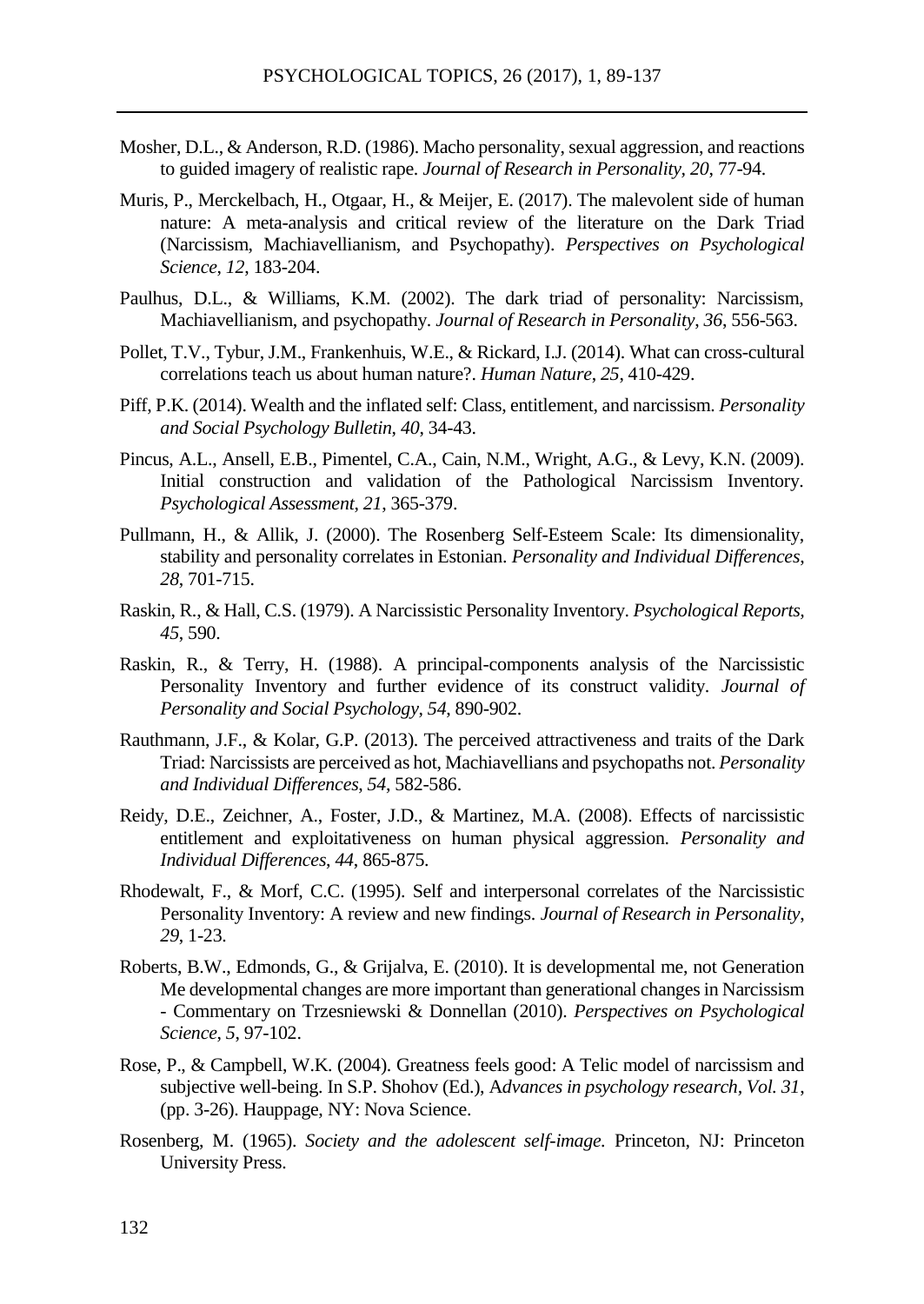- Rubinstein, G. (2010). Narcissism and self-esteem among homosexual and heterosexual male students. *Journal of Sex & Marital Therapy*, *36*, 24-34.
- Schimmenti, A., Jonason, P.K., Passanisi, A., La Marca, L., Di Dio, N., & Gervasi, A.M. (2017). Exploring the dark side of personality: Emotional awareness, empathy, and the Dark Triad traits in an Italian Sample. *Current Psychology*, 1-10. doi:10.1007/s12144- 017-9588-6
- Schmitt, D.P. (2005a). Is short-term mating the maladaptive result of insecure attachment? A test of competing evolutionary perspectives. *Personality and Social Psychology Bulletin, 31*, 747-768.
- Schmitt, D.P. **(**2005b). Sociosexuality from Argentina to Zimbabwe: A 48-nation study of sex, culture, and strategies of human mating. *Behavioral and Brain Sciences, 28*, 247- 275.
- Schmitt, D.P. (2015). The evolution of culturally-variable sex differences: Men and women are not always different, but when they are…it appears not to result from patriarchy or sex role socialization. In V.A. Weekes-Shackelford & T.K. Shackelford (Eds.), *The evolution of sexuality* (pp. 221-256). New York: Springer.
- Schmitt, D.P., Alcalay, L., Allik, J., Angleiter, A., Ault, L., Austers, I., ... Zupanèiè, A. (2004). Patterns and universals of mate poaching across 53 nations: The effects of sex, culture, and personality on romantically attracting another person's partner. *Journal of Personality and Social Psychology, 86,* 560-584.
- Schmitt, D.P., Alcalay, L., Allik, J., Ault, L., Austers, I., Bennett, K.L., ... Zupanèiè, A. (2003). Universal sex differences in the desire for sexual variety: Tests from 52 nations, 6 continents, and 13 islands. *Journal of Personality and Social Psychology, 85,* 85-104.
- Schmitt; D.P., Alcalay, L., Allik, J., Alves, I.C.B., Anderson, C.A., Angelini, A.L., ... Zupančič, A. (2017). *On the assessment of Narcissism across cultures: Factor stuctures and mean values from the Narcissistic Personality Inventory across 53 nations of the International Sexuality Description Project-2*. Manuscript in preparation.
- Schmitt, D.P., & Allik, J. (2005). Simultaneous administration of the Rosenberg Self-Esteem Scale in 53 nations: Exploring the universal and culture-specific features of global selfesteem. *Journal of Personality and Social Psychology*, *89*, 623-645.
- Schmitt, D.P., Allik, J., McCrae, R.R., Benet-Martinez, V., Alcalay, L., Ault, L., ... Zupanèiè, A. (2007). The geographic distribution of Big Five personality traits: Patterns and profiles of human self-description across 56 nations. *Journal of Cross-Cultural Psychology, 38,* 173-212.
- Schmitt, D.P., & Buss, D.M. (2001). Human mate poaching: Tactics and temptations for infiltrating existing mateships. *Journal of Personality and Social Psychology*, *80*, 894- 917.
- Schmitt, D.P., & Shackelford, T.K. (2008). Big Five traits related to short-term mating: From personality to promiscuity across 56 nations. *Evolutionary Psychology, 6*, 246-282.
- Schmitt, D.P., Shackelford, T.K., & Buss, D.M. (2001). Are men really more 'oriented' toward short-term mating than women? A critical review of theory and research. *Psychology, Evolution and Gender*, *3*, 211-239.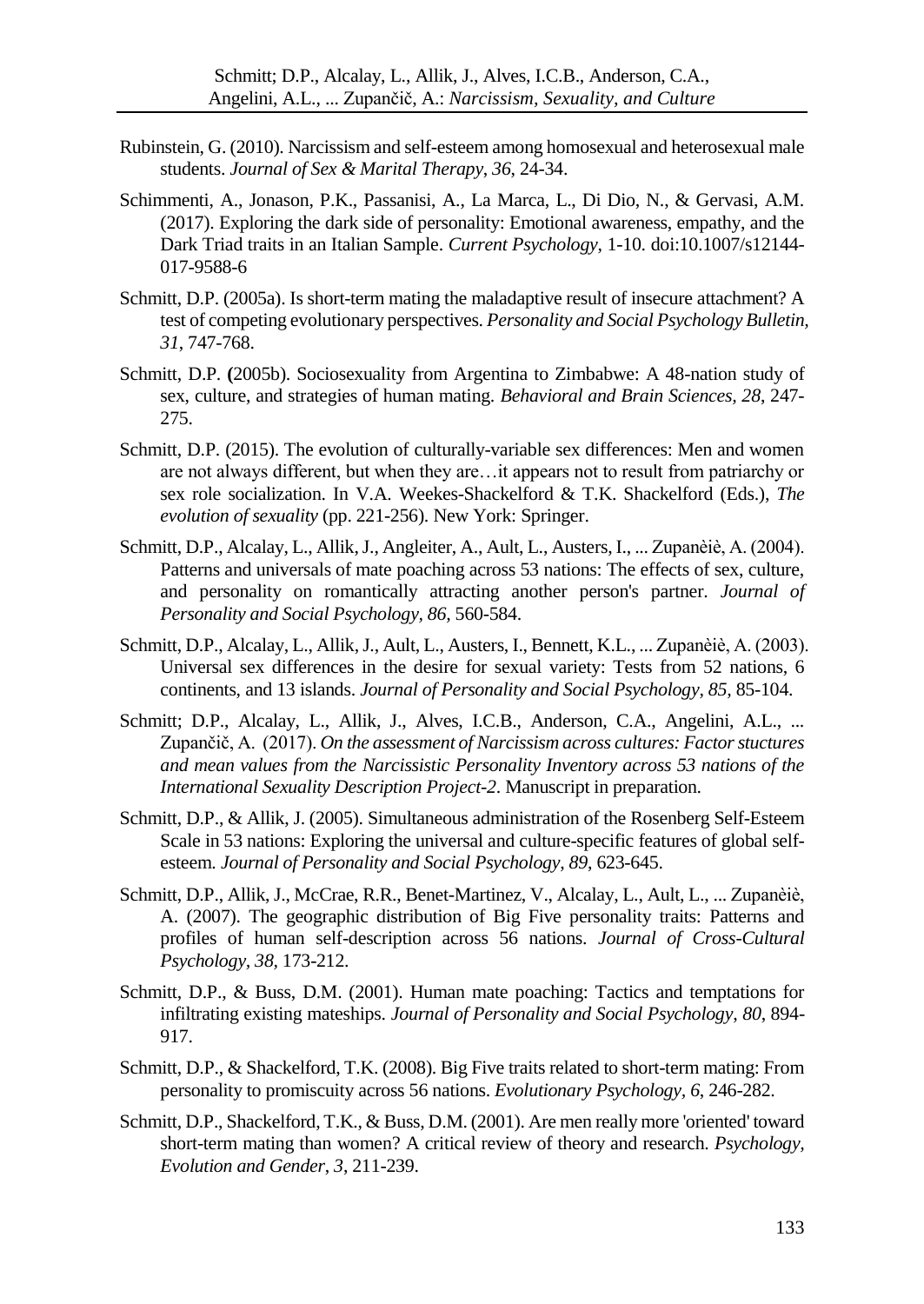- Sedikides, C., Gaertner, L., & Cai, H. (2015). Chapter six-on the panculturality of selfenhancement and self-protection motivation: The case for the universality of self-esteem. *Advances in Motivation Science*, *2*, 185-241.
- Sedikides, C., Rudich, E.A., Gregg, A.P., Kumashiro, M., & Rusbult, C. (2004). Are normal narcissists psychologically healthy?: Self-esteem matters. *Journal of Personality and Social Psychology*, *87*, 400-415.
- Simpson, J.A., & Gangestad, S.W. (1991). Individual differences in sociosexuality: Evidence for convergent and discriminant validity. *Journal of Personality and Social Psychology, 60*, 870-883.
- Steiger, J.H. (1980). Tests for comparing elements of a correlation matrix. *Psychological Bulletin, 87,* 245-251.
- Stinson, F.S., Dawson, D.A., Goldstein, R.B., Chou, S.P., Huang, B., Smith, S.M., ... Grant, B.F. (2008). Prevalence, correlates, disability, and comorbidity of DSM-IV narcissistic personality disorder: Results from the wave 2 national epidemiologic survey on alcohol and related conditions. *The Journal of Clinical Psychiatry*, *69*, 1033-1045.
- Tanchotsrinon, P., Maneesri, K., & Campbell, W.K. (2007). Narcissism and romantic attraction: Evidence from a collectivistic culture. *Journal of Research in Personality*, *41*, 723-730.
- Tatara, M. (1993). Patterns of narcissism in Japan. In J. Fiscalini (Ed.), *Narcissism and the interpersonal self* (pp. 232-237). New York: Columbia University Press.
- Thomaes, S., Brummelman, E., Reijntjes, A., & Bushman, B.J. (2013). When Narcissus was a boy: Origins, nature, and consequences of childhood narcissism. *Child Development Perspectives*, *7*, 22-26.
- Tortoriello, G.K., Hart, W., Richardson, K., & Tullett, A.M. (2017). Do narcissists try to make romantic partners jealous on purpose? An examination of motives for deliberate jealousy-induction among subtypes of narcissism. *Personality and Individual Differences*, *114*, 10-15.
- Tracy, J.L., Cheng, J.T., Robins, R.W., & Trzesniewski, K.H. (2009). Authentic and hubristic pride: The affective core of self-esteem and narcissism. *Self and Identity*, *8*, 196-213.
- Trzesniewski, K.H., Donnellan, M.B., & Robins, R.W. (2008). Do today's young people really think they are so extraordinary? An examination of secular trends in narcissism and self-enhancement. *Psychological Science*, *19*, 181-188.
- Tschanz, B.T., Morf, C.C., & Turner, C.W. (1998). Gender differences in the structure of narcissism: A multi-sample analysis of the Narcissistic Personality Inventory. *Sex Roles*, *38*, 863-870.
- Twenge, J.M., Carter, N.T., & Campbell, W.K. (2017). Age, time period, and birth cohort differences in self-esteem: Reexamining a cohort-sequential longitudinal study. *Journal of Personality and Social Psychology, 112,* e9-e17. http://dx.doi.org/10.1037/ pspp0000122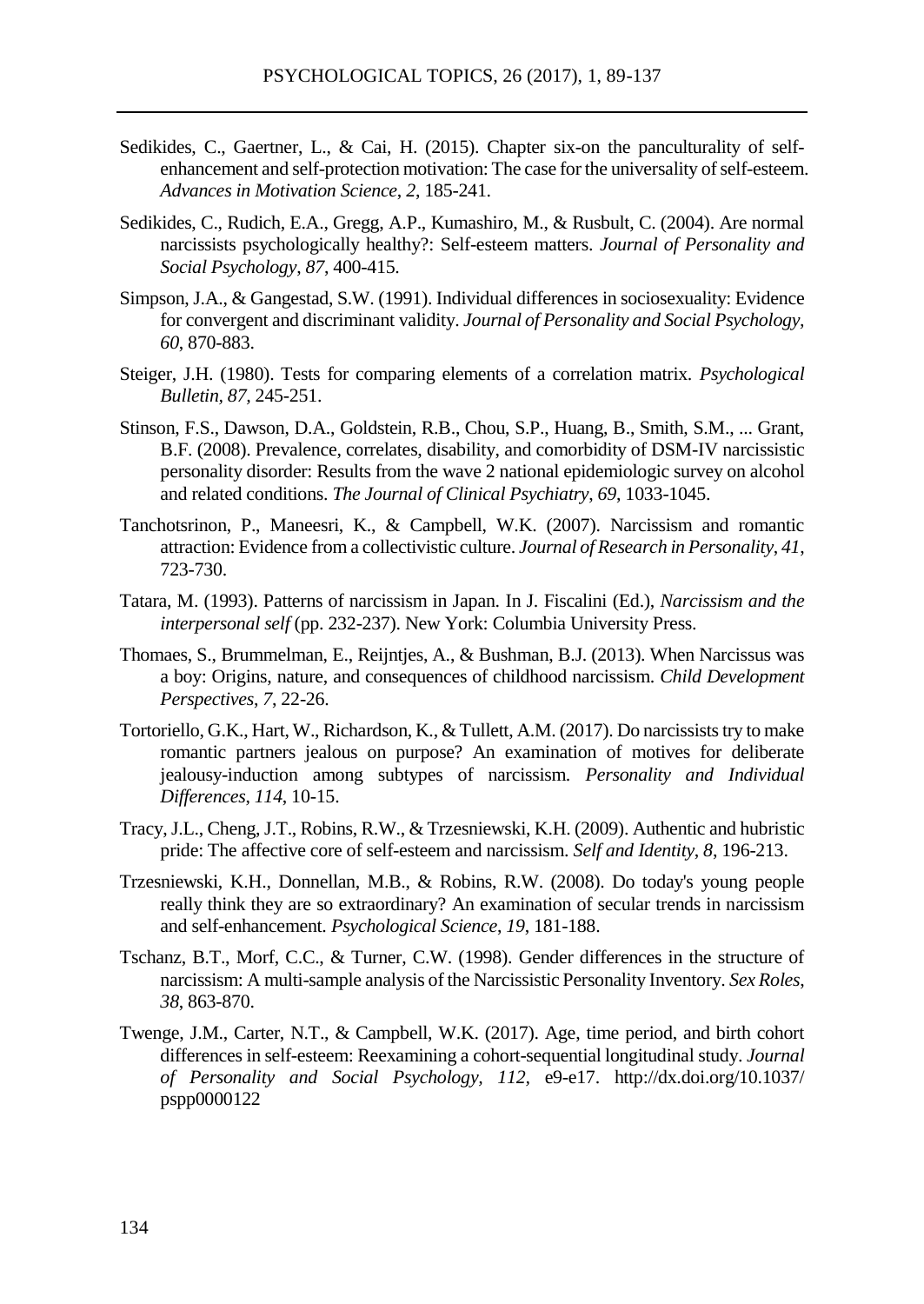- Twenge, J.M., & Foster, J.D. (2010). Birth cohort increases in narcissistic personality traits among American college students, 1982-2009. *Social Psychological and Personality Science, 1,* 99-106.
- Twenge, J.M., Konrath, S., Foster, J.D., Keith Campbell, W., & Bushman, B.J. (2008). Egos inflating over time: A cross-temporal meta-analysis of the Narcissistic Personality Inventory. *Journal of Personality*, *76*, 875-902.
- Van de Vijver, F., & Leung, K. (2001). Personality in cultural context: Methodological issues. *Journal of Personality*, *69*, 1007-1031.
- Vazire, S., & Funder, D.C. (2006). Impulsivity and the self-defeating behavior of narcissists. *Personality and Social Psychology Review, 10,* 154-165.
- Watson, P.J., Grisham, S.O., Trotter, M.V., & Biderman, M.D. (1984). Narcissism and empathy: Validity evidence for the Narcissistic Personality Inventory. *Journal of Personality Assessment*, *48*, 301-305.
- Webster, G.D., & Bryan, A. (2007). Sociosexual attitudes and behaviors: Why two factors are better than one. *Journal of Research in Personality*, *41*, 917-922.
- Wetzel, E., Leckelt, M., Gerlach, T.M., & Back, M.D. (2016). Distinguishing subgroups of narcissists with latent class analysis. *European Journal of Personality*, *30*, 374-389.
- Widman, L., & McNulty, J.K. (2010). Sexual narcissism and the perpetration of sexual aggression. *Archives of Sexual Behavior*, *39*, 926-939.
- Wiederman, M.W. (1999). Volunteer bias in sexuality research using college student participants. *The Journal of Sex Research, 36,* 59-66.
- Wink, P. (1991). Two faces of narcissism. *Journal of Personality and Social Psychology, 61*, 590-597.
- Wurst, S.N., Gerlach, T.M., Dufner, M., Rauthmann, J.F., Grosz, M.P., Küfner, A.C., ... Back, M.D. (2017). Narcissism and romantic relationships: The differential impact of narcissistic admiration and rivalry. *Journal of Personality and Social Psychology*, *112*, 280-306.
- de Zavala, A.G., Cichocka, A., Eidelson, R., & Jayawickreme, N. (2009). Collective narcissism and its social consequences. *Journal of Personality and Social Psychology*, *97*, 1074-1096.
- Zeigler-Hill, V., Clark, C.B., & Pickard, J.D. (2008). Narcissistic subtypes and contingent self-esteem: Do all narcissists base their self-esteem on the same domains? *Journal of Personality, 76,* 753-774.
- Zeigler-Hill, V., & Wallace, M.T. (2011). Racial differences in narcissistic tendencies. *Journal of Research in Personality*, *45*, 456-467.
- Żemojtel-Piotrowska, M.A., Piotrowski, J.P., Cieciuch, J., Calogero, R.M., Van Hiel, A., Argentero, P., ... Chargazia, M. (2015). Measurement of psychological entitlement in 28 countries. *European Journal of Psychological Assessment*. doi: 10.1027/1015- 5759/a000286
- Zuckerman, M., & O'Loughun, R.E. (2009). Narcissism and well-being: A longitudinal perspective. *European Journal of Social Psychology, 39,* 957-972.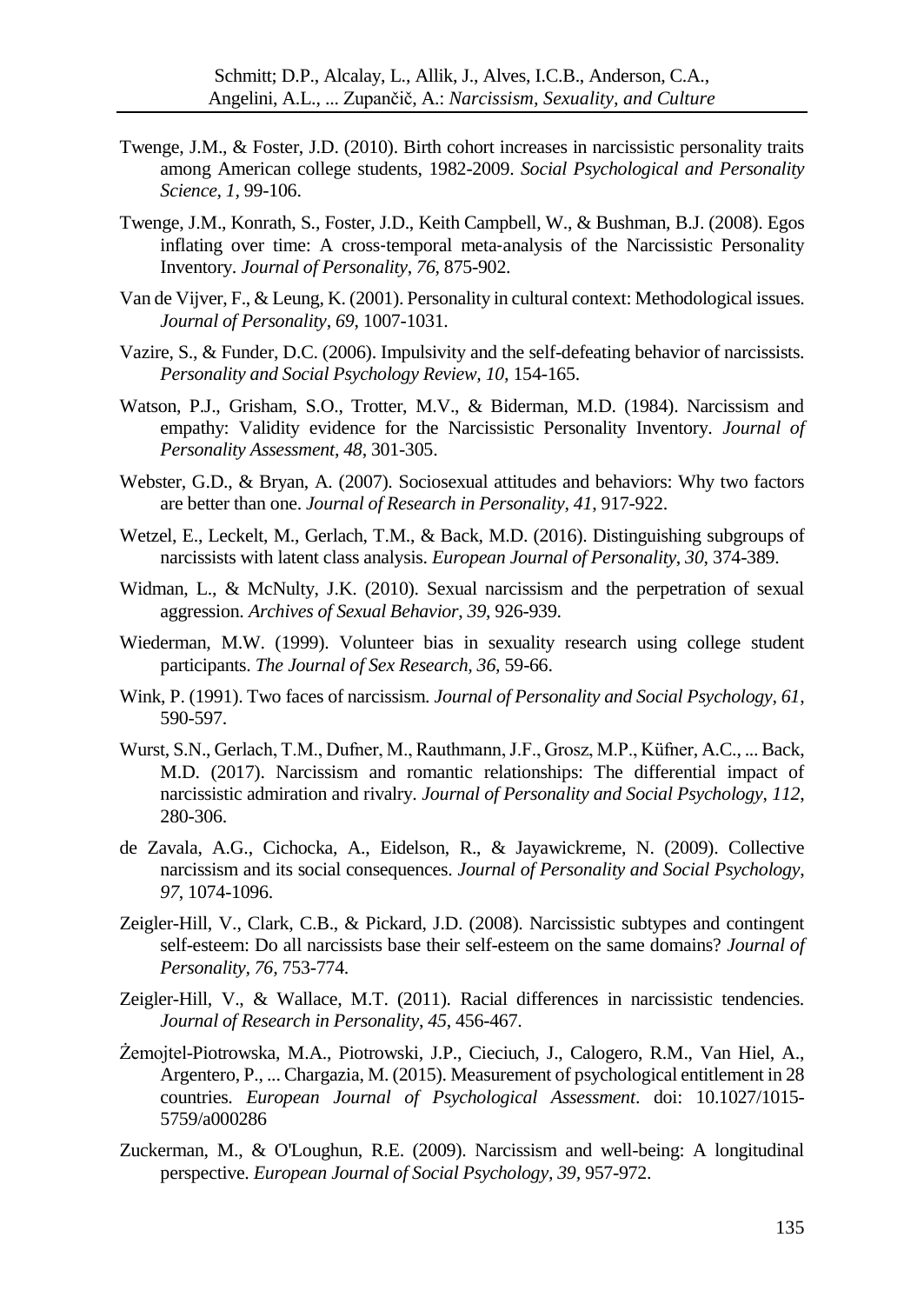## **Narcisismo y búsqueda estratégica del emparejamiento a corto plazo a través de las culturas: Enlaces omnipresentes a través de 11 regiones mundiales del Proyecto de la descripción de la sexualidad internacional 2**

#### **Resumen**

Estudios previos, en primer lugar a través de las muestras de culturas occidentales, han documentado asociaciones sistemáticas del narcisismo subclínico con múltiples indicadores de estrategias del emparejamiento a corto plazo (p. ej. sociosexualidad ilimitada, infidelidad, caza de pareja). En este estudio se han usado respuestas de la encuesta transcultural de 30.470 personas de 53 naciones de 11 regiones mundiales (América del Norte, América del Sur/América Central, Europa del Norte, Europa del Oeste, Europa del Este, Europa del Sur, Oriente Próximo, África, Asia del Sur/Sudoeste de Asia, Asia del Este y Oceanía) para evaluar si el narcisismo (medido por el Inventario de Personalidad Narcisista; NPI) se asocia panuniversalmente con los indicadores del emparejamiento a corto plazo, tanto en la dirección, como en la intensidad. Los resultados sugieren que el narcisismo (incluidos muchos aspectos suyos medidos por el NPI) tiene las mismas asociaciones básicas con los rasgos de personalidad relacionados con el sexo (p. ej. extraversión alta) y con los resultados sexuales claves (p. ej. búsqueda más activa de las estrategias del emparejamiento a corto plazo) a través de las 11 mayores regiones mundiales del PDSI 2. La discusión se enfoca en las implicaciones y limitaciones del estudio actual.

**Palabras claves**: narcisismo, sexualidad, personalidad, psicología transcultural

Received: March 20, 2017